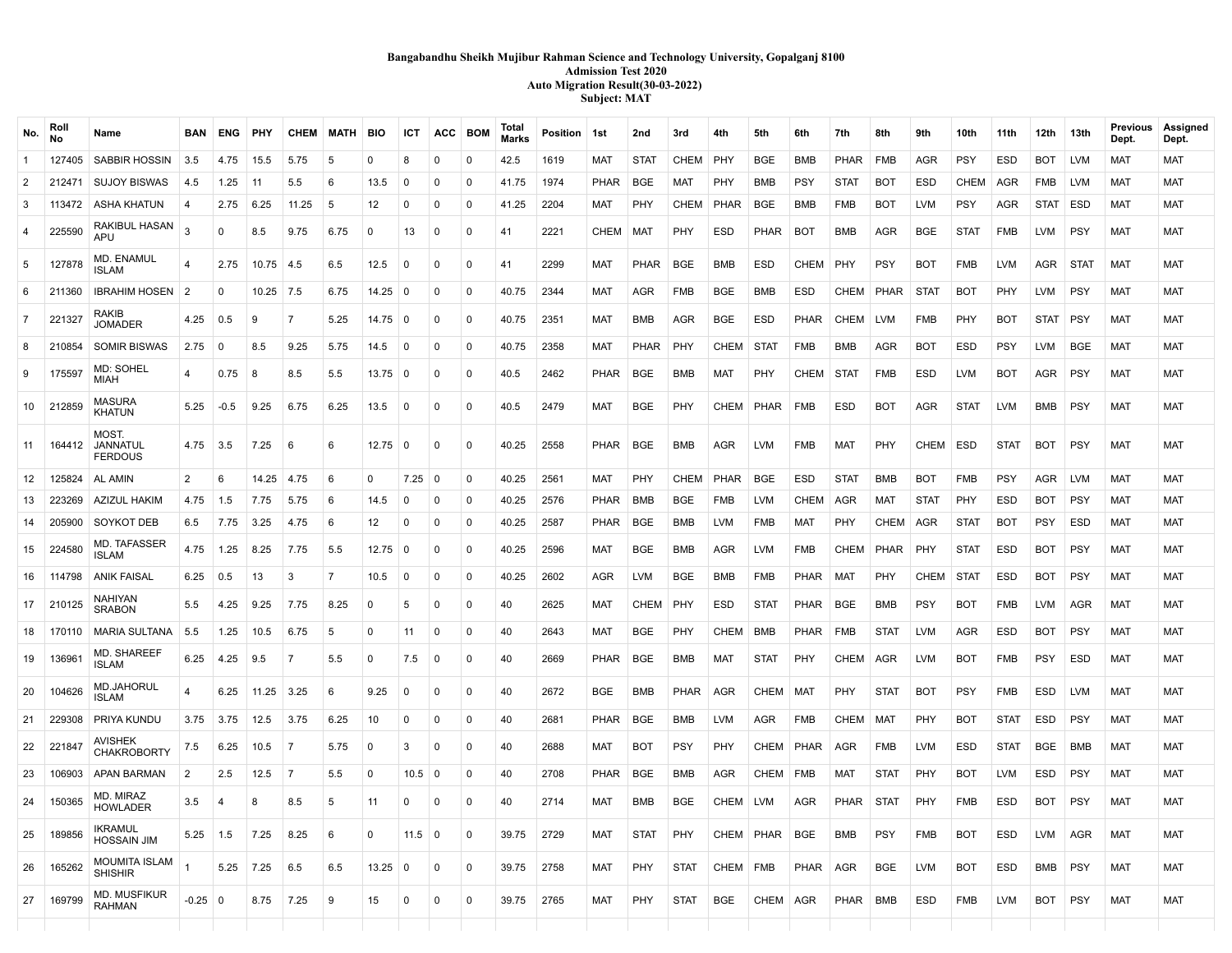| 28 | 170843 | <b>NAEEM</b><br><b>MONKER</b>                   | 4.75 | 2.5     | 5.25 | 9.75        | -6   | 11.5     |                  |              |          | 39.75 | 2797 | MAT        | PHY         | STAT        | AGR         | <b>CHEM</b> | PHAR        | BGE        | BMB        | FMB        | <b>ESD</b> | BO1         | <b>PSY</b> | <b>LVM</b> | MAT         | MAT        |
|----|--------|-------------------------------------------------|------|---------|------|-------------|------|----------|------------------|--------------|----------|-------|------|------------|-------------|-------------|-------------|-------------|-------------|------------|------------|------------|------------|-------------|------------|------------|-------------|------------|
| 29 | 211802 | <b>MD RASEL</b><br><b>HOSSAIN</b>               | 5.5  | $-0.25$ | 10   | 6.5         | 8.25 | 9.75     | 0                | $\Omega$     | $\Omega$ | 39.75 | 2812 | <b>MAT</b> | PHY         | <b>STAT</b> | PHAR        | <b>CHEM</b> | ESD         | <b>BOT</b> | <b>BGE</b> | <b>BMB</b> | <b>FMB</b> | <b>LVM</b>  | <b>AGR</b> | PSY        | <b>MAT</b>  | <b>MAT</b> |
| 30 | 135430 | MD. MOKABBAR<br><b>HASAN</b>                    | 1.75 | 7.5     | 6.25 | 4.25        | 5.25 | 14.5     |                  | $\Omega$     |          | 39.5  | 2827 | <b>MAT</b> | PHY         | <b>STAT</b> | <b>BOT</b>  | PSY         | <b>ESD</b>  | <b>FMB</b> | <b>AGR</b> | <b>LVM</b> | PHAR       | <b>BGE</b>  | BMB        | CHEM       | MAT         | <b>MAT</b> |
| 31 | 189017 | NUSRAT JAHAN<br><b>BADHON</b>                   | 4.25 | 7.5     | 7.5  | 2.5         | 7.25 | 10.5     | $\Omega$         | 0            |          | 39.5  | 2830 | <b>MAT</b> | PHY         | <b>STAT</b> | <b>CHEM</b> | <b>ESD</b>  | <b>PHAR</b> | <b>BGE</b> | <b>BMB</b> | PSY        | <b>BOT</b> | <b>FMB</b>  | <b>LVM</b> | <b>AGR</b> | MAT         | <b>MAT</b> |
| 32 | 203588 | <b>PRIYANKA</b><br><b>CHOWDHURY</b>             | 3.5  | -5      | 6.25 | 9.25        | -9   | $\Omega$ | 6.5              | $\Omega$     |          | 39.5  | 2849 | <b>MAT</b> | PHY         | <b>STAT</b> | CHEM        | <b>ESD</b>  | PSY         | <b>BGE</b> | <b>LVM</b> | <b>BMB</b> | <b>AGR</b> | <b>PHAR</b> | <b>FMB</b> | <b>BOT</b> | MAT         | <b>MAT</b> |
| 33 | 222123 | <b>MD.ABU SALEH</b><br><b>MOLLA</b>             | 5.5  | 2.25    | 8.25 | $\mathbf 0$ | 9.5  | 0        | 14               | $\mathbf 0$  |          | 39.5  | 2872 | <b>MAT</b> | <b>STAT</b> | PHY         | CHEM        | <b>ESD</b>  | PHAR        | <b>BGE</b> | <b>BMB</b> | <b>BOT</b> | <b>FMB</b> | <b>AGR</b>  | <b>LVM</b> | PSY        | <b>STAT</b> | <b>MAT</b> |
| 34 | 163188 | <b>SHAHARIAR</b><br>YOUSUF<br><b>RAKEEB</b>     | 2.25 | 6.75    | -3   | 6.5         | 6.5  | 14.5     | $\Omega$         | $\mathbf{0}$ |          | 39.5  | 2908 | <b>MAT</b> | PHY         | <b>STAT</b> | <b>FMB</b>  | <b>AGR</b>  | <b>ESD</b>  | <b>LVM</b> | CHEM       | PHAR       | <b>BOT</b> | <b>BGE</b>  | PSY        | <b>BMB</b> | <b>STAT</b> | <b>MAT</b> |
| 35 | 152103 | <b>MAHMUDUL</b><br><b>HASAN</b>                 | 5.5  | -3      | 7.75 | 8.25        | 7.25 | $\Omega$ | $7.75 \,   \, 0$ |              | $\Omega$ | 39.5  | 2910 | <b>MAT</b> | <b>STAT</b> | PHY         | <b>CHEM</b> | <b>ESD</b>  | <b>AGR</b>  | <b>FMB</b> | <b>BMB</b> | <b>BGE</b> | PHAR       | <b>LVM</b>  | PSY        | <b>BOT</b> | <b>STAT</b> | <b>MAT</b> |
| 36 | 130954 | <b>MOST. RABITA</b><br><b>JAHAN PUSPITA</b>     | 6.25 | 5.5     | .5   | 4.25        | 10.5 | 7.75     | $\Omega$         | $\Omega$     |          | 39.25 | 2928 | <b>MAT</b> | PHY         | <b>STAT</b> | <b>BMB</b>  | PHAR        | <b>AGR</b>  | CHEM       | <b>FMB</b> | <b>LVM</b> | <b>BOT</b> | <b>BGE</b>  | PSY        | ESD        | PHY         | <b>MAT</b> |
| 37 | 113285 | <b>SHEIKH</b><br>SULTANUL<br><b>AREFIN ADIT</b> | 3.25 | 6.75    | -8   | 8.5         | 7.75 | $\Omega$ |                  |              |          | 39.25 | 2935 | <b>MAT</b> | PHY         | <b>STAT</b> | CHEM        | PHAR        | <b>BGE</b>  | <b>BMB</b> | <b>AGR</b> | <b>LVM</b> | <b>BOT</b> | <b>ESD</b>  | <b>FMB</b> | <b>PSY</b> | PHY         | MAT        |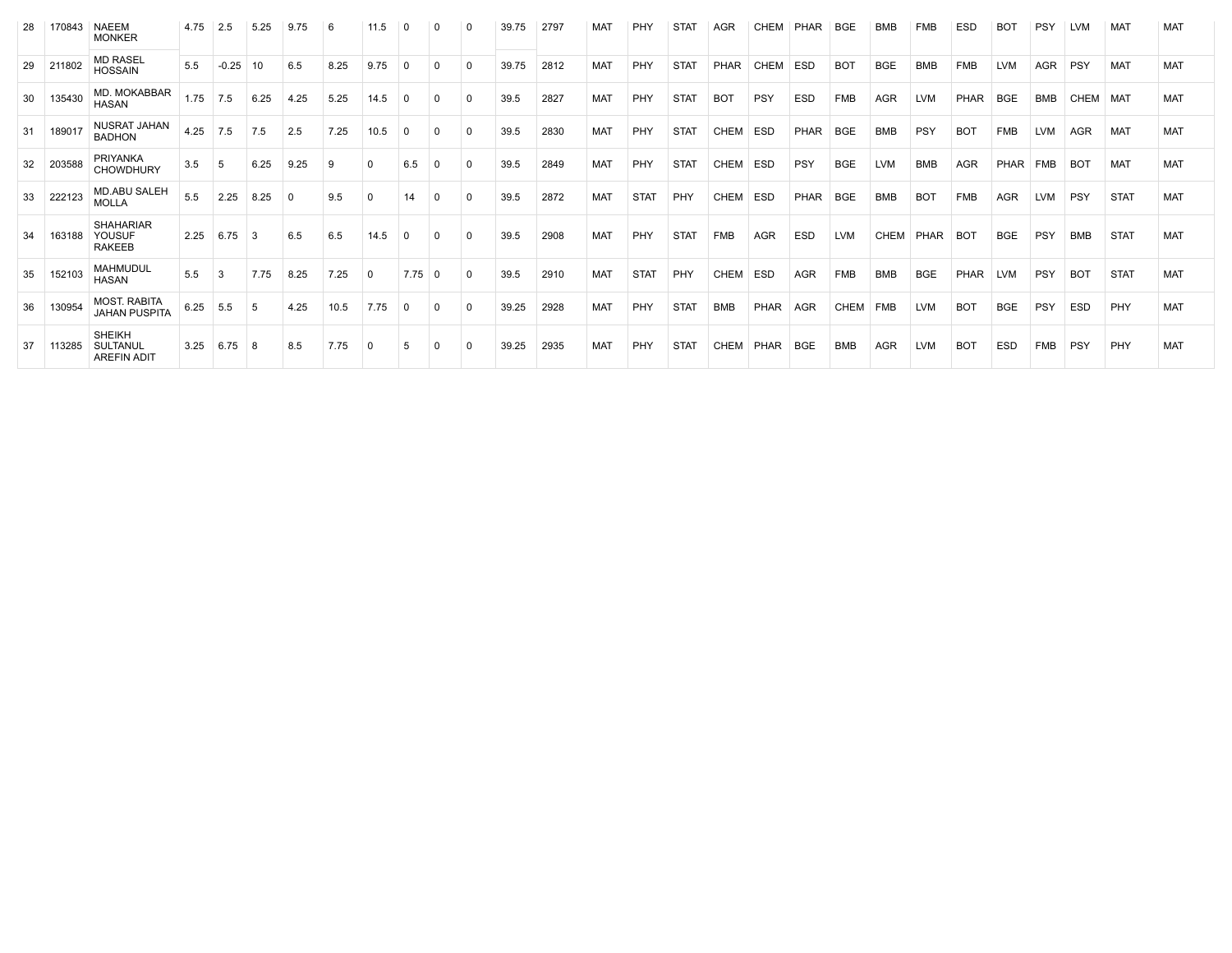### **Bangabandhu Sheikh Mujibur Rahman Science and Technology University, Gopalganj 8100 Admission Test 2020 Auto Migration Result(30-03-2022) Subject: STAT**

| No.            | Roll<br>No | Name                                              |                  | <b>BAN ENG PHY</b> |              |           | CHEM MATH BIO |                   | ICT            |                | ACC BOM      | Total<br><b>Marks</b> | Position 1st |             | 2nd         | 3rd         | 4th         | 5th         | 6th         | 7th           | 8th         | 9th         | 10th       | 11th       | 12th       | 13th       | Previous<br>Dept. | Assigned<br>Dept. |
|----------------|------------|---------------------------------------------------|------------------|--------------------|--------------|-----------|---------------|-------------------|----------------|----------------|--------------|-----------------------|--------------|-------------|-------------|-------------|-------------|-------------|-------------|---------------|-------------|-------------|------------|------------|------------|------------|-------------------|-------------------|
| 1              | 124824     | INJAMAMUL<br>HAQUE<br><b>PRANTO</b>               |                  | 4.75 7.75          | 6.75         | 3.5       | 5.5           | $18.75$ 0         |                | $\mathbf{0}$   | $\mathbf{0}$ | 47                    | 371          | PHAR BGE    |             | BMB         | LVM         | AGR         | FMB         | CHEM          | STAT        | PHY         | MAT        | <b>PSY</b> | ESD        | <b>BOT</b> | <b>STAT</b>       | <b>STAT</b>       |
| $\overline{2}$ | 127422     | <b>MD ARAFATH</b><br>HOSSEN                       | 2                | 4.5                | 9.5          | 6.75      | 5.75          | 13.5              | $\overline{0}$ | $\mathbf{0}$   | 0            | 42                    | 1895         | <b>STAT</b> | PHAR        | BGE         | BMB         | FMB         | AGR         | ESD           | LVM         | MAT         | PHY        | CHEM       | <b>BOT</b> | <b>PSY</b> | <b>STAT</b>       | <b>STAT</b>       |
| 3              | 162587     | RONI DEB<br>NATH                                  | $6.75 \pm 4$     |                    | 10.5         | 1.5       | 7             | 11.5              | $\mathbf 0$    | $\Omega$       | $\Omega$     | 41.25                 | 2185         | BMB         | PHAR        | AGR         | LVM         | BGE         | <b>STAT</b> | CHEM          | <b>FMB</b>  | PHY         | MAT        | <b>BOT</b> | <b>PSY</b> | <b>ESD</b> | <b>STAT</b>       | <b>STAT</b>       |
| 4              | 212912     | MD. GOLAM<br><b>RABBANI</b>                       | $2.25 \ 0$       |                    | 10           | 7.5       | 5.5           | $15.75 \mid 0$    |                | $\Omega$       | $^{\circ}$   | 41                    | 2286         |             | PHAR CHEM   | <b>STAT</b> | PHY         | MAT         | <b>BOT</b>  | <b>ESD</b>    | <b>BGE</b>  | <b>AGR</b>  | <b>FMB</b> | <b>LVM</b> | <b>PSY</b> | BMB        | <b>STAT</b>       | <b>STAT</b>       |
| 5              | 211153     | <b>SHOVON</b><br><b>BISWAS</b>                    |                  | $4.25 \pm 6.75$    | 9.25         | 7.25      | 5.25          | 8                 | $\Omega$       | $\mathbf{0}$   | $^{\circ}$   | 40.75                 | 2359         | PHAR BGE    |             | <b>BMB</b>  | <b>STAT</b> | CHEM        | AGR         | <b>FMB</b>    | ESD         | MAT         | PHY        | <b>LVM</b> | <b>PSY</b> | <b>BOT</b> | <b>STAT</b>       | <b>STAT</b>       |
| 6              | 110154     | JAKIA<br><b>SULTANA</b>                           |                  | $7.75$ 4.75        | 6.25         | 0.75      | 6             | $15.25 \,   \, 0$ |                | $\Omega$       | $^{\circ}$   | 40.75                 | 2380         | <b>STAT</b> | CHEM        | <b>PHY</b>  | PHAR        | MAT         | BMB         | <b>BGE</b>    | <b>BOT</b>  | <b>FMB</b>  | ESD        | LVM        | AGR        | <b>PSY</b> | MAT               | <b>STAT</b>       |
| $\overline{7}$ | 138916     | MD. RAHIM<br><b>BISHWAS</b>                       | 4                | $\Omega$           | 8.5          | 8.75      | 5.5           | 14                | $\Omega$       | $\Omega$       | $\mathbf{0}$ | 40.75                 | 2389         | <b>STAT</b> | BGE         | AGR         | BMB         | LVM         | <b>FMB</b>  | ESD           | <b>PHAR</b> | CHEM        | MAT        | <b>BOT</b> | PHY        | <b>PSY</b> | <b>STAT</b>       | <b>STAT</b>       |
| 8              | 153144     | JAKIA<br><b>SULTANA</b>                           |                  | $3.25$ 5.25        | 4.25         | 5.5       | 6             | $16.25 \mid 0$    |                | $\Omega$       | $^{\circ}$   | 40.5                  | 2435         | PHAR   BGE  |             | AGR         | BMB         | <b>STAT</b> | <b>PSY</b>  | <b>BOT</b>    | <b>MAT</b>  | <b>FMB</b>  | <b>LVM</b> | ESD        | PHY        | CHEM       | <b>STAT</b>       | <b>STAT</b>       |
| 9              | 209964     | <b>HASIBUL</b><br><b>HOSSAIN</b><br><b>SHANTO</b> |                  | $6.75$ -0.25 5.5   |              | 8         | 8.75          | $\mathbf 0$       | 11.5           | $\mathbf 0$    | $\mathbf{0}$ | 40.25                 | 2524         | <b>STAT</b> | MAT         | CHEM PHY    |             | ESD         | AGR         | <b>PSY</b>    | <b>BMB</b>  | BGE         | PHAR       | FMB        | <b>LVM</b> | <b>BOT</b> | <b>STAT</b>       | <b>STAT</b>       |
| 10             | 140053     | MD.<br>MAHMUDUL<br>HASSAN<br><b>MEHEDI</b>        | 3.5              | 4.25               | 10.5         | 7.5       | 5             | 9.5               | $\Omega$       | $\Omega$       | 0            | 40.25                 | 2552         | PHAR   BGE  |             | <b>STAT</b> | PHY         | <b>MAT</b>  | CHEM   FMB  |               | ESD         | BMB         | <b>BOT</b> | <b>AGR</b> | <b>LVM</b> | <b>PSY</b> | <b>STAT</b>       | <b>STAT</b>       |
| 11             | 195667     | KANIZ<br><b>FATEMA RITU</b>                       | 5.5              | $\vert$ 7          | 5.25         | 2.5       | 6             | 14                | $\mathbf 0$    | $\Omega$       | $\mathbf{0}$ | 40.25                 | 2559         | AGR         | LVM         | FMB         | PHAR        | BGE         | <b>ESD</b>  | BMB           | <b>STAT</b> | <b>BOT</b>  | <b>MAT</b> | PHY        | CHEM   PSY |            | <b>STAT</b>       | <b>STAT</b>       |
| 12             | 142131     | <b>MST. AFRIN</b><br>JAHAN AKHI                   |                  | 5.75 5.25          | 5.5          | 6.25      | 5             | $12.25 \mid 0$    |                | $\mathbf{0}$   | 0            | 40                    | 2644         | <b>STAT</b> | LVM         | <b>FMB</b>  | PHAR        | BMB         | BGE         | CHEM          | AGR         | MAT         | PHY        | <b>BOT</b> | ESD        | <b>PSY</b> | <b>STAT</b>       | <b>STAT</b>       |
| 13             | 105133     | AL-<br><b>MAKSUDUL</b><br><b>ABEDIN RASIB</b>     |                  | $1.75$ 5.5         | 5.25         | 6.5       | 5.75          | 15                | $\mathbf 0$    | $\Omega$       | $\mathbf 0$  | 39.75                 | 2801         | <b>STAT</b> | MAT         | <b>PHY</b>  | FMB         | CHEM        | ESD         | <b>BGE</b>    | <b>AGR</b>  | <b>PHAR</b> | BMB        | <b>LVM</b> | <b>PSY</b> | <b>BOT</b> | <b>STAT</b>       | <b>STAT</b>       |
| 14             | 214516     | <b>SUROVI DEB</b><br><b>TRISHA</b>                |                  | $2.75 \t6.5$       | 8.25         | 7.5       | 5             | 9.5               | $\Omega$       | $\Omega$       | $^{\circ}$   | 39.5                  | 2842         | <b>STAT</b> | MAT         | <b>PHY</b>  | <b>PSY</b>  | AGR         | <b>FMB</b>  | CHEM LVM      |             | ESD         | PHAR       | <b>BGE</b> | BMB        | <b>BOT</b> | <b>STAT</b>       | <b>STAT</b>       |
| 15             | 105982     | <b>TANIA AKTER</b>                                | 5.5              | 2.25               | 5.25         | 5.25      | 9             | $\mathbf 0$       | $12.25 \mid 0$ |                | 0            | 39.5                  | 2902         | <b>STAT</b> | MAT         | PHY         | CHEM        | <b>PSY</b>  | ESD         | PHAR          | BGE         | <b>BMB</b>  | <b>BOT</b> | <b>FMB</b> | <b>LVM</b> | AGR        | <b>STAT</b>       | <b>STAT</b>       |
| 16             | 123930     | <b>MITU RANI</b><br>DAS                           | 4                | 6.25               | 3.75         | 4         | 5             | $16.25 \,   \, 0$ |                | $\Omega$       | $^{\circ}$   | 39.25                 | 2964         | MAT         | <b>STAT</b> | <b>PHY</b>  | LVM         | AGR         | BOT         | <b>PSY</b>    | <b>BGE</b>  | PHAR        | CHEM       | <b>FMB</b> | <b>ESD</b> | BMB        | <b>STAT</b>       | <b>STAT</b>       |
| 17             | 163317     | <b>IRIN KHANAM</b><br><b>CHOWDHURY</b>            |                  | 5.25 3.25          | 5            | 8.25      | 5             | 12.5              | $\mathbf 0$    | $\mathbf{0}$   | $^{\circ}$   | 39.25                 | 3000         | MAT         | <b>STAT</b> | PHY         | AGR         | LVM         | FMB         | CHEM          | <b>BGE</b>  | BMB         | PHAR       | ESD        | <b>BOT</b> | <b>PSY</b> | <b>STAT</b>       | <b>STAT</b>       |
| 18             | 218367     | <b>MST. SHIRMIN</b><br>AKTER                      |                  | $1.75$ 4.25        | 5            | 10        | 6             | 12                | $\mathbf 0$    | $\Omega$       | $^{\circ}$   | 39                    | 3051         | <b>STAT</b> | PHY         | MAT         | CHEM   FMB  |             | PHAR        | BMB           | AGR         | ESD         | BGE        | <b>PSY</b> | <b>LVM</b> | <b>BOT</b> | <b>STAT</b>       | <b>STAT</b>       |
| 19             | 112453     | <b>MST. ANAMIKA</b><br><b>KHATUN</b>              | $3.75 \;   \; 6$ |                    | 4.75         | 4.75      | -6            | $13.75 \mid 0$    |                | $\Omega$       | 0            | 39                    | 3060         | STAT        | MAT         | PHY         | AGR         | FMB         | BGE         | <b>BOT</b>    | CHEM   BMB  |             | ESD        | PHAR       | LVM        | <b>PSY</b> | <b>STAT</b>       | <b>STAT</b>       |
| 20             | 123103     | MD. SAIFUL<br>ISLAM                               | 3                | 5.5                | $10.25$ 5    |           | 5.25          | 10                | $\mathbf 0$    | $\mathbf 0$    | $\mathbf 0$  | 39                    | 3076         | STAT        | ∣ MAT       | PHY         | BMB         | LVM         | AGR         | ESD           | CHEM   FMB  |             | PHAR       | BGE        | <b>BOT</b> | <b>PSY</b> | <b>STAT</b>       | <b>STAT</b>       |
| 21             | 206692     | MD. ISMAIL<br><b>HOSSAIN</b>                      | $4.25$ 5.5       |                    | $10.25$ 5.75 |           | 5.5           | 7.75              | 0              | 0              | $\mathbf 0$  | 39                    | 3078         | <b>STAT</b> | MAT         | PHY         | AGR         | FMB         | BGE         | PHAR          | ESD         | <b>LVM</b>  | BMB        | <b>BOT</b> | CHEM PSY   |            | <b>STAT</b>       | <b>STAT</b>       |
| 22             | 148120     | MD. FAYSAL<br><b>HOSSAIN</b>                      | $1.25 \ 0$       |                    | 10.5         | 12.25     | 7.25          | $\mathbf 0$       | 7.75           | $\overline{0}$ | $\mathbf 0$  | 39                    | 3081         | MAT         | PHY         | <b>STAT</b> | FMB         | LVM         |             | CHEM PHAR BGE |             | BMB         | <b>BOT</b> | ESD        | AGR        | <b>PSY</b> | <b>STAT</b>       | <b>STAT</b>       |
| 23             | 116272     | AYESHA                                            |                  | $2.25$ 2.25        | 4.75         | $\vert$ 7 | $5.5$         | 17                | 0              | 0              | 0            | 38.75                 | 3111         | <b>STAT</b> | MAT         | PHY         | <b>BOT</b>  | PSY         | PHAR BMB    |               | <b>BGE</b>  | ESD         | AGR        | FMB        | CHEM LVM   |            | <b>STAT</b>       | <b>STAT</b>       |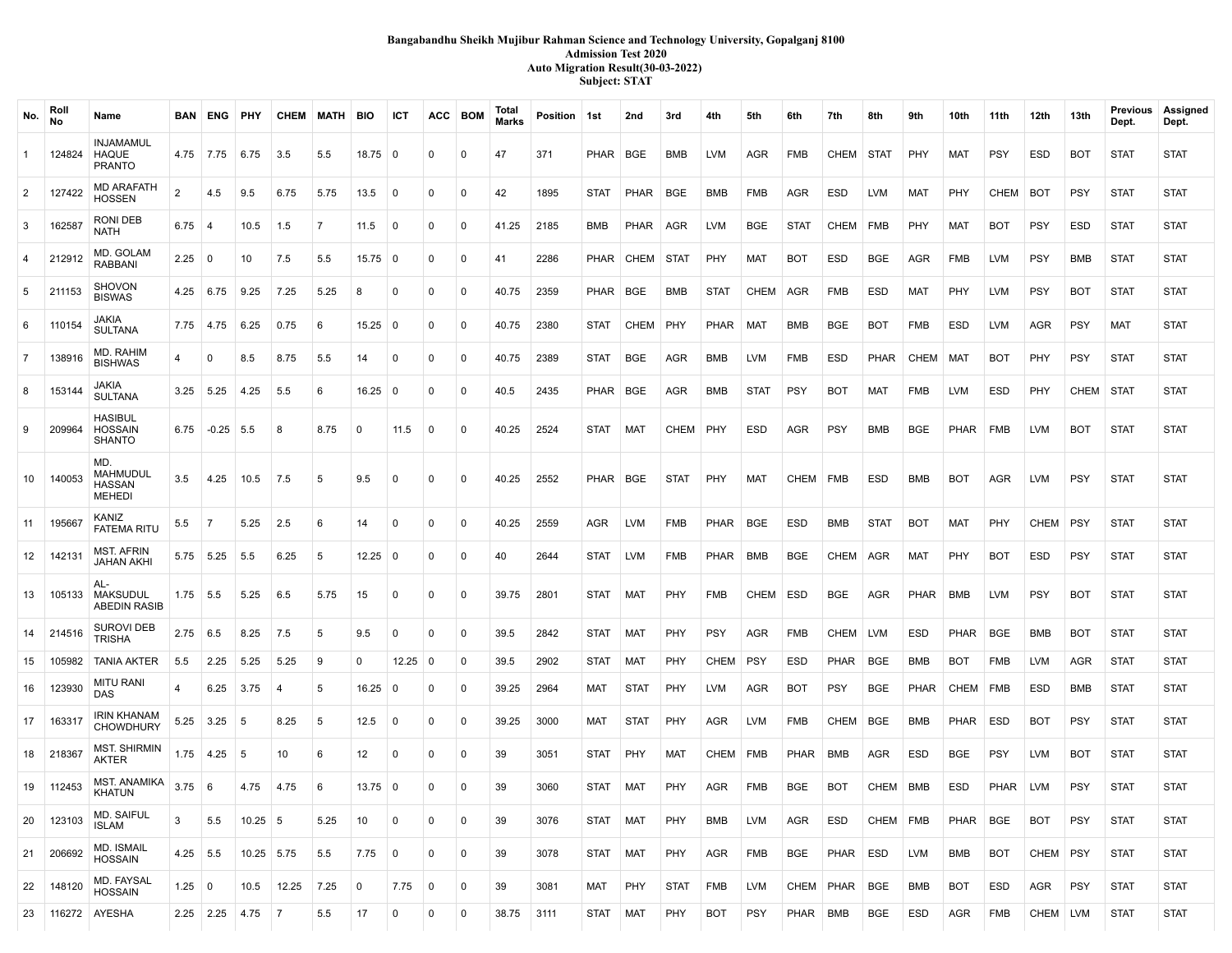|    |        | <b>REZOANA</b>                            |            |                     |            |      |       |             |                |              |             |       |      |             |             |             |            |             |             |            |            |             |             |            |            |            |             |
|----|--------|-------------------------------------------|------------|---------------------|------------|------|-------|-------------|----------------|--------------|-------------|-------|------|-------------|-------------|-------------|------------|-------------|-------------|------------|------------|-------------|-------------|------------|------------|------------|-------------|
| 24 | 116138 | <b>JONAYED</b><br>AZIZ<br><b>FARUQUEE</b> | 5          | 7.5                 | 7.5        | 3.75 | 5     | $\Omega$    | 10             | $\mathbf{0}$ | $\mathbf 0$ | 38.75 | 3121 | <b>PHY</b>  | MAT         | <b>STAT</b> | <b>BMB</b> | CHEM        | PHAR AGR    |            | <b>FMB</b> | <b>BGE</b>  | ESD         | <b>PSY</b> | <b>BOT</b> | LVM        | <b>STAT</b> |
| 25 | 124900 | S.M. SAZID<br><b>ISLAM SHUVO</b>          |            | 3                   | 11         | 7.75 | 6     | $\Omega$    | $\overline{7}$ | $\Omega$     | $\Omega$    | 38.75 | 3124 | <b>STAT</b> | MAT         | PHY         | <b>ESD</b> | PSY         | <b>BGE</b>  | <b>BMB</b> | <b>FMB</b> | <b>AGR</b>  | <b>PHAR</b> | CHEM LVM   |            | <b>BOT</b> | <b>STAT</b> |
| 26 | 194228 | <b>SUMAIYA</b><br><b>AKTER</b>            | 2.75       | 5.25                | 5.75       | 2.25 | 5     | $17.75$ 0   |                | 0            | $\Omega$    | 38.75 | 3157 | <b>STAT</b> | MAT         | <b>PHY</b>  | CHEM       | ESD         | <b>PHAR</b> | <b>BOT</b> | <b>BGE</b> | <b>BMB</b>  | <b>FMB</b>  | LVM        | <b>PSY</b> | AGR        | <b>STAT</b> |
| 27 | 135585 | <b>NASRIN</b><br><b>AKTER</b>             | 4          | 5.5                 | 5.25       | 5.5  | 5     | 13.5        | $^{\circ}$     | 0            | $\Omega$    | 38.75 | 3167 | <b>STAT</b> | PHY         | <b>AGR</b>  | <b>BMB</b> | <b>BGE</b>  | <b>FMB</b>  | PHAR       | CHEM       | <b>ESD</b>  | <b>BOT</b>  | <b>LVM</b> | <b>PSY</b> | AGR        | <b>STAT</b> |
| 28 | 115008 | <b>FATIMA</b><br><b>TANZIL RISHA</b>      | 4          | $-0.25$ 14.5        |            | 4.75 | 5.75  | 10          | $\mathbf{0}$   | 0            | $\Omega$    | 38.75 | 3179 | <b>STAT</b> | MAT         | PHY         | <b>BOT</b> | <b>BGE</b>  | <b>BMB</b>  | PHAR       | <b>FMB</b> | <b>AGR</b>  | CHEM ESD    |            | <b>PSY</b> | LVM        | <b>STAT</b> |
| 29 | 212524 | <b>YEANUR</b><br><b>RAHAMAN</b>           | 2.25       | 3.5                 | 6.75       | 5.5  | 6.75  | 14          | $\Omega$       | 0            | $\Omega$    | 38.75 | 3182 | <b>MAT</b>  | PHY         | <b>STAT</b> | <b>BGE</b> | <b>LVM</b>  | <b>FMB</b>  | <b>BMB</b> | CHEM       | PHAR        | ESD         | <b>BOT</b> | <b>AGR</b> | <b>PSY</b> | <b>STAT</b> |
| 30 | 227889 | <b>ANKITA</b><br><b>CHATTERJEE</b>        | 1.5        | 4                   | 10         | 6.5  | 7.25  | 9.5         | $\mathbf 0$    | $\Omega$     | $\Omega$    | 38.75 | 3183 | PHY         | MAT         | <b>STAT</b> | <b>BGE</b> | <b>ESD</b>  | CHEM        | PHAR       | <b>AGR</b> | PSY         | <b>LVM</b>  | <b>FMB</b> | <b>BMB</b> | <b>BOT</b> | <b>STAT</b> |
| 31 | 150434 | <b>MD. FARDOUS</b><br><b>HOWLADER</b>     | 5.75       | 1.25                | 5.5        | - 7  | 5.5   | $13.75$ 0   |                | $\Omega$     | $\Omega$    | 38.75 | 3184 | <b>STAT</b> | PHY         | <b>MAT</b>  | PHAR       | <b>BMB</b>  | <b>FMB</b>  | <b>ESD</b> | <b>BGE</b> | <b>LVM</b>  | <b>PSY</b>  | <b>BOT</b> | CHEM AGR   |            | <b>STAT</b> |
| 32 | 196655 | MD. ZAHID<br><b>HASAN</b>                 |            | $3.75$   2.75   6.5 |            | 5.25 | 5.25  | $15.25 \ 0$ |                | $\Omega$     | $\Omega$    | 38.75 | 3188 | <b>STAT</b> | PHY         | <b>MAT</b>  | <b>BOT</b> | <b>FMB</b>  | <b>AGR</b>  | <b>ESD</b> | CHEM BGE   |             | PHAR LVM    |            | <b>PSY</b> | <b>BMB</b> | <b>STAT</b> |
| 33 | 139162 | MD.<br>SHAHARIAR<br><b>RAHAMAN</b>        |            | $3.75$   1.25   5   |            | 6.25 | 11.25 | 0           | $11.25 \ 0$    |              | $\Omega$    | 38.75 | 3190 | <b>STAT</b> | PHY         | <b>MAT</b>  | <b>BMB</b> | <b>FMB</b>  | <b>LVM</b>  | <b>ESD</b> | PHAR       | AGR         | <b>BGE</b>  | CHEM BOT   |            | <b>PSY</b> | <b>STAT</b> |
| 34 | 170203 | <b>FARJANA</b><br><b>KHATUN</b>           | 4          | 0.75                | $\vert$ 11 | 6.25 | 5.75  | $10.75$ 0   |                | $\Omega$     | $\Omega$    | 38.5  | 3209 | <b>MAT</b>  | PHY         | <b>STAT</b> | PHAR       | <b>CHEM</b> | <b>BGE</b>  | <b>BOT</b> | AGR        | <b>BMB</b>  | PSY         | <b>ESD</b> | <b>FMB</b> | <b>LVM</b> | <b>STAT</b> |
| 35 | 117147 | <b>MD. TORIQUL</b><br><b>ISLAM SYKAT</b>  | 5.5        | 2.5                 | 10.5       | 6    | 5     | $\Omega$    | 9              | 0            | $\Omega$    | 38.5  | 3224 | MAT         | <b>STAT</b> | PHY         | <b>BGE</b> | <b>BMB</b>  | CHEM        | PHAR       | AGR        | <b>BOT</b>  | <b>LVM</b>  | <b>FMB</b> | <b>PSY</b> | <b>ESD</b> | <b>STAT</b> |
| 36 | 113337 | MD. SOHAG<br><b>SHAIKH</b>                | $1.25 \ 0$ |                     | 8.5        | 7.75 | 6.25  | $14.75$ 0   |                | 0            | 0           | 38.5  | 3252 | <b>STAT</b> | PHY         | MAT         | BMB        | FMB         | <b>ESD</b>  | CHEM       | AGR        | <b>PHAR</b> | BGE         | <b>PSY</b> | <b>BOT</b> | LVM        | <b>STAT</b> |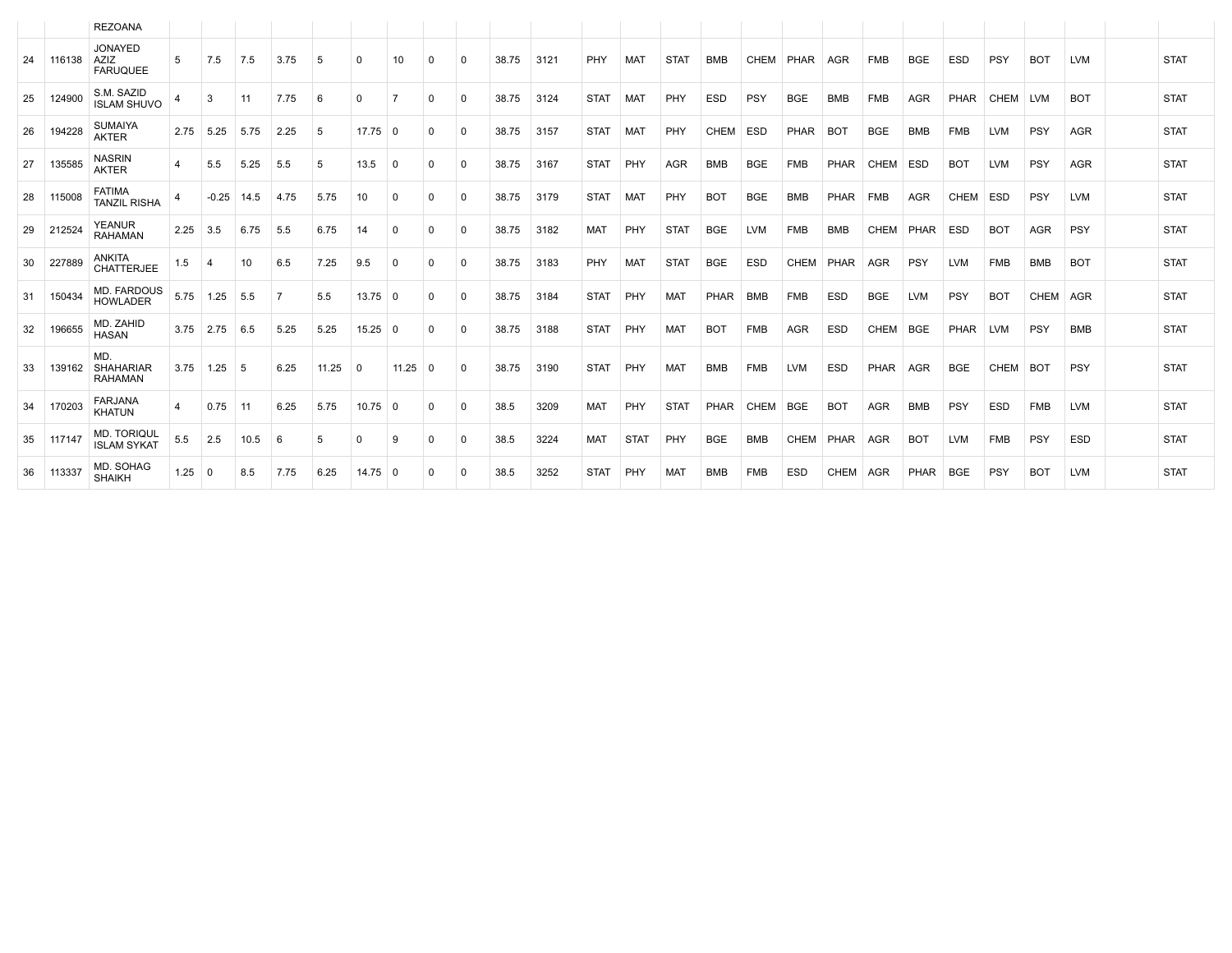# **Bangabandhu Sheikh Mujibur Rahman Science and Technology University, Gopalganj 8100 Admission Test 2020 Auto Migration Result(30-03-2022) Subject: CHEM**

| No.            | Roll<br>No | Name                                     |                  | <b>BAN ENG</b> | <b>PHY</b>   |                | <b>CHEM MATH</b> | BIO       | ICT              | ACC BOM     |              | Total<br>Marks | Position   1st |             | 2nd         | 3rd        | 4th         | 5th         | 6th         | 7th         | 8th        | 9th         | 10th        | 11th        | 12th        | 13th       | Previous<br>Dept. | Assigned<br>Dept. |
|----------------|------------|------------------------------------------|------------------|----------------|--------------|----------------|------------------|-----------|------------------|-------------|--------------|----------------|----------------|-------------|-------------|------------|-------------|-------------|-------------|-------------|------------|-------------|-------------|-------------|-------------|------------|-------------------|-------------------|
| $\mathbf{1}$   | 220152     | <b>SADIA ISLAM</b><br><b>TONNI</b>       | 6.5              | -3             | 8.25         | 7              | $\Omega$         | 18.75     | 9.5              | 0           | $\Omega$     | 53             | 28             | CHEM        | <b>PHAR</b> | BGE        | BMB         | FMB         | AGR         | ESD         | STAT I     | MAT         | BOT         | <b>PSY</b>  | PHY         | LVM        | <b>CHEM</b>       | <b>CHEM</b>       |
| $\overline{2}$ | 220827     | <b>FAHIM HOSSAIN</b><br><b>MANIK</b>     | $3.75 \,   \, 8$ |                | 10.75        | 6.75           | 5.5              | 13.5      | 0                | 0           | 0            | 48.25          | 234            | CHEM        | PHAR        | BMB        | BGE         | <b>AGR</b>  | FMB         | PHY         | STAT       | MAT         | <b>ESD</b>  | BOT         | <b>PSY</b>  | LVM        | <b>CHEM</b>       | <b>CHEM</b>       |
| 3              | 114714     | MD SHAHJADA<br>SAJID                     | 3.75             | 8              | 13           | 6.75           | 7                | 8.5       | $\Omega$         | 0           | 0            | 47             | 395            | BGE         | PHAR        | BMB        | CHEM        | PHY         | <b>MAT</b>  | <b>STAT</b> | FMB        | ESD         | <b>BOT</b>  | AGR         | <b>PSY</b>  | LVM        | PHY               | <b>CHEM</b>       |
| 4              | 115031     | AFIA ANJUM                               | 4.75             | $\vert$ 1.5    | 9.25         | 8              | 0                | 13.75     | 9                | $\Omega$    | $\Omega$     | 46.25          | 539            | <b>PHAR</b> | CHEM        | BMB        | BOT         | <b>BGE</b>  | PHY         | <b>AGR</b>  | FMB        | ESD         | <b>STAT</b> | <b>PSY</b>  | <b>LVM</b>  | MAT        | <b>CHEM</b>       | <b>CHEM</b>       |
| 5              | 220554     | <b>ENAM AHMED</b><br><b>CHOWDHURY</b>    | 2.75             | 1.25           | 9            | 6.25           | 0                | 17.5      | 8.5              | 0           | $\mathbf 0$  | 45.25          | 729            | CHEM        | AGR         | <b>FMB</b> | PHAR        | BMB         | <b>BGE</b>  | PHY         | LVM        | <b>BOT</b>  | <b>ESD</b>  | <b>PSY</b>  | MAT         | STAT       | <b>CHEM</b>       | <b>CHEM</b>       |
| 6              | 223006     | <b>HRIDAY BISWAS</b>                     | 5                | $\overline{4}$ | 7.5          | 5.25           | 0                | 15.5      | 8                | 0           | $\mathbf 0$  | 45.25          | 742            | <b>PHAR</b> | BGE         | PHY        | CHEM        | MAT         | <b>STAT</b> | <b>BMB</b>  | FMB        | <b>LVM</b>  | <b>AGR</b>  | ESD         | <b>PSY</b>  | <b>BOT</b> | <b>CHEM</b>       | <b>CHEM</b>       |
| $\overline{7}$ | 230051     | <b>MST. SADIA AFROJ</b>                  | 6.75             | 6.5            | 7            | 6.75           | 1.25             | 16.75     | 0                | $\Omega$    | $\Omega$     | 45             | 863            | <b>CHEM</b> | PHAR        | PHY        | <b>AGR</b>  | <b>BMB</b>  | <b>BGE</b>  | <b>BOT</b>  | MAT        | <b>FMB</b>  | <b>LVM</b>  | <b>STAT</b> | <b>PSY</b>  | ESD        | <b>CHEM</b>       | <b>CHEM</b>       |
| 8              | 155697     | <b>TANJILA AKTER</b>                     | 5                | 3.25           | 10           | $\overline{7}$ | 2.75             | 16.75     | 0                | 0           | 0            | 44.75          | 879            | BMB         | BGE         | PHAR       | <b>CHEM</b> | PHY         | <b>BOT</b>  | <b>STAT</b> | MAT        | FMB         | <b>AGR</b>  | <b>LVM</b>  | <b>ESD</b>  | <b>PSY</b> | <b>CHEM</b>       | <b>CHEM</b>       |
| 9              | 120464     | <b>BISHNU RUDRA</b><br>PAUL              | 3.25             | 7.5            | $12.25 \t 5$ |                | $\mathbf 0$      | 12.25     | 4                | 0           | $\mathbf 0$  | 44.25          | 1011           | CHEM        | PHAR        | BMB        | <b>FMB</b>  | LVM         | BOT         | <b>BGE</b>  | PHY        | STAT        | MAT         | ESD         | AGR         | PSY        | <b>CHEM</b>       | <b>CHEM</b>       |
| 10             | 157360     | <b>MD. SAIFUL</b><br><b>HASAN KHAN</b>   | 5.5              | 2.5            | 12.5         | 7.5            | 5.5              | $\Omega$  | 10.5             | $\mathbf 0$ | $\Omega$     | 44             | 1096           | <b>PHAR</b> | BGE         | <b>BMB</b> | CHEM        | PHY         | MAT         | <b>AGR</b>  | STAT       | ESD         | <b>FMB</b>  | <b>LVM</b>  | <b>PSY</b>  | <b>BOT</b> | PHY               | <b>CHEM</b>       |
| 11             | 185085     | AYESHA AKTER                             | 2.75             | 3.75           | 5.25         | 7.75           | 0                | 16        | 8.25             | - 0         | $\mathbf 0$  | 43.75          | 1211           | <b>PHAR</b> | BMB         | <b>BGE</b> | MAT         | <b>CHEM</b> | PHY         | <b>STAT</b> | AGR        | <b>LVM</b>  | <b>FMB</b>  | <b>BOT</b>  | <b>PSY</b>  | ESD        | <b>CHEM</b>       | <b>CHEM</b>       |
| 12             | 214110     | PAPIA AKTER                              | 5.75             | 0.75           | 8            | 7.75           | 4.25             | 16.5      | $\Omega$         | 0           | $\mathbf 0$  | 43             | 1489           | CHEM        | BOT         | AGR        | FMB         | ESD         | <b>PSY</b>  | PHY         | MAT        | <b>LVM</b>  | <b>STAT</b> | PHAR        | <b>BGE</b>  | BMB        | <b>CHEM</b>       | <b>CHEM</b>       |
| 13             | 206909     | MD. BELAL<br><b>HOSSAIN</b>              | 5.25             | -4             | 10.75        | $\overline{7}$ | 0.75             | 15.25     | $\Omega$         | $\Omega$    | $\Omega$     | 43             | 1497           | CHEM        | LVM         | AGR        | FMB         | ESD         | <b>BOT</b>  | PHAR        | BGE        | <b>BMB</b>  | PHY         | MAT         | <b>STAT</b> | <b>PSY</b> | <b>CHEM</b>       | <b>CHEM</b>       |
| 14             | 207773     | <b>MOHAMMAD</b><br>SAKIBUL ALAM<br>SAKIB |                  | $2.75$ 4.75    | 12.5         | 8.25           | 4.25             | 10.25     | $\mathbf 0$      | 0           | $\mathbf 0$  | 42.75          | 1568           | CHEM        | BMB         | <b>BOT</b> | <b>FMB</b>  | <b>LVM</b>  | <b>ESD</b>  | <b>PSY</b>  | AGR        | PHY         | <b>PHAR</b> | BGE         | <b>STAT</b> | MAT        | <b>CHEM</b>       | <b>CHEM</b>       |
| 15             | 150968     | <b>MD. FERDOUS</b><br>RAHMAN FAHIM       | 5.25             | 3.25           | 6.75         | 9.5            | $-1$             | 18.75     | 0                | 0           | $\Omega$     | 42.5           | 1645           | <b>CHEM</b> | <b>BMB</b>  | LVM        | <b>FMB</b>  | <b>BGE</b>  | PHY         | BOT         | ESD        | PHAR        | MAT         | AGR         | <b>STAT</b> | PSY        | <b>CHEM</b>       | <b>CHEM</b>       |
| 16             | 216149     | MD. WALID<br><b>HOSSAIN</b>              | 3                | 2.5            | 5.25         | 8.5            | 0                | 17        | 6                | $\Omega$    | $\Omega$     | 42.25          | 1700           | CHEM        | <b>BMB</b>  | <b>BGE</b> | <b>PHAR</b> | ESD         | <b>MAT</b>  | <b>PHY</b>  | STAT       | <b>PSY</b>  | <b>BOT</b>  | FMB         | AGR         | LVM        | <b>CHEM</b>       | <b>CHEM</b>       |
| 17             | 220065     | JANNATUL<br><b>BUSHRA</b>                | 3.25             | 7.5            | 5.25         | 6.5            | 3                | 16.75     | $\mathbf 0$      | 0           | $\mathbf 0$  | 42.25          | 1710           | CHEM        | BGE         | PHAR       | AGR         | <b>FMB</b>  | <b>ESD</b>  | BOT         | PSY        | LVM         | <b>MAT</b>  | <b>STAT</b> | PHY         | BMB        | <b>CHEM</b>       | <b>CHEM</b>       |
| 18             | 221310     | <b>ASHISH BISWAS</b>                     | 5.25             | 6.25           | 10.75        | 6.5            | 3.75             | 9.75      | 0                | 0           | 0            | 42.25          | 1794           | <b>PHAR</b> | CHEM        | <b>BGE</b> | BMB         | <b>BOT</b>  | PHY         | <b>MAT</b>  | <b>FMB</b> | <b>STAT</b> | <b>ESD</b>  | AGR         | <b>LVM</b>  | <b>PSY</b> | ESD               | <b>CHEM</b>       |
| 19             | 212315     | PERVES HOSSAIN                           | -3               | -0.25          | 7.5          | 6.25           | 0                | 16.75     | - 9              | 0           | $\mathbf 0$  | 42.25          | 1807           | CHEM        | LVM         | <b>FMB</b> | ESD         | <b>AGR</b>  | <b>BOT</b>  | <b>PSY</b>  | BGE        | <b>BMB</b>  | <b>PHAR</b> | MAT         | <b>STAT</b> | PHY        | ESD               | <b>CHEM</b>       |
| 20             | 113876     | <b>ALAMIN HOSSAIN</b>                    | 2.5              | 1.5            | 11           | 5.5            | 5.75             | $15.75$ 0 |                  | 0           | $\mathbf 0$  | 42             | 1808           | CHEM        | PHY         | PHAR       | MAT         | <b>BGE</b>  | <b>BMB</b>  | <b>BOT</b>  | STAT   PSY |             | ESD         | <b>LVM</b>  | AGR         | FMB        | PHY               | <b>CHEM</b>       |
| 21             | 205176     | SAILA NUSRIN IME                         | -5               | 6.25           | 7.25         | 6.5            | 5.75             | 11.25     | 0                | 0           | $\Omega$     | 42             | 1889           | PHAR        | BMB         | <b>BGE</b> | CHEM        | PHY         | MAT         | STAT        | ESD        | <b>LVM</b>  | <b>FMB</b>  | BOT         | AGR         | PSY        | <b>CHEM</b>       | CHEM              |
| 22             | 221326     | S.M. JASIM                               | 4.25             | 1.75           | 7.75         | 8.25           | 5.25             | 14.75     | - 0              | 0           | 0            | 42             | 1898           | CHEM        | BMB         | <b>BGE</b> | PHAR        | FMB         | AGR         | LVM         | MAT        | STAT        | PHY         | ESD         | <b>BOT</b>  | <b>PSY</b> | <b>CHEM</b>       | <b>CHEM</b>       |
| 23             | 131939     | <b>MOHIUDDIN</b><br><b>NAYEM</b>         | 3.75             | $\overline{2}$ | 10.75        | 6.25           | $\mathbf 0$      | 19        | $\Omega$         | 0           | $\mathbf 0$  | 41.75          | 1917           | CHEM        | BOT         | <b>FMB</b> | LVM         | AGR         | <b>PSY</b>  | ESD         | BGE        | BMB         | PHAR I      | <b>PHY</b>  | <b>STAT</b> | MAT        | <b>CHEM</b>       | <b>CHEM</b>       |
| 24             | 153425     | <b>MST. RUKAIYA</b><br><b>ISLAM RUKU</b> | $3.75$ 7.5       |                | 9.25         | 8.75           | 2.5              | 0         | 10               | 0           | $\mathbf{0}$ | 41.75          | 1923           | СНЕМ        | <b>STAT</b> | ESD        | MAT         | <b>PHY</b>  | AGR         | PHAR        | BGE        | <b>BOT</b>  | <b>BMB</b>  | <b>PSY</b>  | LVM         | FMB        | <b>CHEM</b>       | <b>CHEM</b>       |
| 25             | 220700     | <b>TANMAY SHIL</b>                       | $0.75$ 6.5       |                | 7.25         | 6.5            | $\mathbf 0$      | 12        | 8.75 0           |             | 0            | 41.75          | 1934           | <b>BGE</b>  | CHEM        | <b>BOT</b> | PSY         | <b>FMB</b>  | LVM         | ESD         | AGR        | PHY         | <b>MAT</b>  | <b>STAT</b> | PHAR        | BMB        | <b>CHEM</b>       | <b>CHEM</b>       |
| 26             | 171631     | B. M. SHAR-ATUL<br><b>SHIHAB</b>         | 2.5              | 0.25           | 6.5          | 8.25           | 0                | 17.5      | $6.75 \,   \, 0$ |             | 0            | 41.75          | 1955           | CHEM BMB    |             | ESD        | <b>BOT</b>  | FMB         | LVM         | AGR         | PSY MAT    |             | <b>STAT</b> | PHAR BGE    |             | PHY        | ESD               | <b>CHEM</b>       |
| 27             | 125569     | <b>MITHUN MONDAL</b>                     | 5.5              | $\overline{4}$ | 8.5          | 5              | 2.75             | 16        | 0                | 0           | 0            | 41.75          | 1957           | PHAR   BGE  |             | BMB        | PHY         | MAT         | CHEM        | <b>FMB</b>  | ESD        | <b>BOT</b>  | AGR         | <b>PSY</b>  | <b>STAT</b> | LVM        | ESD               | <b>CHEM</b>       |
| 28             | 111263     | FAHADUZZAMAN<br><b>DIPU</b>              | 3                | 8.75           | 9.75         | 6.25           | 1.5              | 12.5      | $\mathbf 0$      | $\mathbf 0$ | 0            | 41.75          | 1965           | CHEM   BGE  |             | FMB        | AGR         | LVM         | ESD         | PHAR   BMB  |            | <b>BOT</b>  | <b>PSY</b>  | PHY         | MAT         | STAT ESD   |                   | <b>CHEM</b>       |
|                |            |                                          |                  |                |              |                |                  |           |                  |             |              |                |                |             |             |            |             |             |             |             |            |             |             |             |             |            |                   |                   |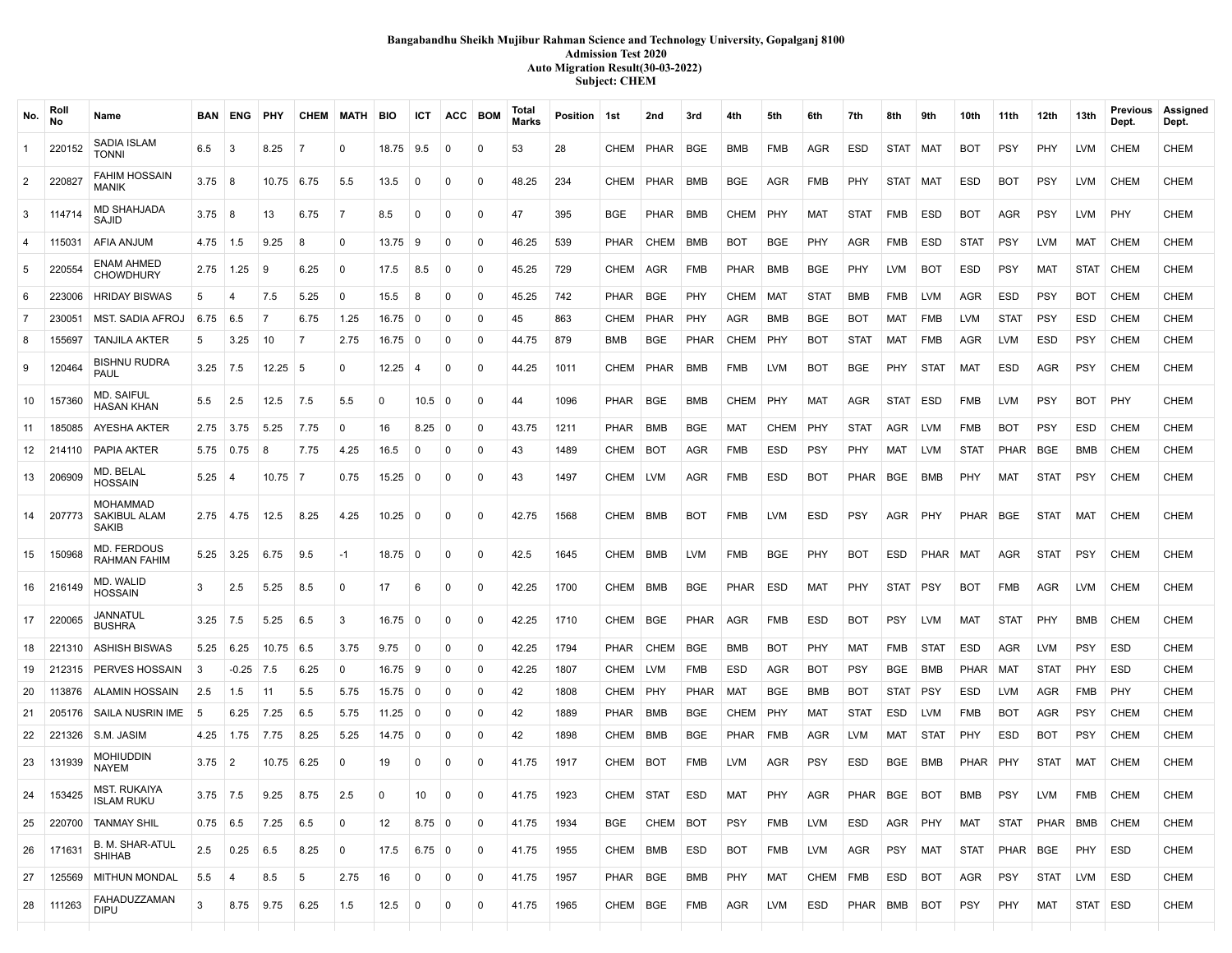| -29 | 213955 | ABDULLAH<br><b>HOSSEN SANI</b>     | 3.5  |         | 9.25      | -8   | 3    | 17    | $\Omega$ | 0 |              | 41.75 | 1991 | <b>AGR</b>  | CHEM        | PHY         | <b>BGE</b>  | <b>BMB</b> | <b>STAT</b> | <b>PHAR</b> | ESD         | <b>FMB</b> | <b>BOT</b>  | <b>LVM</b>  | MAT        | <b>PSY</b> | <b>ESD</b>      | CHEM        |
|-----|--------|------------------------------------|------|---------|-----------|------|------|-------|----------|---|--------------|-------|------|-------------|-------------|-------------|-------------|------------|-------------|-------------|-------------|------------|-------------|-------------|------------|------------|-----------------|-------------|
| -30 | 136663 | K. M. MASUM REZA                   | 4    | 3.25    | 11.75     | 10.5 | 3.75 |       | 8.25     | 0 | <sup>0</sup> | 41.5  | 2010 | PHAR        | PHY         | <b>CHEM</b> | <b>FMB</b>  | <b>MAT</b> | <b>BGE</b>  | <b>STAT</b> | <b>LVM</b>  | <b>BMB</b> | <b>ESD</b>  | PSY         | <b>AGR</b> | <b>BOT</b> | <b>ESD</b>      | <b>CHEM</b> |
| 31  | 209170 | <b>JERIN SULTANA</b>               | 6    | $-0.25$ | 14.75     | 9.25 | 0.5  | 11.25 | $\Omega$ |   |              | 41.5  | 2016 | <b>CHEM</b> | <b>PHAR</b> | <b>BGE</b>  | PHY         | <b>AGR</b> | <b>FMB</b>  | <b>ESD</b>  | <b>BMB</b>  | <b>BOT</b> | MAT         | <b>STAT</b> | <b>PSY</b> | <b>LVM</b> | <b>ESD</b>      | CHEM        |
| 32  | 125649 | SHAIKH MD.<br>SABBIR HOSSAIN       | 2.5  | 3.75    | $12.75$ 5 |      |      | 12.5  | 5        | 0 |              | 41.5  | 2024 | PHAR        | MAT         | <b>CHEM</b> | PHY         | <b>BGE</b> | <b>FMB</b>  | <b>BMB</b>  | <b>STAT</b> | <b>ESD</b> | <b>AGR</b>  | <b>LVM</b>  | <b>BOT</b> | <b>PSY</b> | <b>ESD</b>      | <b>CHEM</b> |
| 33  | 114514 | <b>MD ATIKUR</b><br><b>RAHAMAN</b> | 3.25 |         | 8.75      | 8.75 | 5.5  | 14.25 | -0       |   |              | 41.5  | 2035 | <b>CHEM</b> | PHAR        | <b>BMB</b>  | <b>AGR</b>  | <b>BGE</b> | <b>ESD</b>  | PHY         | <b>MAT</b>  | <b>FMB</b> | <b>LVM</b>  | <b>STAT</b> | <b>BOT</b> | PSY        | <b>ESD</b>      | <b>CHEM</b> |
| 34  | 122610 | MD. MONNA KHAN<br>AZAD             |      |         | 10.5      | 13   |      | 13    | $\Omega$ |   |              | 41.5  | 2115 | PHAR        | <b>BGE</b>  | <b>BMB</b>  | <b>CHEM</b> | AGR        | <b>MAT</b>  | PHY         | <b>STAT</b> | <b>ESD</b> | <b>FMB</b>  | <b>BOT</b>  | <b>PSY</b> | <b>LVM</b> | ESD             | <b>CHEM</b> |
| 35  | 181368 | MD. ROMAN<br><b>SARKAR</b>         | 4.25 | 4.75    | <b>8</b>  | 6.75 | 5.25 | 12.25 | $\Omega$ |   | $\Omega$     | 41.25 | 2138 | PHAR        | <b>BGE</b>  | <b>BMB</b>  | CHEM        | AGR        | <b>FMB</b>  | <b>LVM</b>  | <b>MAT</b>  | PHY        | PSY         | <b>STAT</b> | <b>ESD</b> | <b>BOT</b> | MAT             | <b>CHEM</b> |
| 36  | 125574 | AMBIA KHATUN                       | 5.5  |         | 10.25     | 5.5  |      | 12    | 6        |   |              | 41.25 | 2202 | CHEM        | PHY         | <b>BOT</b>  | <b>PHAR</b> | <b>BGE</b> | <b>BMB</b>  | <b>ESD</b>  | <b>STAT</b> | <b>AGR</b> | <b>FMB</b>  | PSY         | <b>MAT</b> | <b>LVM</b> | <b>BOT</b>      | <b>CHEM</b> |
| 37  | 212539 | MD. KHALID<br><b>HOSSAIN</b>       | 1.25 |         | 10.75     | 9.5  | 3.5  | 15.25 |          |   |              | 41.25 | 2211 | <b>CHEM</b> | AGR         | PHY         | <b>FMB</b>  | PHAR       | <b>LVM</b>  | <b>BOT</b>  | <b>ESD</b>  | <b>BMB</b> | <b>STAT</b> | <b>PSY</b>  | <b>MAT</b> | <b>BGE</b> | BO <sub>1</sub> | <b>CHEM</b> |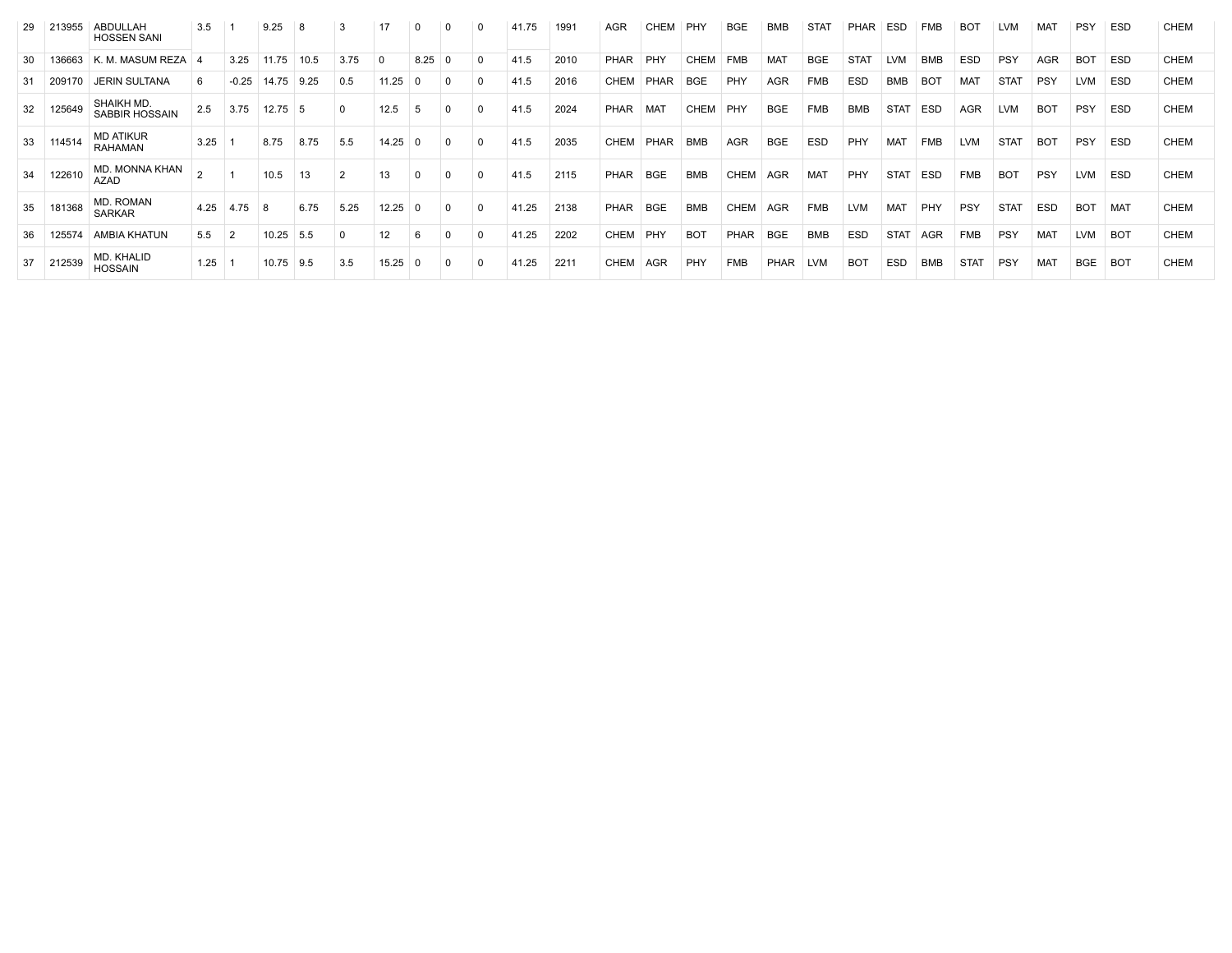### **Bangabandhu Sheikh Mujibur Rahman Science and Technology University, Gopalganj 8100 Admission Test 2020 Auto Migration Result(30-03-2022) Subject: PHY**

| No.            | Roll<br>No | Name                                            | <b>BAN</b>     | ENG              | PHY              | CHEM           | MATH | <b>BIO</b>        | ICT            | ACC            | <b>BOM</b>  | Total<br>Marks | Position 1st |            | 2nd         | 3rd         | 4th         | 5th         | 6th         | 7th         | 8th         | 9th         | 10th        | 11th        | 12th        | 13th       | Previous<br>Dept. | Assigned<br>Dept. |
|----------------|------------|-------------------------------------------------|----------------|------------------|------------------|----------------|------|-------------------|----------------|----------------|-------------|----------------|--------------|------------|-------------|-------------|-------------|-------------|-------------|-------------|-------------|-------------|-------------|-------------|-------------|------------|-------------------|-------------------|
| $\overline{1}$ | 143448     | <b>JOY GHOSH</b>                                | 5.5            | 6.25             | 12.25            | 3.75           | 5    | 13                | 0              | 0              | 0           | 45.75          | 626          | PHY        | BMB         | <b>PHAR</b> | CHEM        | <b>MAT</b>  | <b>STAT</b> | <b>FMB</b>  | <b>BOT</b>  | <b>BGE</b>  | AGR         | <b>LVM</b>  | <b>ESD</b>  | <b>PSY</b> | PHY               | PHY               |
| $\overline{2}$ | 121425     | <b>FATEMA BEGUM</b>                             | 2.75           | 2.75             | 12.25            | 4.75           | 6    | 15.25             | $\mathbf 0$    | 0              | $\Omega$    | 43.75          | 1240         | PHY        | MAT         | <b>ESD</b>  | STAT        | CHEM        | PHAR        | <b>BGE</b>  | <b>BMB</b>  | <b>PSY</b>  | <b>BOT</b>  | <b>FMB</b>  | LVM         | <b>AGR</b> | PHY               | <b>PHY</b>        |
| 3              | 221837     | <b>SHANTO</b><br><b>SHAHRIAR</b>                | 6              | 5                | 11.5             | 8              | 6.25 | 0                 | 5.75           | 0              | $\mathbf 0$ | 42.5           | 1666         | PHY        | <b>CHEM</b> | MAT         | <b>STAT</b> | ESD         | <b>PSY</b>  | PHAR        | BMB         | AGR         | FMB         | <b>BOT</b>  | <b>LVM</b>  | <b>BGE</b> | PHY               | PHY               |
| $\overline{4}$ | 114093     | <b>MD.NAZMUS</b><br>JUBAER NAKIB                | 3              | 1.5              | 12               | 7.25           | 5    | 13.5              | $\Omega$       | $\Omega$       | $\mathbf 0$ | 42.25          | 1706         | PHY        | <b>BGE</b>  | <b>BMB</b>  | <b>AGR</b>  | <b>PHAR</b> | CHEM        | MAT         | <b>STAT</b> | <b>FMB</b>  | <b>BOT</b>  | <b>PSY</b>  | <b>LVM</b>  | <b>ESD</b> | PHY               | <b>PHY</b>        |
| 5              | 211405     | MD. RUHUL<br>AMIN                               | $2.75 \pm 2$   |                  | 10.25            | 4.5            | 5.5  | $16.75 \pm 0$     |                | $^{\circ}$     | $\mathbf 0$ | 41.75          | 1956         | PHY        | MAT         | <b>STAT</b> | ESD         | <b>PSY</b>  | LVM         | <b>FMB</b>  | AGR         | <b>BOT</b>  | BMB         | <b>BGE</b>  | <b>CHEM</b> | PHAR       | <b>PHY</b>        | <b>PHY</b>        |
| 6              | 104857     | <b>NIGHAT</b><br><b>ROUDRO</b>                  | 3.5            | 4                | 10               | 10.5           | 6.25 | 7.25              | $\Omega$       | $\mathbf 0$    | 0           | 41.5           | 2083         | <b>PHY</b> | <b>MAT</b>  | CHEM        | STAT        | PHAR        | <b>BGE</b>  | BMB         | AGR         | <b>PSY</b>  | ESD         | <b>FMB</b>  | <b>LVM</b>  | <b>BOT</b> | PHY               | PHY               |
| $\overline{7}$ | 143888     | <b>MD. MONIR</b><br><b>HOSEN</b>                | 2.75           | 6                | 10               | 5.5            | 6    | $10.75$ 0         |                | $\mathbf 0$    | $\mathbf 0$ | 41             | 2288         | PHAR       | BMB         | <b>LVM</b>  | AGR         | BGE         | PHY         | <b>FMB</b>  | MAT         | CHEM        | <b>STAT</b> | <b>BOT</b>  | <b>ESD</b>  | <b>PSY</b> | PHY               | PHY               |
| 8              | 219665     | <b>DHRUBO</b><br><b>CHAKRAVARTTY</b>            | 5.75           | 6.25             | 6.75             | 5.5            | 6.25 | 10                | $\Omega$       | 0              | 0           | 40.5           | 2403         | PHY        | <b>MAT</b>  | CHEM        | <b>STAT</b> | <b>ESD</b>  | <b>BGE</b>  | <b>PSY</b>  | <b>BOT</b>  | <b>FMB</b>  | LVM         | AGR         | <b>PHAR</b> | <b>BMB</b> | PHY               | <b>PHY</b>        |
| 9              | 167153     | <b>MST. ROJLI</b><br>KHATUN                     | 4.25           | $1.25$ 9.75      |                  | 3.5            | 6.5  | $15.25 \,   \, 0$ |                | $\mathbf 0$    | 0           | 40.5           | 2471         | PHY        | <b>BOT</b>  | <b>MAT</b>  | <b>STAT</b> | CHEM        | PHAR        | <b>BMB</b>  | <b>BGE</b>  | <b>FMB</b>  | <b>AGR</b>  | <b>LVM</b>  | <b>PSY</b>  | <b>ESD</b> | PHY               | <b>PHY</b>        |
| 10             | 196588     | <b>MIHRAB</b><br>HOSSAIN<br><b>SHAWON</b>       | 1              | $\Omega$         | 8.5              | 10.5           | 5.5  | 15                | $\mathbf{0}$   | $\mathbf 0$    | $\mathbf 0$ | 40.5           | 2474         | PHAR AGR   |             | <b>FMB</b>  | <b>LVM</b>  | <b>BGE</b>  | <b>BMB</b>  | <b>PHY</b>  | CHEM        | ESD         | <b>MAT</b>  | <b>STAT</b> | <b>BOT</b>  | <b>PSY</b> | <b>PHY</b>        | <b>PHY</b>        |
| 11             | 114491     | <b>MD MEHARAF</b><br><b>HOSSAIN</b>             | 5.5            | 3.5              | 5                | 8.5            | 6    | $11.75$ 0         |                | $\mathbf 0$    | 0           | 40.25          | 2497         | PHAR       | BGE         | AGR         | BMB         | CHEM        | <b>FMB</b>  | PHY         | MAT         | <b>LVM</b>  | <b>STAT</b> | ESD         | <b>BOT</b>  | <b>PSY</b> | PHY               | <b>PHY</b>        |
| 12             | 202778     | <b>TANVIR ALAM</b><br>OVI                       | 6              | $\overline{2}$   | 9                | 8.5            | 5.5  | 0                 | 9.25           | 0              | $\mathbf 0$ | 40.25          | 2509         | <b>BMB</b> | <b>BGE</b>  | <b>PHAR</b> | PHY         | MAT         | CHEM        | AGR         | <b>FMB</b>  | <b>STAT</b> | <b>BOT</b>  | <b>LVM</b>  | <b>ESD</b>  | <b>PSY</b> | PHY               | PHY               |
| 13             | 125733     | <b>SARDAR EASIR</b><br>ARAFAT<br><b>SHOPNIL</b> | 4.75           | 5                | 9                | 4.75           | 6.25 | $\Omega$          | 10.5           | $\mathbf 0$    | $\mathbf 0$ | 40.25          | 2533         | BGE        | <b>BMB</b>  | <b>PHAR</b> | PHY         | MAT         | <b>STAT</b> | CHEM        | <b>ESD</b>  | <b>FMB</b>  | <b>AGR</b>  | <b>BOT</b>  | <b>PSY</b>  | <b>LVM</b> | PHY               | <b>PHY</b>        |
| 14             | 170976     | ISHMAM BIN<br>ISLAM                             | 0.75           | 7.5              | 7.25             | 7.75           | 6.5  | 0                 | 10.5           | $\overline{0}$ | $\mathbf 0$ | 40.25          | 2601         | <b>PHY</b> | <b>PHAR</b> | CHEM        | BMB         | <b>MAT</b>  | <b>STAT</b> | <b>ESD</b>  | <b>FMB</b>  | <b>BGE</b>  | <b>BOT</b>  | <b>AGR</b>  | <b>LVM</b>  | <b>PSY</b> | PHY               | PHY               |
| 15             | 127396     | ORGHO KUNDU                                     | 3.25           | 1.25             | 10.5             | 6              | 6.25 | $12.75$ 0         |                | $\mathbf{0}$   | 0           | 40             | 2617         | PHAR       | AGR         | BMB         | FMB         | BGE         | PHY         | <b>MAT</b>  | LVM         | CHEM        | ESD         | <b>STAT</b> | <b>BOT</b>  | <b>PSY</b> | PHY               | <b>PHY</b>        |
| 16             | 220215     | <b>LABONNO RANI</b><br>KUNDU                    | 4.75           | $\mathbf 0$      | 11.5             | 4.5            | 5.5  | $13.75$ 0         |                | $\mathbf 0$    | $\Omega$    | 40             | 2623         | BGE        | BMB         | AGR         | <b>FMB</b>  | PHY         | MAT         | <b>STAT</b> | <b>PHAR</b> | CHEM        | LVM         | <b>BOT</b>  | <b>ESD</b>  | <b>PSY</b> | PHY               | <b>PHY</b>        |
| 17             | 135254     | C. M. ZARIF<br>TAA-SEEN                         | 2.25           | 6.75             | 9                | 8.25           | 6.25 | $\Omega$          | 7.5            | $\mathbf 0$    | 0           | 40             | 2653         | PHY        | <b>MAT</b>  | BGE         | <b>PHAR</b> | BMB         | CHEM        | <b>STAT</b> | <b>PSY</b>  | <b>BOT</b>  | <b>FMB</b>  | <b>LVM</b>  | AGR         | <b>ESD</b> | PHY               | <b>PHY</b>        |
| 18             | 114273     | MD. RABBI<br><b>AHAMMED</b>                     | 5.5            |                  | $6.75$ 11.25 4.5 |                | 6.5  | $\Omega$          | 5.5            | 0              | 0           | 40             | 2702         | BGE        | PHY         | CHEM        | MAT         | <b>PHAR</b> | BOT         | <b>FMB</b>  | LVM         | <b>ESD</b>  | BMB         | AGR         | <b>STAT</b> | <b>PSY</b> | PHY               | PHY               |
| 19             | 220761     | <b>MUHAMMAD</b><br>ULLAH RAZ                    | 0.75           | $5.75$ 11        |                  | 6.75           | 5.5  | 0                 | 9.75           | 0              | $\mathbf 0$ | 39.5           | 2819         | PHY        | <b>MAT</b>  | <b>STAT</b> | BGE         | PHAR        | BMB         | <b>BOT</b>  | <b>ESD</b>  | CHEM        | <b>PSY</b>  | <b>LVM</b>  | <b>FMB</b>  | <b>AGR</b> | PHY               | PHY               |
| 20             | 155114     | MS. AZMINA<br><b>HOSSAIN</b><br><b>BORSHA</b>   | 2              | 5.5              | 9.75             | $\overline{7}$ | 6.5  | 8.75              | 0              | 0              | $\mathbf 0$ | 39.5           | 2824         | PHY        | MAT         | <b>STAT</b> | PHAR        | BGE         | CHEM        | BMB         | AGR         | <b>PSY</b>  | <b>BOT</b>  | LVM         | <b>FMB</b>  | <b>ESD</b> | PHY               | PHY               |
| 21             | 168943     | MD. TAKIUL<br><b>ISLAM SUMON</b>                | $\overline{2}$ | $5.75$ 8.5       |                  | 8.25           | 6    | 9                 | 0              | 0              | 0           | 39.5           | 2828         | PHY        | <b>STAT</b> | MAT         | PHAR        | BGE         | BMB         | CHEM BOT    |             | FMB         | AGR         | <b>LVM</b>  | <b>PSY</b>  | <b>ESD</b> | PHY               | <b>PHY</b>        |
| 22             | 138788     | SHUVASISH<br>ROY                                |                | $2.75$ 3.75 14.5 |                  | 4.25           | 6    | 8.25              | 0              | $\mathbf{0}$   | $\mathbf 0$ | 39.5           | 2853         | PHY        | MAT         | <b>STAT</b> |             | CHEM PHAR   | BGE         | BMB         | AGR         | FMB         | ESD         | <b>PSY</b>  | <b>BOT</b>  | LVM        | PHY               | <b>PHY</b>        |
| 23             | 190782     | MD. ZUBAER<br>AHMED DURJOY                      | $3.75$ 5       |                  | 7.25             | 4.25           | 6.75 | 12.5              | $\overline{0}$ | $\mathbf 0$    | $\mathbf 0$ | 39.5           | 2856         | PHY        | MAT         | <b>STAT</b> | BOT         | AGR         | <b>PSY</b>  | BGE         | PHAR LVM    |             | FMB         | BMB         | <b>CHEM</b> | ESD        | PHY               | PHY               |
| 24             | 174561     | MD. LUHANUR<br><b>HOSSAIN</b>                   |                | $3.25$ 1.75 6    |                  | 8              | 5.25 | $15.25 \,   \, 0$ |                | 0              | $\mathbf 0$ | 39.5           | 2898         | PHY        | <b>STAT</b> | MAT         | PHAR        | ESD         | BMB         | FMB         | LVM         | <b>BOT</b>  | BGE         | CHEM AGR    |             | <b>PSY</b> | PHY               | PHY               |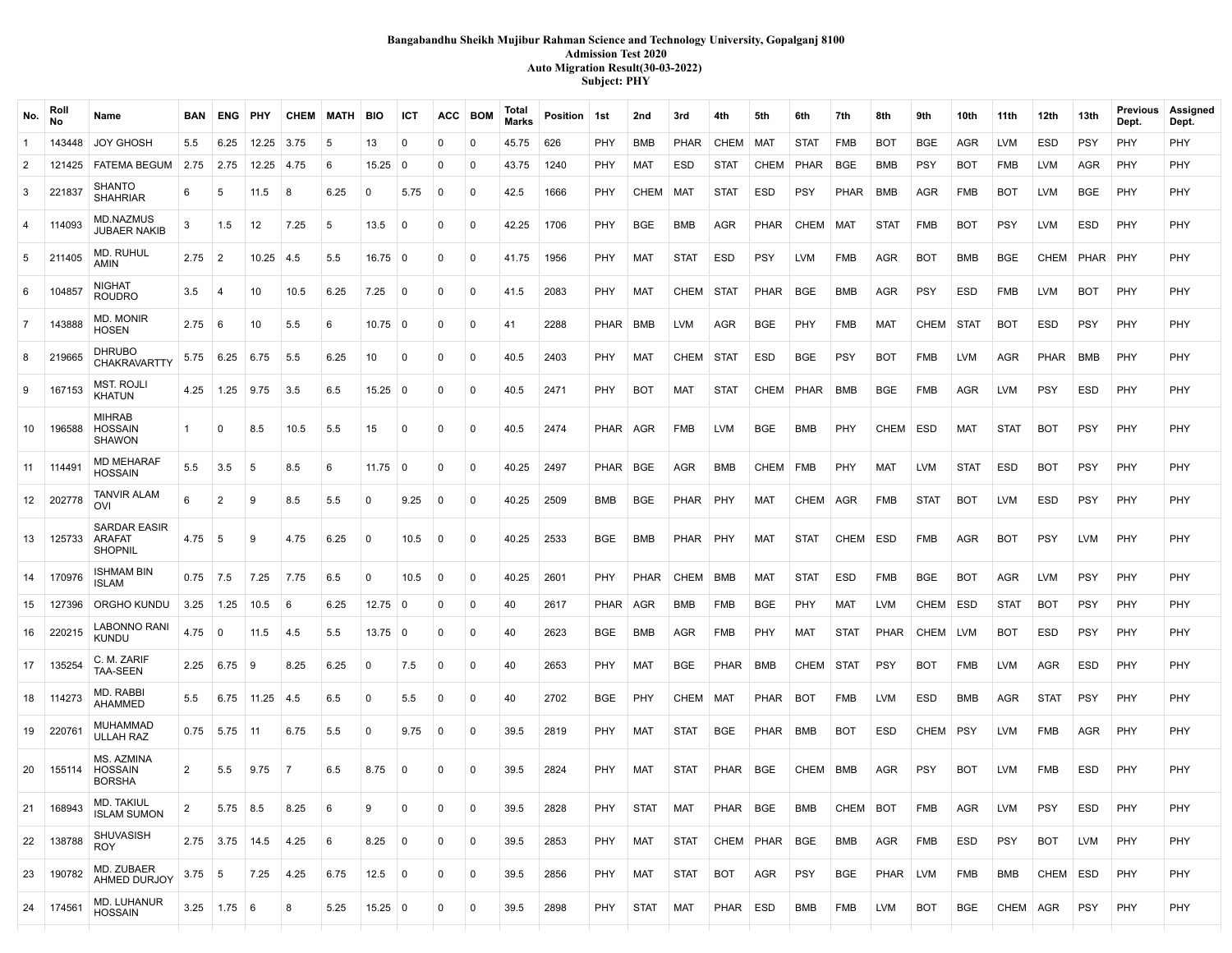|    | 119312 | <b>MASH HUDA</b><br><b>YASMIN</b>      | 6.25    | 6.75     | 10.75 | 3.5   | 5.25 | 0         |               |          |          | 39.5  | 2905 | PHY        | MA          | <b>STAT</b> | CHEM        | PHAR        | <b>PSY</b>  | <b>BOT</b> | <b>AGR</b>  | <b>LVM</b>  | FMB         | <b>ESD</b> | <b>BGE</b> | <b>BMB</b> | PHY         | PHY |
|----|--------|----------------------------------------|---------|----------|-------|-------|------|-----------|---------------|----------|----------|-------|------|------------|-------------|-------------|-------------|-------------|-------------|------------|-------------|-------------|-------------|------------|------------|------------|-------------|-----|
| 26 | 150092 | MD. NAIM<br><b>HOSSEN</b>              | 3.5     | $\Omega$ | 8.5   | 10.25 | 6    | 11.25     | $\Omega$      | O        | $\Omega$ | 39.5  | 2914 | PHY        | <b>MAT</b>  | <b>STAT</b> | <b>FMB</b>  | <b>LVM</b>  | <b>BMB</b>  | <b>ESD</b> | CHEM        | <b>BGE</b>  | PHAR        | PSY        | <b>BOT</b> | <b>AGR</b> | PHY         | PHY |
| 27 | 137282 | <b>MD. SABBIR</b><br><b>HOSEN</b>      | 1.25    | 0        | 9     | 8.75  | 5.75 | 14.5      | $\Omega$      |          | O        | 39.25 | 2937 | PHY        | <b>STAT</b> | <b>MAT</b>  | <b>LVM</b>  | CHEM        | PHAR        | <b>BGE</b> | <b>AGR</b>  | <b>BMB</b>  | <b>FMB</b>  | <b>BOT</b> | <b>ESD</b> | PSY        | PHY         | PHY |
| 28 | 136334 | <b>SAIFUL ISLAM</b>                    | 4.25    | 0.75     | 9.75  | 4.25  | 5.5  | $14.75$ 0 |               | $\Omega$ | $\Omega$ | 39.25 | 2969 | PHY        | <b>MAT</b>  | <b>STAT</b> | <b>AGR</b>  | <b>LVM</b>  | <b>PHAR</b> | <b>BGE</b> | <b>CHEM</b> | BMB         | <b>BOT</b>  | <b>ESD</b> | PSY        | <b>FMB</b> | PHY         | PHY |
| 29 | 157123 | <b>SUMA BEGUM</b>                      | 6.25    | 2.5      | 9     |       | 5.25 | $12.25$ 0 |               | $\Omega$ | $\Omega$ | 39.25 | 2975 | <b>MAT</b> | PHY         | <b>STAT</b> | <b>CHEM</b> | LVM         | <b>BGE</b>  | <b>BMB</b> | PHAR        | <b>AGR</b>  | <b>BOT</b>  | <b>ESD</b> | <b>FMB</b> | PSY        | PHY         | PHY |
| 30 | 218312 | <b>MST. ZINNURAIN</b><br><b>MONDOL</b> | 4.5     | 0.5      | 8     | 5     | 5.75 | 15.5      | 0             |          | 0        | 39.25 | 2985 | PHY        | <b>MAT</b>  | <b>STAT</b> | <b>ESD</b>  | <b>AGR</b>  | <b>BOT</b>  | <b>LVM</b> | <b>FMB</b>  | PSY         | <b>CHEM</b> | <b>BGE</b> | PHAR       | <b>BMB</b> | PHY         | PHY |
| 31 | 124127 | <b>MOUMITA</b><br>SHEULY MOL           | 1.5     | 3.5      | 12    | 6     | 5.5  | $10.75$ 0 |               | $\Omega$ | 0        | 39.25 | 2991 | PHY        | MAT         | <b>STAT</b> | PHAR        | <b>BGE</b>  | <b>CHEM</b> | <b>BOT</b> | <b>AGR</b>  | <b>ESD</b>  | <b>FMB</b>  | PSY        | <b>BMB</b> | <b>LVM</b> | PHY         | PHY |
| 32 | 212621 | <b>MD RABBY</b><br><b>HOSSEN</b>       | 2.25    | 0.5      | 7.25  | 8.25  | 6.25 | $\Omega$  | $14.75 \pm 0$ |          | $\Omega$ | 39.25 | 2999 | <b>MAT</b> | PHY         | <b>STAT</b> | <b>FMB</b>  | <b>LVM</b>  | <b>ESD</b>  | PSY        | PHAR        | <b>BGE</b>  | <b>AGR</b>  | CHEM       | <b>BMB</b> | <b>BOT</b> | PHY         | PHY |
| 33 | 182050 | MD. MEHEDI<br><b>HASAN SHANTO</b>      | 3.75    | 7.5      | 6.25  | 6.5   | 5    | 10.25     | 0             | $\Omega$ | $\Omega$ | 39.25 | 3001 | PHY        | <b>MAT</b>  | <b>STAT</b> | <b>BGE</b>  | <b>BMB</b>  | <b>LVM</b>  | PHAR       | AGR         | <b>CHEM</b> | <b>ESD</b>  | <b>FMB</b> | <b>BOT</b> | PSY        | PHY         | PHY |
| 34 | 226482 | <b>JANNATUL</b><br><b>FERDUSE</b>      | 6.5     |          | 6.25  | 5.5   | 5.5  | 14.5      | $\mathbf 0$   | $\Omega$ | $\Omega$ | 39.25 | 3010 | PHY        | <b>STAT</b> | <b>MAT</b>  | <b>AGR</b>  | <b>FMB</b>  | <b>LVM</b>  | PHAR       | <b>CHEM</b> | <b>BGE</b>  | <b>BMB</b>  | <b>BOT</b> | PSY        | <b>ESD</b> | PHY         | PHY |
| 35 | 128522 | MD. AHAMMAD<br><b>HOSSEN</b>           |         | 6        | 7.5   | 6.75  | 5.5  | $\Omega$  | 10.25         | $\Omega$ | 0        | 39    | 3066 | PHY        | <b>STAT</b> | <b>CHEM</b> | <b>ESD</b>  | PSY         | <b>AGR</b>  | PHAR       | <b>BGE</b>  | <b>FMB</b>  | <b>BMB</b>  | <b>BOT</b> | <b>LVM</b> | <b>ESD</b> | <b>STAT</b> | PHY |
| 36 | 185580 | ADIBA TASNIM                           | 3.25    | 3.5      | 9     | 3.5   | 5.5  | 14.25     | 0             | 0        | $\Omega$ | 39    | 3068 | <b>MAT</b> | <b>PHY</b>  | <b>STAT</b> | <b>PHAR</b> | <b>CHEM</b> | <b>BGE</b>  | <b>BOT</b> | <b>ESD</b>  | <b>BMB</b>  | <b>PSY</b>  | <b>AGR</b> | LVM        | <b>FMB</b> | <b>STAT</b> | PHY |
| 37 | 213400 | MD. ABU SELIM<br><b>REZA</b>           | $-1.25$ | 3.75     | 8.75  | 5     | 7.75 | 15        | 0             |          | O        | 39    | 3077 | <b>MAT</b> | PHY         | <b>STAT</b> | <b>BGE</b>  | <b>BMB</b>  | <b>ESD</b>  | <b>BOT</b> | <b>LVM</b>  | <b>FMB</b>  | <b>CHEM</b> | <b>AGR</b> | PHAR       | PSY        | <b>STAT</b> | PHY |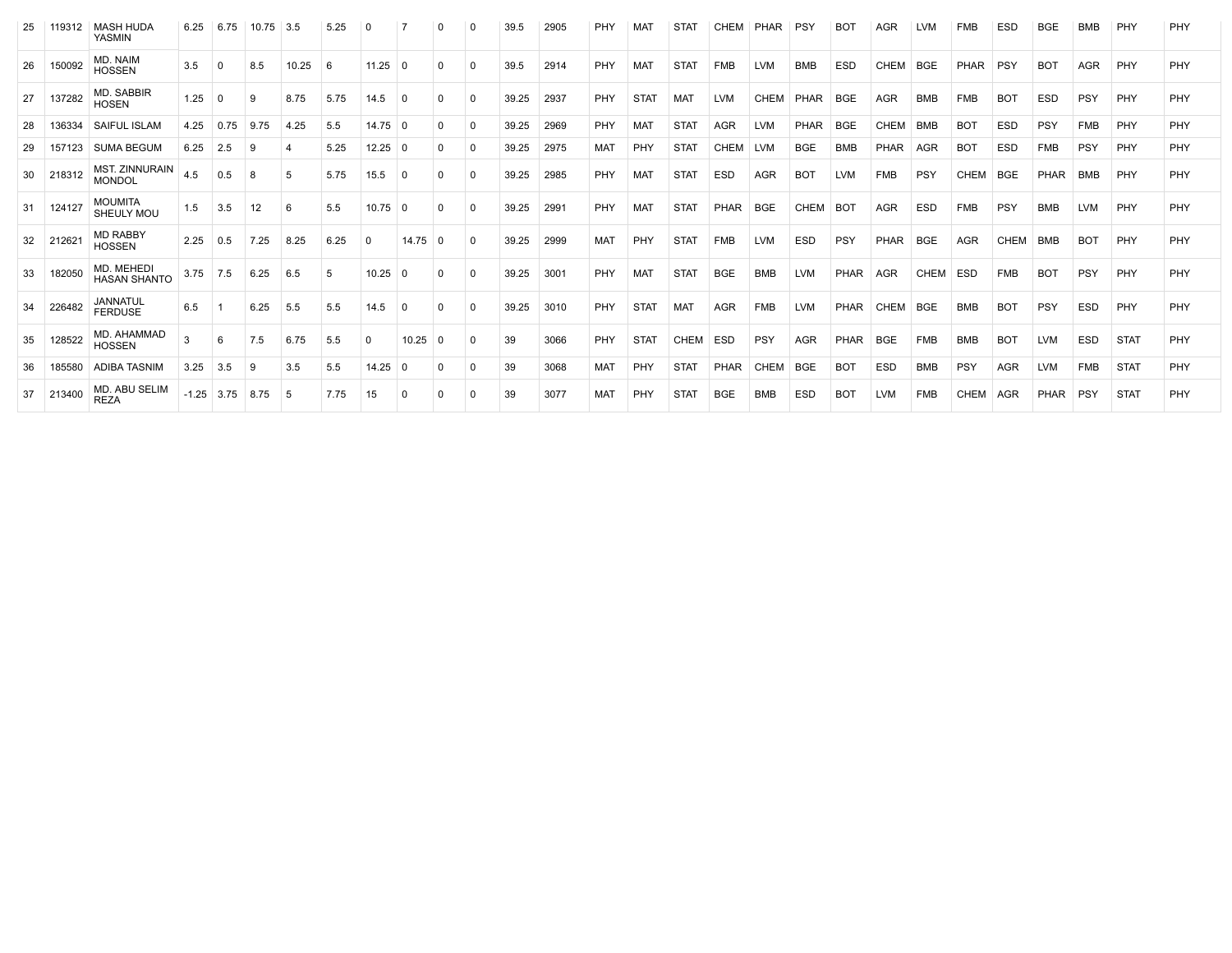### **Bangabandhu Sheikh Mujibur Rahman Science and Technology University, Gopalganj 8100 Admission Test 2020 Auto Migration Result(30-03-2022) Subject: ESD**

| No.            | Rol<br><b>No</b> | Name                                     | <b>BAN</b>     | ENG     | PHY             | <b>CHEM MATH</b> |              | <b>BIO</b>           | ICT            | <b>ACC</b>   | <b>BOM</b>  | Total<br><b>Marks</b> | Position 1st |             | 2nd         | 3rd         | 4th         | 5th         | 6th         | 7th         | 8th         | 9th         | 10th        | 11th        | 12th        | 13th        | Previous<br>Dept. | Assigned<br>Dept. |
|----------------|------------------|------------------------------------------|----------------|---------|-----------------|------------------|--------------|----------------------|----------------|--------------|-------------|-----------------------|--------------|-------------|-------------|-------------|-------------|-------------|-------------|-------------|-------------|-------------|-------------|-------------|-------------|-------------|-------------------|-------------------|
| $\overline{1}$ | 123948           | TASNIM JAHAN<br>TAMMY                    | 3              | 3.75    | 5.5             | 5                | $\mathbf 0$  |                      | 13.75 11.25    | 0            | $\mathbf 0$ | 42.25                 | 1728         | PHAR        | AGR         | <b>BGE</b>  | <b>BMB</b>  | ESD         | <b>FMB</b>  | CHEM        | PHY         | <b>MAT</b>  | <b>STAT</b> | <b>BOT</b>  | LVM         | <b>PSY</b>  | ESD               | ESD               |
| $\overline{2}$ | 126011           | SADIA ISMAIL MIM                         | 4.5            | 6.5     | 8.75            | 5                | 4.25         | 12.75                | $\Omega$       | $\Omega$     | $\mathbf 0$ | 41.75                 | 1967         | PHAR        | BGE         | <b>BMB</b>  | <b>ESD</b>  | <b>FMB</b>  | AGR         | <b>BOT</b>  | <b>LVM</b>  | <b>STAT</b> | <b>MAT</b>  | PHY         | CHEM        | <b>PSY</b>  | ESD               | ESD               |
| $\mathbf{3}$   | 147008           | AHAMED JAKARIA<br><b>ASIF</b>            | $\overline{1}$ | 8       | 10              | 5.5              | $\mathbf{0}$ | 11.25                | 5.75           | $\Omega$     | $\mathbf 0$ | 41.5                  | 2059         | <b>PHAR</b> | BMB         | BGE         | <b>ESD</b>  | <b>BOT</b>  | <b>FMB</b>  | PHY         | <b>CHEM</b> | STAT        | <b>MAT</b>  | LVM         | <b>PSY</b>  | AGR         | ESD               | ESD               |
| $\overline{4}$ | 118530           | MD. REAL                                 | $\overline{2}$ | 2.5     | 8.25            | 5.25             | $\mathbf 0$  | 11.75                | 11.75          | - 0          | $\Omega$    | 41.5                  | 2075         | <b>ESD</b>  | <b>BMB</b>  | <b>BGE</b>  | <b>AGR</b>  | <b>LVM</b>  | <b>FMB</b>  | <b>PHAR</b> | <b>CHEM</b> | <b>PHY</b>  | <b>STAT</b> | <b>MAT</b>  | <b>BOT</b>  | <b>PSY</b>  | <b>ESD</b>        | ESD               |
| 5              | 106242           | MD. KAMRUL ISLAM                         | 0              | 0       | 13.5            | 9.75             | 2.75         | 15.5                 | 0              | $\Omega$     | $\mathbf 0$ | 41.5                  | 2089         | <b>ESD</b>  | <b>PHAR</b> | BMB         | FMB         | <b>LVM</b>  | <b>STAT</b> | BGE         | CHEM        | <b>PHY</b>  | <b>BOT</b>  | AGR         | MAT         | <b>PSY</b>  | ESD               | ESD               |
| 6              | 124086           | <b>HIMU KHATUN</b>                       | 5.5            | 3.25    | 9               | 8.25             | 0            | 15.5                 | $\Omega$       | $\Omega$     | $\Omega$    | 41.5                  | 2090         | ESD         | CHEM        | AGR         | <b>BOT</b>  | <b>FMB</b>  | <b>BMB</b>  | <b>LVM</b>  | PSY         | <b>BGE</b>  | PHAR        | PHY         | <b>STAT</b> | MAT         | ESD               | ESD               |
| $\overline{7}$ | 221453           | <b>TANMOY MANDAL</b>                     | 4              | 0.75    | 8.5             | 11.25            | $\mathbf 0$  | 13                   | -4             | $\Omega$     | $\Omega$    | 41.5                  | 2097         | <b>ESD</b>  | <b>BMB</b>  | <b>PHAR</b> | <b>LVM</b>  | <b>CHEM</b> | <b>PHY</b>  | MAT         | <b>STAT</b> | AGR         | <b>FMB</b>  | BOT         | <b>BGE</b>  | <b>PSY</b>  | <b>ESD</b>        | ESD               |
| 8              | 115255           | <b>MD JUNAEID ALI</b>                    | 6.25           | 1.25    | 9               | 6.25             | 2.5          | 16.25                | - 0            | $\Omega$     | $\Omega$    | 41.5                  | 2103         | ESD         | BGE         | <b>PHAR</b> | CHEM        | BOT         | PHY         | <b>LVM</b>  | BMB         | <b>FMB</b>  | AGR         | MAT         | STAT        | <b>PSY</b>  | ESD               | ESD               |
| 9              | 129147           | MD: SOHAG<br><b>HOSSAIN</b>              | 2.75           | 2.5     | 7.75            | 9                | 2.75         | 16.5                 | $\Omega$       | $\Omega$     | $\Omega$    | 41.25                 | 2189         | ESD         | <b>BGE</b>  | <b>BMB</b>  | <b>FMB</b>  | <b>CHEM</b> | MAT         | <b>PHY</b>  | <b>PHAR</b> | STAT        | AGR         | LVM         | BOT         | <b>PSY</b>  | <b>ESD</b>        | ESD               |
| 10             | 124680           | <b>TASMIN ISLAM</b>                      | 3.5            | 1.5     | 16.5            | 8.25             | 0            | 9.5                  | $\overline{2}$ | $\mathbf 0$  | $\mathbf 0$ | 41.25                 | 2218         | <b>ESD</b>  | AGR         | <b>STAT</b> | <b>BOT</b>  | <b>BGE</b>  | <b>BMB</b>  | CHEM        | <b>PHY</b>  | <b>FMB</b>  | <b>PHAR</b> | <b>LVM</b>  | MAT         | <b>PSY</b>  | ESD               | ESD               |
| 11             | 107686           | ANONNO<br><b>TALUKDER</b>                | 2.5            | 5.25    | 9               | 7.75             | 3.5          | 13                   | $\Omega$       | $\Omega$     | $\mathbf 0$ | 41                    | 2276         | <b>ESD</b>  | <b>FMB</b>  | <b>BGE</b>  | <b>PHAR</b> | BMB         | PHY         | <b>CHEM</b> | <b>MAT</b>  | <b>BOT</b>  | <b>LVM</b>  | STAT        | <b>PSY</b>  | AGR         | ESD               | ESD               |
| 12             | 124334           | <b>KRISTI BAIRAGI</b>                    | 3.5            | 2       | 8.25            | 5.25             | $\mathbf 0$  | 14.25 7.75           |                | $\Omega$     | $\mathbf 0$ | 41                    | 2289         | <b>ESD</b>  | <b>STAT</b> | <b>CHEM</b> | PHY         | <b>MAT</b>  | <b>PHAR</b> | <b>BGE</b>  | <b>BMB</b>  | <b>BOT</b>  | <b>PSY</b>  | <b>FMB</b>  | LVM         | AGR         | ESD               | ESD               |
| 13             | 114869           | MD.ASHIKUZZAMAN                          | l 1            | 2.75    | 9               | 8.5              | 2.75         | 17                   | $\Omega$       | $\Omega$     | $\mathbf 0$ | 41                    | 2297         | PHAR        | <b>BGE</b>  | <b>BMB</b>  | <b>AGR</b>  | <b>CHEM</b> | <b>LVM</b>  | <b>MAT</b>  | PHY         | ESD         | <b>BOT</b>  | <b>STAT</b> | FMB         | <b>PSY</b>  | <b>ESD</b>        | ESD               |
| 14             | 123370           | SHAMOYETA<br><b>MOURIN MOULY</b>         |                | 9       | 9.5             | 7.25             | 3            | $\Omega$             | -8             | $\Omega$     | $\Omega$    | 40.75                 | 2304         | <b>ESD</b>  | PHY         | <b>PHAR</b> | BMB         | <b>BGE</b>  | <b>CHEM</b> | FMB         | AGR         | MAT         | <b>STAT</b> | BOT         | LVM         | <b>PSY</b>  | ESD               | ESD               |
| 15             | 106929           | RAJU AHMED<br><b>CHOWDHURY</b>           | 7.5            | 4.75    | 9.25            | $\overline{7}$   | 1.25         | $\Omega$             | 11             | $\mathbf 0$  | $\mathbf 0$ | 40.75                 | 2382         | ESD         | CHEM        | STAT        | PHY         | <b>LVM</b>  | <b>BOT</b>  | <b>AGR</b>  | MAT         | PHAR        | BGE         | FMB         | <b>PSY</b>  | BMB         | ESD               | ESD               |
| 16             | 195970           | MD. ABDULLAH AL<br><b>NOMAN</b>          | 5.25           | 1.75    | -5              | 6                | 0            | 16.5                 | -6             | 0            | $\mathbf 0$ | 40.5                  | 2426         | <b>ESD</b>  | <b>LVM</b>  | FMB         | CHEM        | AGR         | <b>BOT</b>  | <b>MAT</b>  | <b>STAT</b> | <b>PHY</b>  | PHAR        | BGE         | <b>BMB</b>  | <b>PSY</b>  |                   | ESD               |
| 17             | 212058           | <b>BIPLAB HOSSAIN</b><br><b>RIFAT</b>    | 6.75           | $-0.25$ | 10.75 6.75      |                  | 4.75         | $11.75 \pm 0$        |                | $\mathbf 0$  | $\mathbf 0$ | 40.5                  | 2437         | <b>ESD</b>  | <b>FMB</b>  | CHEM        | ESD         | AGR         | <b>BOT</b>  | <b>PSY</b>  | MAT         | <b>STAT</b> | <b>PHY</b>  | PHAR        | BGE         | <b>BMB</b>  |                   | <b>ESD</b>        |
| 18             | 123372           | MANSURA BENTHA<br>ZAMAN                  | 3.25           | 4.25    | 12.5            | 8.5              | 2            | 9.75                 | 0              | $\Omega$     | $\Omega$    | 40.25                 | 2519         | <b>ESD</b>  | <b>MAT</b>  | <b>CHEM</b> | PHAR        | BOT         | <b>STAT</b> | <b>FMB</b>  | LVM         | <b>BGE</b>  | <b>PHY</b>  | AGR         | BMB         | <b>PSY</b>  |                   | ESD               |
| 19             | 167991           | <b>MD. SAIFUL ISLAM</b><br>MARUF.        | 3.5            | 4.5     | $10.25 \pm 6.5$ |                  | 0.75         | $14.75 \pm 0$        |                | 0            | $\Omega$    | 40.25                 | 2545         | <b>ESD</b>  | AGR         | <b>BOT</b>  | PHAR        | PHY         | <b>FMB</b>  | <b>LVM</b>  | BGE         | <b>PSY</b>  | <b>CHEM</b> | BMB         | <b>STAT</b> | MAT         |                   | ESD               |
| 20             | 125976           | ABDULLA AL<br><b>MAHMUD</b>              |                | 5.5     | 11              | 8.75             | 1.25         | 9.75                 | 0              | $\Omega$     | $\mathbf 0$ | 40.25                 | 2556         | <b>BGE</b>  | BMB         | PHAR        | FMB         | <b>LVM</b>  | AGR         | PHY         | <b>CHEM</b> | MAT         | <b>STAT</b> | BOT         | ESD         | <b>PSY</b>  |                   | ESD               |
| 21             | 134630           | <b>MOST. RUBAIYA</b><br>KHATUN           | 4              | 4.5     | 6.5             | 6                | 4.5          | $14.75$ 0            |                | $\Omega$     | $\mathbf 0$ | 40.25                 | 2575         | <b>ESD</b>  | <b>BOT</b>  | <b>PHY</b>  | <b>AGR</b>  | <b>FMB</b>  | <b>LVM</b>  | BMB         | PSY         | <b>MAT</b>  | <b>STAT</b> | BGE         | CHEM        | <b>PHAR</b> |                   | ESD               |
| 22             | 221687           | MD. SHIHAB<br><b>BISWAS</b>              | 5.75           | 3.75    | 7.5             | 7.25             | 3.75         | $\Omega$             | 12.25          | $\Omega$     | $\mathbf 0$ | 40.25                 | 2597         | <b>PHAR</b> | BGE         | <b>BMB</b>  | <b>LVM</b>  | <b>FMB</b>  | <b>CHEM</b> | AGR         | PHY         | <b>STAT</b> | MAT         | ESD         | <b>PSY</b>  | <b>BOT</b>  |                   | ESD               |
|                | 23 221099        | MD NAZMUL HUDA                           | 5.25           |         | 6               | 6.5              | $\Omega$     | 12                   | 9.5            | $\Omega$     | $\Omega$    | 40.25                 | 2605         | <b>BMB</b>  | BGE         | <b>PHAR</b> | ESD         | <b>CHEM</b> | <b>BOT</b>  | AGR         | MAT         | <b>LVM</b>  | <b>FMB</b>  | PSY         | <b>STAT</b> | PHY         |                   | ESD               |
| 24             | 208960           | SUMAIYA SUNZIDA                          | 5              | 2.5     | 7.5             | 7.25             | 4.25         | 13.5                 | $\Omega$       |              | $\Omega$    | 40                    | 2652         | AGR         | <b>PHAR</b> | FMB         | <b>ESD</b>  | BMB         | <b>BGE</b>  | <b>PSY</b>  | <b>MAT</b>  | <b>CHEM</b> | <b>PHY</b>  | <b>STAT</b> | BOT         | <b>LVM</b>  |                   | ESD               |
| 25             | 125750           | PREONTI KUNDU                            | 8              | 3.75    | 9.75            | 5.25             | 3.5          | 9.75                 | 0              | $\Omega$     | 0           | 40                    | 2671         | ESD         | FMB         | PHAR        | BMB         | <b>BGE</b>  | <b>LVM</b>  | AGR         | MAT         | <b>STAT</b> | PHY         | CHEM BOT    |             | <b>PSY</b>  |                   | ESD               |
| 26             | 131349           | <b>JERIN AKTER</b>                       | 5              | 5       | 5               | 5                | $\mathbf 0$  | $13.75 \;   \; 6.25$ |                | 0            | 0           | 40                    | 2684         | ESD         | PHAR   AGR  |             | BGE         | BMB         | FMB         | CHEM        | STAT        | LVM         | MAT         | PHY         | BOT         | <b>PSY</b>  |                   | ESD               |
| 27             | 211047           | <b>PROSHENJIT</b><br><b>GHOSH PARTHO</b> | 5              | 4.75    | -6              | 7                | 2            | $15.25 \pm 0$        |                | $\mathbf{0}$ | 0           | 40                    | 2686         | PHAR        | CHEM FMB    |             | BMB         | <b>BGE</b>  | MAT         | <b>STAT</b> | ESD         | <b>BOT</b>  | PHY         | LVM         | AGR         | <b>PSY</b>  |                   | ESD               |
| 28             | 146660           | <b>MD. RONY MIA</b>                      | 3.25           | 0.75    | $10.25$ 10.5    |                  | 3            | $12.25 \mid 0$       |                | 0            | 0           | 40                    | 2697         | BGE         | PHAR        | BMB         | <b>FMB</b>  | AGR         | <b>LVM</b>  | <b>ESD</b>  | CHEM        | PHY         | <b>STAT</b> | MAT         | <b>BOT</b>  | <b>PSY</b>  |                   | <b>ESD</b>        |
| 29             | 163425           | MAHIN UDDIN<br>PRASHAN                   | 2.5            | 2.5     | 12.5            | 6                | 1.25         | $15.25 \,   \, 0$    |                | $\mathbf 0$  | 0           | 40                    | 2709         | CHEM        | ESD         | BOT         | LVM         | FMB         | AGR         | <b>PSY</b>  | BMB         | <b>BGE</b>  | PHY         | PHAR        | STAT        | MAT         |                   | <b>ESD</b>        |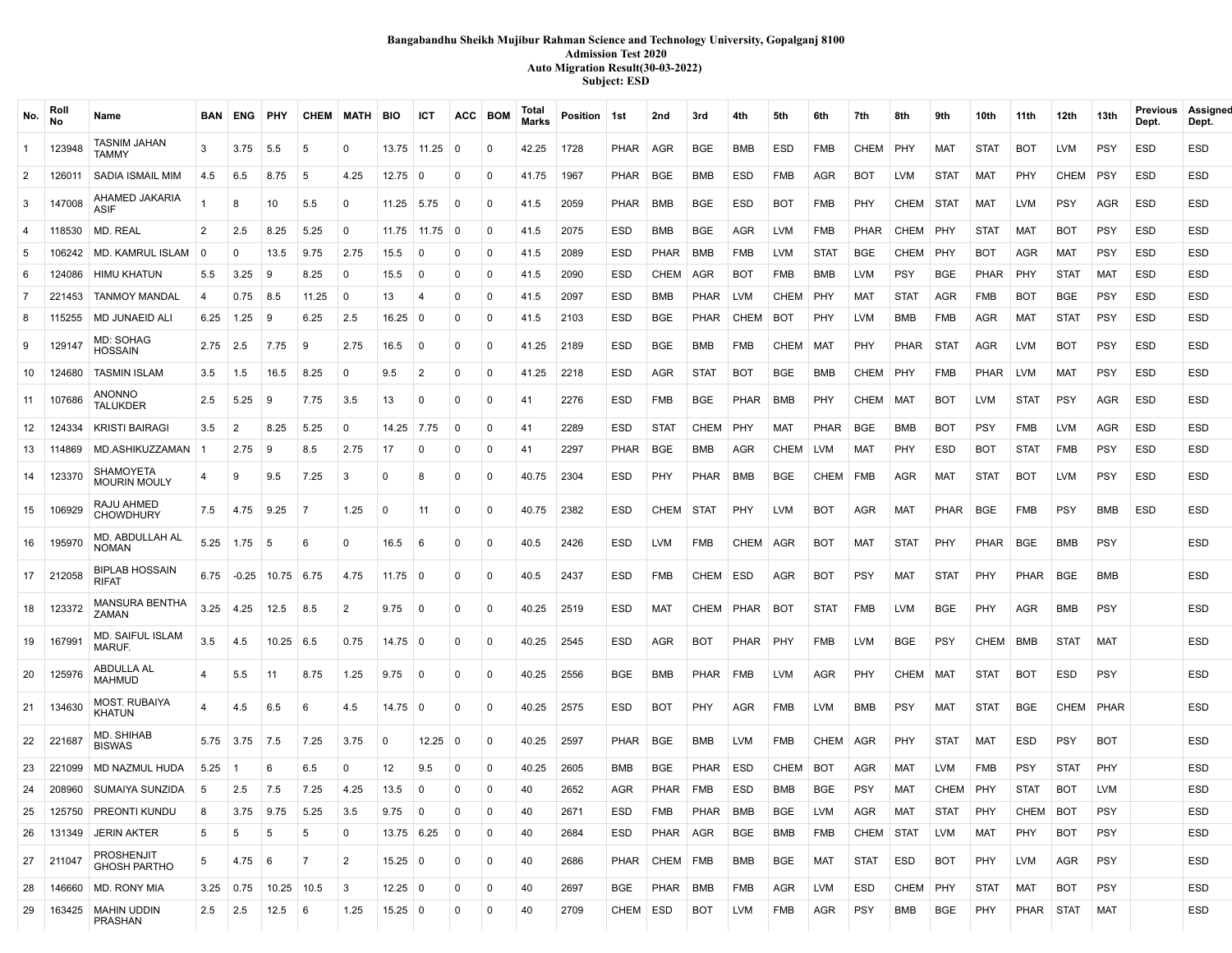|  | $\perp$ 122904 $\parallel$ MD. DIN ISLAM | $2.25$   4.25   8.75 |      |  | $10.75 \pm 0$ |  | 40 | 2713 | PHAR BGE | BMB LVM | AGR FMB | CHEM PHY | MAT      | STAT | <b>ESD</b> | <b>BOT</b> | <b>PSY</b> | <b>ESD</b> |
|--|------------------------------------------|----------------------|------|--|---------------|--|----|------|----------|---------|---------|----------|----------|------|------------|------------|------------|------------|
|  | 222001   MD. JOY MEDHA                   | $0.75$ 7.75          | 5.75 |  | $1275$ 0      |  | 40 | 2716 | PHAR BGE | FMB AGR | ESD PHY | CHEM BOT | STAT BMB |      | LVM        | MAT        | PSY        | <b>ESD</b> |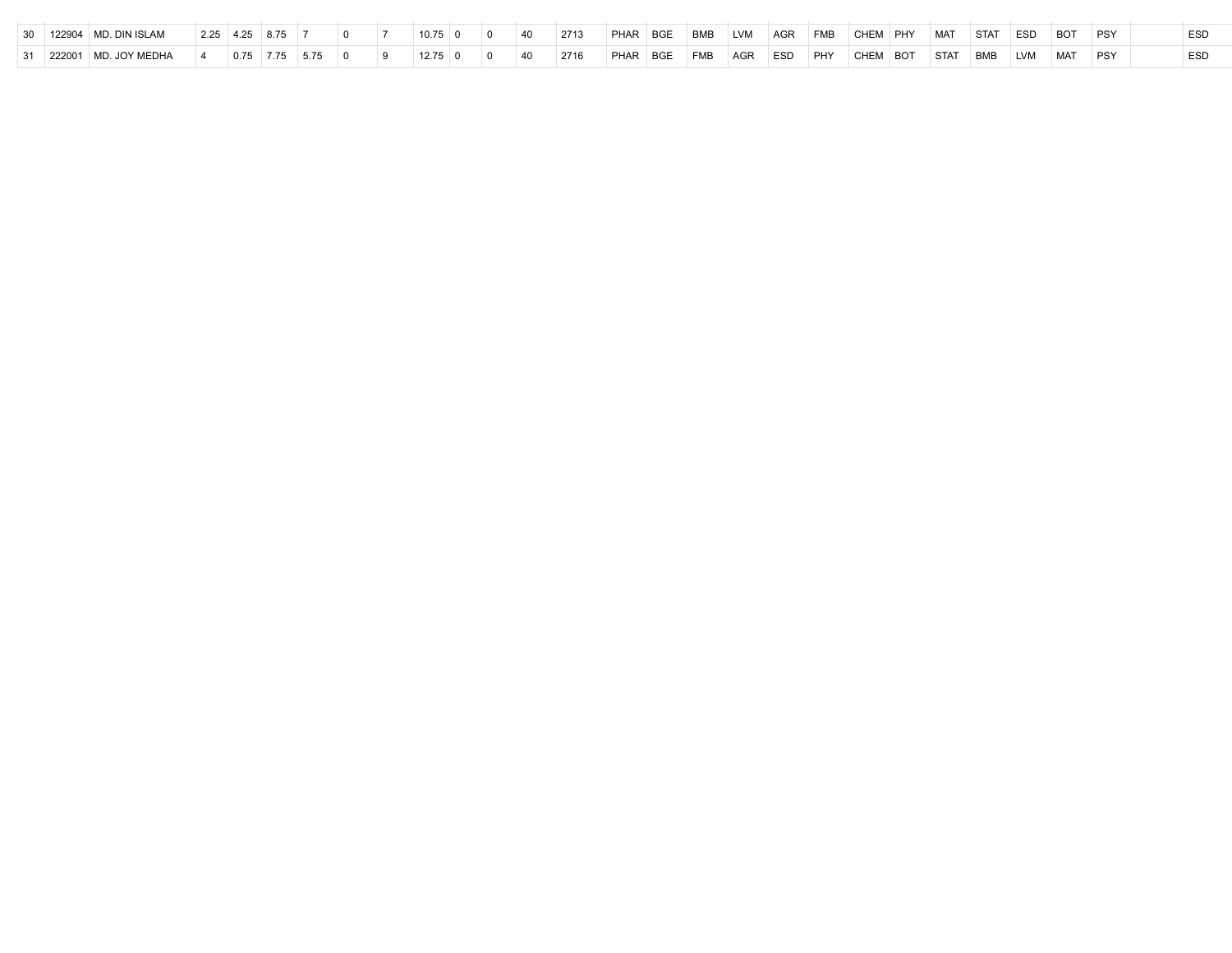# **Bangabandhu Sheikh Mujibur Rahman Science and Technology University, Gopalganj 8100 Admission Test 2020 Auto Migration Result(30-03-2022) Subject: PHAR**

| No.            | Rol<br><b>No</b> | Name                                | <b>BAN</b> | ENG              | ∣ PHY       |          | CHEM MATH      | BIO               |                | <b>ICT ACC BOM</b> |              | Total<br><b>Marks</b> | Position 1st |             | 2nd        | 3rd       | 4th         | 5th         | 6th         | 7th         | 8th         | 9th         | 10th       | 11th        | 12th        | 13th        | Previous<br>Dept. | Assigned<br>Dept. |
|----------------|------------------|-------------------------------------|------------|------------------|-------------|----------|----------------|-------------------|----------------|--------------------|--------------|-----------------------|--------------|-------------|------------|-----------|-------------|-------------|-------------|-------------|-------------|-------------|------------|-------------|-------------|-------------|-------------------|-------------------|
| $\overline{1}$ | 170357           | PRINCE SHIL                         | 5.25       | 0.75             | 12.5        | 10       | 7              | 16.5              | 0              | 0                  | 0            | 52                    | 45           | PHAR        | BGE        | BMB       | AGR         | <b>FMB</b>  | CHEM        | PHY         | <b>MAT</b>  | <b>STAT</b> | ESD        | <b>BOT</b>  | LVM         | <b>PSY</b>  | PHAR              | <b>PHAR</b>       |
| $\overline{2}$ | 170326           | MD. TANVIR AHMED<br>AKASH           | 5.5        | 2.75             | 11.5        | 10.5     | 5.75           | 15                | $\Omega$       | 0                  | 0            | 51                    | 72           | PHAR        | BGE        | BMB       | AGR         | <b>FMB</b>  | <b>STAT</b> | ESD         | PHY         | <b>CHEM</b> | MAT        | <b>BOT</b>  | LVM         | <b>PSY</b>  | PHAR              | <b>PHAR</b>       |
| 3              | 132984           | MD. ABDUR RAHIM<br><b>NAYEM</b>     | 2.25       | 1.75             | 16.5        | 10       | -5             | 15                | $\mathbf{0}$   | $\mathbf{0}$       | 0            | 50.5                  | 93           | PHAR        | BGE        | BMB       | CHEM        | PHY         | MAT         | <b>STAT</b> | <b>LVM</b>  | <b>BOT</b>  | AGR        | ∣ FMB       | ESD         | <b>PSY</b>  | PHAR              | <b>PHAR</b>       |
| 4              | 222833           | <b>SALAHEN SHAKH</b>                | 5.5        | $\mathbf 0$      | 10.75       | 12.5     | -5             | 16.75             | 0              | 0                  | $\Omega$     | 50.5                  | 97           | PHAR        | BMB        | BGE       | AGR         | <b>FMB</b>  | <b>STAT</b> | LVM         | <b>MAT</b>  | <b>CHEM</b> | PHY        | <b>PSY</b>  | BOT         | ESD         | PHAR              | <b>PHAR</b>       |
| 5              | 115980           | <b>SUJOY KUMAR</b><br><b>GHOSH</b>  | 4.75       | 0.75             | 7           | 9.75     | 9.5            | 17.75             | $\overline{0}$ | $\Omega$           | $\mathbf{0}$ | 49.5                  | 151          | PHAR I      | <b>BMB</b> | LVM FMB   |             | AGR         | <b>STAT</b> | <b>CHEM</b> | ESD         | MAT         | PHY        | BOT         | PSY         | <b>BGE</b>  | <b>BMB</b>        | <b>PHAR</b>       |
| 6              | 185570           | <b>MOST. ISRAT JAHAN</b><br>ONI     |            | 2.25             | 10.25       | 13.5     | -5             | 15.5              | $\Omega$       | $\Omega$           | $\Omega$     | 48.5                  | 207          | PHAR        | <b>AGR</b> | BMB       | FMB         | <b>CHEM</b> | PHY         | ESD         | <b>BGE</b>  | <b>LVM</b>  | STAT       | <b>MAT</b>  | <b>BOT</b>  | <b>PSY</b>  | AGR               | <b>PHAR</b>       |
| $\overline{7}$ | 221171           | ARMANUL ISLAM                       |            | 6.25             | 8.75        | 8.75     | 7.25           | 12.75             | <b>0</b>       | $\Omega$           | $\mathbf{0}$ | 47.75                 | 298          | PHAR        | <b>BGE</b> | BMB   AGR |             | <b>FMB</b>  | <b>MAT</b>  | <b>CHEM</b> | PHY         | <b>BOT</b>  | STAT PSY   |             | <b>LVM</b>  | <b>ESD</b>  | <b>FMB</b>        | <b>PHAR</b>       |
| 8              | 177094           | MD ATIKUR RAHMAN                    | 4.5        | $\Omega$         | 8.75        | 11.25    | 5.5            | 16.75             | $\mathbf 0$    | 0                  | $\Omega$     | 46.75                 | 452          | PHAR        | BGE        | BMB       | LVM         | FMB         | <b>ESD</b>  | <b>CHEM</b> | AGR         | <b>PSY</b>  | PHY        | STAT        | BOT         | MAT         | <b>PHY</b>        | <b>PHAR</b>       |
| 9              | 170200           | MAHAMUDA KHATUN                     |            | 5.5              | 9.25        | 8.5      | 8              | 11.25             | $\mathbf 0$    | 0                  | 0            | 46.5                  | 489          | PHAR        | BMB        | BGE       | AGR         | <b>FMB</b>  | ESD         | <b>CHEM</b> | PHY         | MAT         | <b>BOT</b> | STAT        | PSY         | LVM         | <b>STAT</b>       | <b>PHAR</b>       |
| 10             | 174301           | MD. JUBAYER<br>AHMED                | 1.5        | 6.25             | 11.25       | 11.25    | 5.25           | 10.75             | 0              | $\Omega$           | $\mathbf{0}$ | 46.25                 | 524          | PHAR        | BMB        | AGR BGE   |             | CHEM        | LVM         | MAT         | <b>STAT</b> | ESD         | PHY        | BOT         | <b>FMB</b>  | <b>PSY</b>  | PHAR              | <b>PHAR</b>       |
| 11             | 189583           | SHEKH BAHA UDDIN<br><b>SHAWON</b>   | 1.75       | $\overline{2}$   | 9           | 11.25    | 5.25           | 16.75             | 0              | $\Omega$           | 0            | 46                    | 548          | <b>BGE</b>  | PHAR       | BMB       | ∣ LVM       | <b>CHEM</b> | <b>PSY</b>  | <b>AGR</b>  | <b>MAT</b>  | <b>STAT</b> | PHY        | <b>FMB</b>  | ESD         | <b>BOT</b>  | PHAR              | <b>PHAR</b>       |
| 12             | 206525           | <b>NAZRUL ISLAM</b>                 | $2.75$ 7.5 |                  | 9.5         | 8.5      | 5.25           | 12.5              | $\mathbf 0$    | $\Omega$           | $\mathbf{0}$ | 46                    | 601          | PHAR        | BGE        | BMB   LVM |             | <b>FMB</b>  | AGR         | <b>PHY</b>  | CHEM        | <b>MAT</b>  | STAT ESD   |             | BOT         | <b>PSY</b>  | PHAR              | <b>PHAR</b>       |
| 13             | 107199           | YEASIR ARAFAT<br>AKASH              | $5.75$ 3.5 |                  | 11.25       | 10.5     | -5             | 10                | $\Omega$       | $\Omega$           | 0            | 46                    | 603          | PHAR        | <b>BGE</b> | BMB AGR   |             | <b>LVM</b>  | <b>FMB</b>  | ESD         | <b>STAT</b> | <b>CHEM</b> | MAT        | <b>BOT</b>  | <b>PHY</b>  | <b>PSY</b>  | PHAR              | <b>PHAR</b>       |
| 14             | 181164           | ROKIBUL ISLAM<br><b>CHOWDHURY</b>   | 2          | $\Omega$         | 8.5         | 11       | 6.5            | 18                | $\mathbf 0$    | $\Omega$           | $\mathbf{0}$ | 46                    | 606          | <b>BGE</b>  | PHAR       | BMB       | LVM         | AGR         | FMB         | <b>ESD</b>  | <b>CHEM</b> | <b>PHY</b>  | MAT        | STAT        | <b>PSY</b>  | <b>BOT</b>  | PHAR              | <b>PHAR</b>       |
| 15             | 155253           | PROGNA SAHA PUJA                    | -7         | 4.5              | 7.25        | 8.75     | 5.75           | 12.5              | $\Omega$       | 0                  | 0            | 45.75                 | 632          | PHAR        | <b>BGE</b> | BMB       | <b>FMB</b>  | <b>LVM</b>  | AGR         | <b>BOT</b>  | ESD         | <b>PSY</b>  | PHY        | <b>CHEM</b> | MAT         | <b>STAT</b> | PHAR              | PHAR              |
| 16             | 152030           | <b>FEROZ KHAN NUN</b>               | 2.75       | $\mathbf 0$      | 10.75       | 12.25    | 5.5            | 14.5              | $\mathbf 0$    | $\Omega$           | $\mathbf{0}$ | 45.75                 | 659          | PHAR        | AGR        | BMB LVM   |             | CHEM        | FMB         | <b>STAT</b> | ESD         | MAT         | PHY        | <b>PSY</b>  | BOT         | <b>BGE</b>  | <b>PHAR</b>       | <b>PHAR</b>       |
| 17             | 121119           | MD. ARSHADUL<br>HOQUE               | 4.5        | 2.5              | 8.75        | 8.25     | 5.25           | 16.5              | $\mathbf 0$    | $\Omega$           | $\mathbf{0}$ | 45.75                 | 662          | PHAR        | BMB        | AGR FMB   |             | CHEM        | PHY         | ESD         | <b>STAT</b> | MAT         | <b>BOT</b> | LVM         | BGE         | <b>PSY</b>  | PHAR              | <b>PHAR</b>       |
| 18             | 146465           | <b>MD. SHORIFUL</b><br><b>ISLAM</b> | 5          | 0.5              | 10.25       | 9.5      | -8             | 12.25             | ∣0             | 0                  | $\mathbf{0}$ | 45.5                  | 715          | PHAR        | BMB        | MAT       | PHY         | <b>CHEM</b> | STAT        | <b>BGE</b>  | LVM         | <b>FMB</b>  | AGR        | ESD         | вот         | <b>PSY</b>  | PHAR              | <b>PHAR</b>       |
| 19             | 170648           | SAYED SADI HASAN                    | 1.25       | 1.75             | 9.5         | 10.75    | 5.5            | $16.75 \mid 0$    |                | 0                  | 0            | 45.5                  | 721          | PHAR        | AGR        | LVM       | BGE         | <b>FMB</b>  | BMB         | <b>CHEM</b> | <b>PHY</b>  | <b>STAT</b> | <b>MAT</b> | ESD         | PSY         | <b>BOT</b>  | PHAR              | <b>PHAR</b>       |
| 20             | 107078           | MD. YEASIN<br><b>MREDHA</b>         | 3.75       | 0.5              | 10          | 10.5     | -6             | 14.75             | 0              | 0                  | 0            | 45.5                  | 727          | PHAR        | AGR        | BMB       | BGE         | <b>LVM</b>  | <b>FMB</b>  | ESD         | <b>CHEM</b> | <b>MAT</b>  | PHY        | <b>STAT</b> | <b>PSY</b>  | <b>BOT</b>  | PHAR              | <b>PHAR</b>       |
| 21             | 162379           | MD. EMON                            | 3.75       | 3.75             | 8.5         | 9.75     | $\overline{7}$ | 12.5              | $\mathbf 0$    | $\Omega$           | 0            | 45.25                 | 759          | PHAR        | AGR        | LVM       | BMB         | <b>BGE</b>  | <b>CHEM</b> | <b>FMB</b>  | <b>MAT</b>  | <b>BOT</b>  | <b>ESD</b> | PHY         | <b>STAT</b> | PSY         | <b>MAT</b>        | PHAR              |
| 22             | 109112           | <b>MD. SABBIR HOSAIN</b>            | 3.5        | 1.5              | 11          | 8.75     | 6.25           | 14.25             | $\mathbf{0}$   | 0                  | 0            | 45.25                 | 780          | PHAR        | BGE        | BMB       | CHEM        | AGR         | FMB         | PHY         | <b>MAT</b>  | <b>STAT</b> | <b>BOT</b> | LVM         | ESD         | <b>PSY</b>  | PHY               | PHAR              |
| 23             | 212530           | <b>SREE SAGOR SAHA</b>              | 3.75       | 3.75             | 5.75        | 9.25     | 7.25           | 15.25             | $\mathbf 0$    | 0                  | $\mathbf{0}$ | 45                    | 861          | PHAR        | AGR        | FMB       | LVM         | BMB         | <b>CHEM</b> | STAT        | MAT         | <b>BGE</b>  | PHY        | ESD         | вот         | <b>PSY</b>  | <b>STAT</b>       | <b>PHAR</b>       |
| 24             | 176042           | SHOYAEB AHAMMED                     |            | 4.25             | 6.25        | 10       | 5.5            | 14.75             | $\mathbf 0$    | 0                  | 0            | 44.75                 | 927          | PHAR        | <b>LVM</b> | AGR   BMB |             | <b>FMB</b>  | CHEM        | ESD         | PHY         | <b>MAT</b>  | STAT       | <b>BOT</b>  | PSY         | <b>BGE</b>  | PHY               | <b>PHAR</b>       |
| 25             | 175632           | MD. SHAD ULLAH<br>SAKIB             | 3.5        | 6                | 6.5         | <b>g</b> | 6.25           | 13.25             | $\Omega$       | $\Omega$           | $\Omega$     | 44.5                  | 991          | <b>PHAR</b> | <b>BGE</b> | BMB       | <b>STAT</b> | CHEM        | <b>PSY</b>  | <b>AGR</b>  | <b>MAT</b>  | <b>FMB</b>  | <b>ESD</b> | PHY         | LVM         | <b>BOT</b>  | <b>STAT</b>       | <b>PHAR</b>       |
| 26             | 226886           | MD. SOJIB FORAJI                    | 0          | 0                | 6.25        | 11.25    | 9.25           | $17.75 \,   \, 0$ |                | 0                  | 0            | 44.5                  | 993          | PHAR   BGE  |            | BMB PHY   |             | CHEM        | MAT         | <b>BOT</b>  | <b>STAT</b> | <b>AGR</b>  | FMB        | ESD         | LVM         | PSY         | <b>STAT</b>       | PHAR              |
| 27             | 128801           | SHARIF UDDIN<br><b>BAHAR</b>        | 4.5        | $4.75 \,   \, 8$ |             | 9.25     | 6.25           | $11.5 \ 0$        |                | 0                  | 0            | 44.25                 | 1017         | PHAR   BGE  |            | BMB AGR   |             | FMB         | LVM         | PSY         | CHEM   ESD  |             | PHY   MAT  |             |             | STAT BOT    | PHAR              | PHAR              |
| 28             | 229673           | MD. SAKIB AL<br>HASAN               | 3          |                  | $0.25$ 12.5 | 9.5      | 5.25           | $13.75 \,   \, 0$ |                | 0                  | 0            | 44.25                 | 1024         | PHAR   BMB  |            | BGE LVM   |             | FMB         | CHEM PHY    |             | <b>PSY</b>  | AGR         | STAT   ESD |             | BOT         | MAT         | PHAR              | <b>PHAR</b>       |
| 29             |                  | 168182   MD. FAZLE RABBI            | 4          | $1.75$ 9         |             | 13       | 5.75           | $10.75 \,   \, 0$ |                | 0                  | 0            | 44.25                 | 1037         | PHAR   BGE  |            | BMB AGR   |             | LVM         | FMB         | CHEM   PHY  |             | MAT         | STAT   BOT |             | <b>PSY</b>  | ESD         | PHAR              | PHAR              |
|                |                  |                                     |            |                  |             |          |                |                   |                |                    |              |                       |              |             |            |           |             |             |             |             |             |             |            |             |             |             |                   |                   |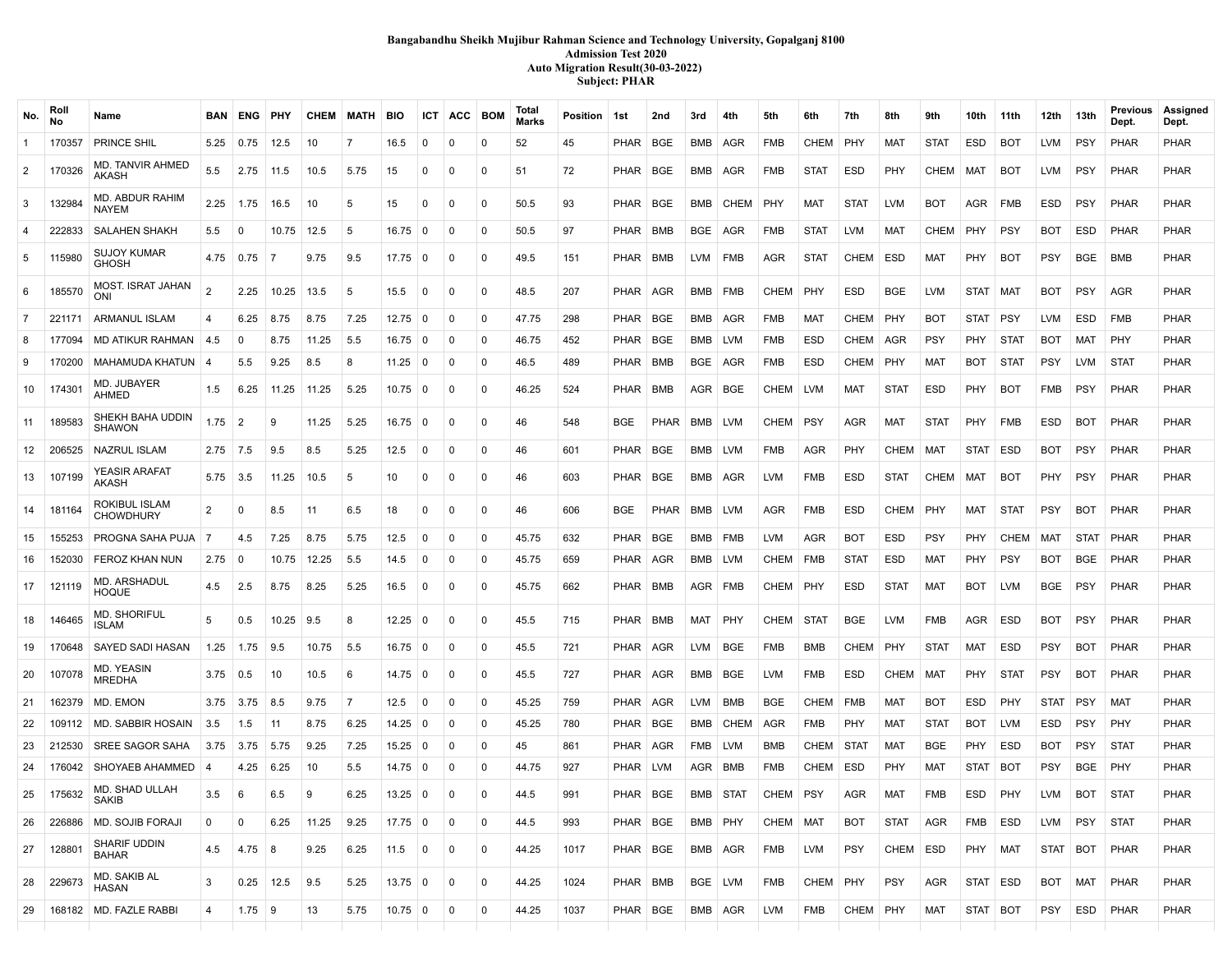|     | 30 211552 | ARAFAT                                 | 2.75 | 0    |       | 8     | 7.25 | 15.25 |          | $\Omega$ | 0        | 44.25 | 1068 | <b>PHAR</b> | BGE        | AGR        | <b>FMB</b> | BMB         | MAT         | <b>STAT</b> | CHEM        | PHY         | <b>PSY</b> | BO <sub>1</sub> | <b>ESD</b>  | LVM        | MAT         | <b>PHAR</b> |
|-----|-----------|----------------------------------------|------|------|-------|-------|------|-------|----------|----------|----------|-------|------|-------------|------------|------------|------------|-------------|-------------|-------------|-------------|-------------|------------|-----------------|-------------|------------|-------------|-------------|
| 31  | 130002    | MD. ASRAFUL ISLAM<br><b>JAMIL KHAN</b> | 3.75 | 3.75 | 11.5  | ∣ 8   | 6.75 | 10    |          | 0        | $\Omega$ | 43.75 | 1263 | <b>PHAR</b> | BMB        | <b>BGE</b> | PHY        | CHEM        | <b>MAT</b>  | <b>STAT</b> | <b>ESD</b>  | FMB         | <b>LVM</b> | AGR             | <b>PSY</b>  | <b>BOT</b> | PHY         | <b>PHAR</b> |
| -32 | 127049    | <b>DHRUBO SARDER</b>                   |      |      |       | 9.5   | 5.25 | 12.75 |          | $\Omega$ | 0        | 43.5  | 1288 | PHAR        | <b>BGE</b> | <b>BMB</b> | <b>FMB</b> | <b>MAT</b>  | CHEM        | PHY         | <b>BOT</b>  | <b>AGR</b>  | <b>ESD</b> | PSY             | STAT        | <b>LVM</b> |             | PHAR        |
| 33  | 137986    | ANANTA JALI                            | 7.75 | 1.5  | 8.25  | 9.5   |      | 11.5  |          |          | $\Omega$ | 43.5  | 1339 | <b>PHAR</b> | <b>BGE</b> | <b>BMB</b> | <b>AGR</b> | <b>FMB</b>  | <b>LVM</b>  | <b>ESD</b>  | <b>STAT</b> | <b>CHEM</b> | MA1        | PHY             | <b>BOT</b>  | <b>PSY</b> |             | PHAR        |
| 34  | 127512    | SK. MOHAMMAD<br>NIMUR RAHMAN           | 3.5  | 4.5  |       | 11.25 | 5.5  | 11.5  | $\Omega$ | $\Omega$ | $\Omega$ | 43.25 | 1370 | <b>PHAR</b> | <b>LVM</b> | <b>BMB</b> | AGR        | PHY         | <b>CHEM</b> | MA1         | <b>FMB</b>  | <b>STAT</b> | <b>ESD</b> | <b>BOT</b>      | <b>PSY</b>  | <b>BGE</b> | <b>BMB</b>  | <b>PHAR</b> |
|     | 35 220839 | <b>TAPOS KUMAR</b><br><b>MONDAL</b>    | 2.75 | 1.5  | 9     | 8.75  | 7.25 | 14    | $\Omega$ | $\Omega$ | $\Omega$ | 43.25 | 1374 | <b>PHAR</b> | <b>BGE</b> | AGR        | <b>MAT</b> | BMB         | CHEM        | <b>LVM</b>  | <b>FMB</b>  | PHY         | BOT        | <b>ESD</b>      | <b>STAT</b> | <b>PSY</b> | <b>STAT</b> | <b>PHAR</b> |
| 36  | 173551    | MD. TAREC RAHMAN                       | 3.5  | 0.75 | 10.25 | - 9   | 5.75 | 13    |          | $\Omega$ | $\Omega$ | 42.25 | 1767 | PHAR        | <b>BMB</b> | <b>AGR</b> | <b>FMB</b> | CHEM        | PHY         | <b>STAT</b> | <b>BGE</b>  | <b>MAT</b>  | <b>ESD</b> | BO <sub>1</sub> | <b>LVM</b>  | <b>PSY</b> | PHY         | PHAR        |
|     | 37 178093 | <b>SUMAYA AKTER</b><br><b>BITHI</b>    |      | 4.75 | 5.25  | ୍ର    | 5.5  | 13.5  |          | 0        | $\Omega$ | 42    | 1845 | PHAR        | <b>BMB</b> | <b>BGE</b> | PHY        | <b>CHEM</b> | <b>FMB</b>  | <b>LVM</b>  | MAT         | <b>ESD</b>  | <b>BOT</b> | PSY             | <b>STAT</b> | AGR        | PHY         | <b>PHAR</b> |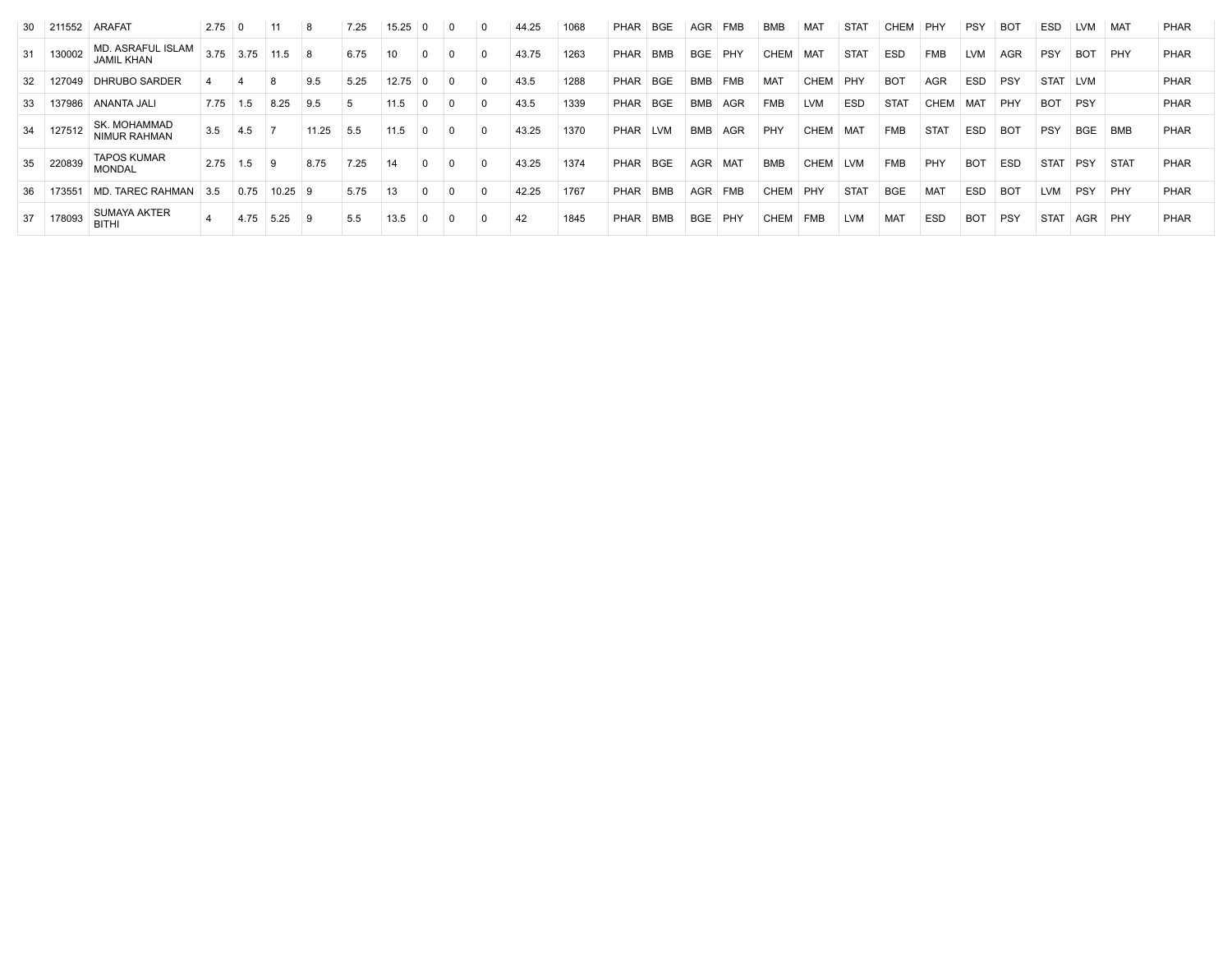### **Bangabandhu Sheikh Mujibur Rahman Science and Technology University, Gopalganj 8100 Admission Test 2020 Auto Migration Result(30-03-2022) Subject: BGE**

| No.            | Roll<br>No | Name                                               |               | <b>BAN ENG PHY</b> |                   |      | <b>CHEM MATH</b> | <b>BIO</b>          | ICT          |                | ACC BOM     | Total<br><b>Marks</b> | Position 1st |            | 2nd         | 3rd         | 4th        | 5th        | 6th         | 7th         | 8th         | 9th         | 10th        | 11th        | 12th        | 13th        | Previous<br>Dept. | Assigned<br>Dept. |
|----------------|------------|----------------------------------------------------|---------------|--------------------|-------------------|------|------------------|---------------------|--------------|----------------|-------------|-----------------------|--------------|------------|-------------|-------------|------------|------------|-------------|-------------|-------------|-------------|-------------|-------------|-------------|-------------|-------------------|-------------------|
| $\mathbf{1}$   | 125687     | <b>SAJU MANDAL</b>                                 | 9             | 5                  | 5.25              | 7.75 | $\mathbf 0$      | 15.25               | 12           | 0              | 0           | 54.25                 | 18           | <b>BGE</b> | BMB         | <b>AGR</b>  | <b>FMB</b> | <b>LVM</b> | <b>CHEM</b> | BOT         | <b>PHAR</b> | PHY         | MAT         | <b>ESD</b>  | <b>STAT</b> | <b>PSY</b>  | <b>BGE</b>        | <b>BGE</b>        |
| $\overline{2}$ | 221129     | JANNATUL<br><b>FERDOUS RITU</b>                    | 6.5           | 7.5                | 6                 | 8.25 | 0                | 16.5                | 8            | 0              | 0           | 52.75                 | 37           | <b>BGE</b> | BMB         | AGR         | FMB        | <b>LVM</b> | PHY         | CHEM        | STAT        | <b>ESD</b>  | <b>BOT</b>  | <b>MAT</b>  | <b>PSY</b>  | PHAR        | <b>BGE</b>        | <b>BGE</b>        |
| 3              | 220250     | <b>SHABNAM</b><br><b>ALAM FATEMA</b>               | 6.5           | 9                  | 6.75              | 6.5  | 0                | 19                  | 4.75         | 0              | $\mathbf 0$ | 52.5                  | 38           | PHAR       | BGE         | <b>BMB</b>  | AGR        | ESD        | LVM         | <b>FMB</b>  | <b>STAT</b> | <b>PSY</b>  | CHEM        | <b>MAT</b>  | <b>BOT</b>  | PHY         | BGE               | <b>BGE</b>        |
| $\overline{4}$ | 192076     | <b>TAUSIF KABIR</b><br>SAADI                       | 3.5           | 7.75               | $10.25 \,   \, 6$ |      | 4.25             | 17.75               | $\mathbf 0$  | 0              | 0           | 49.5                  | 142          | PHAR       | BMB         | <b>BGE</b>  | CHEM       | PHY        | MAT         | <b>STAT</b> | <b>BOT</b>  | <b>FMB</b>  | AGR         | <b>LVM</b>  | <b>PSY</b>  | ESD         | BGE               | <b>BGE</b>        |
| 5              | 130525     | NISHAT NABILA   3                                  |               | 9                  | 8.75              | 5    | 0                | $16.75 \mid 6.25$   |              | 0              | 0           | 48.75                 | 196          | PHAR       | <b>BGE</b>  | <b>BMB</b>  | AGR        | FMB        | <b>LVM</b>  | <b>MAT</b>  | <b>STAT</b> | CHEM        | PHY         | <b>ESD</b>  | <b>BOT</b>  | <b>PSY</b>  | <b>AGR</b>        | <b>BGE</b>        |
| 6              | 220057     | <b>SHAJNIN</b><br><b>AKTER</b>                     | 4             | 8                  | 7.5               | 6.75 | 0                | $15.25 \;   \; 6.5$ |              | 0              | 0           | 48                    | 242          | BGE        | AGR         | <b>BOT</b>  | CHEM       | <b>PSY</b> | <b>FMB</b>  | LVM         | ESD         | PHY         | <b>MAT</b>  | <b>STAT</b> | PHAR        | <b>BMB</b>  | <b>BOT</b>        | <b>BGE</b>        |
| $\overline{7}$ | 146917     | SADIA HASAN<br>RITU                                | 5.5           | 5.5                | 5.25              | 10.5 | $\overline{4}$   | $16.75 \,   \, 0$   |              | $\Omega$       | $\mathbf 0$ | 47.5                  | 332          | BGE        | BMB         | <b>PHAR</b> | CHEM       | MAT        | <b>STAT</b> | AGR         | FMB         | <b>BOT</b>  | <b>PHY</b>  | <b>ESD</b>  | LVM         | <b>PSY</b>  | <b>FMB</b>        | <b>BGE</b>        |
| 8              | 220059     | <b>CHITRA</b><br><b>BISWAS</b>                     |               | $6.75 \quad 6.75$  | 10.5              | 5.5  | 0                | 13                  | 4.75         | $\Omega$       | 0           | 47.25                 | 340          | <b>BGE</b> | AGR         | <b>BOT</b>  | FMB        | ESD        | CHEM        | <b>LVM</b>  | <b>BMB</b>  | PHAR        | PHY         | <b>PSY</b>  | <b>MAT</b>  | <b>STAT</b> | <b>BOT</b>        | <b>BGE</b>        |
| 9              | 224613     | <b>MD. HOSSAIN</b><br>AHMED                        | 5.5           | 6.5                | 5.75              | 6.75 | 0                | 11.25               | 11.5         | $\Omega$       | 0           | 47.25                 | 365          | <b>BGE</b> | <b>PHAR</b> | BMB         | <b>LVM</b> | <b>AGR</b> | <b>FMB</b>  | CHEM        | ESD         | <b>BOT</b>  | <b>PSY</b>  | <b>STAT</b> | PHY         | MAT         | <b>ESD</b>        | <b>BGE</b>        |
| 10             | 140615     | <b>SHOHANA</b><br><b>AKTER</b>                     | $1.25 \, 5$   |                    | 7.5               | 8.25 | 0                | 14.25               | 10.75        | 0              | 0           | 47                    | 377          | <b>BGE</b> | BMB         | <b>AGR</b>  | CHEM       | FMB        | <b>BOT</b>  | <b>LVM</b>  | <b>ESD</b>  | <b>PSY</b>  | <b>MAT</b>  | <b>STAT</b> | PHY         | PHAR        | <b>BOT</b>        | <b>BGE</b>        |
| 11             | 105154     | JANNATUL<br><b>FERDOWS</b><br>SHUVA                | 5.5           | 8.75               | 10.5              | 7.5  | $-0.25$          | 15                  | $\mathbf{0}$ | 0              | 0           | 47                    | 408          | PHAR       | BGE         | <b>BMB</b>  | FMB        | AGR        | LVM         | <b>BOT</b>  | ESD         | PHY         | CHEM        | STAT        | MAT         | <b>PSY</b>  | BGE               | <b>BGE</b>        |
| 12             | 153748     | ZANNATUL<br>FERDOUSH                               |               | $6.75$ $8.75$ 5    |                   | 7.25 | 2.75             | $16.25 \ 0$         |              | $\mathbf{0}$   | 0           | 46.75                 | 426          | <b>BGE</b> | FMB         | <b>ESD</b>  | <b>PSY</b> | <b>LVM</b> | AGR         | CHEM        | <b>BOT</b>  | <b>BMB</b>  | PHAR        | MAT         | PHY         | <b>STAT</b> | <b>BGE</b>        | <b>BGE</b>        |
| 13             | 183388     | <b>TASFIAH</b><br>TASNIM                           | $5.25$ 7.5    |                    | 5                 | 6.25 | 0                | 14.5                | 8            | 0              | 0           | 46.5                  | 460          | PHAR       | <b>BGE</b>  | <b>BMB</b>  | <b>AGR</b> | FMB        | <b>CHEM</b> | PHY         | <b>STAT</b> | <b>MAT</b>  | ESD         | <b>LVM</b>  | <b>BOT</b>  | <b>PSY</b>  | <b>BGE</b>        | <b>BGE</b>        |
| 14             | 228512     | TANJIL<br>RAHMAN                                   | $6.25$ 7.5    |                    | 4.75              | 7.25 | 0                | $13.25$ 7.5         |              | 0              | 0           | 46.5                  | 468          | PHAR I     | BGE         | <b>BMB</b>  | LVM        | AGR        | <b>FMB</b>  | CHEM        | ESD         | <b>STAT</b> | <b>PHY</b>  | <b>MAT</b>  | <b>PSY</b>  | <b>BOT</b>  | <b>BGE</b>        | <b>BGE</b>        |
| 15             | 225219     | MD.MARJAN<br>ALAM                                  | 1             | $6.25 \;   \; 6.5$ |                   | 5.5  | $\mathbf 0$      | 17.5                | 9.75         | $\Omega$       | 0           | 46.5                  | 483          | PHAR I     | BGE         | AGR         | BMB        | FMB        | ESD         | CHEM        | STAT        | PHY         | MAT         | <b>BOT</b>  | LVM         | <b>PSY</b>  | BGE               | <b>BGE</b>        |
| 16             | 210633     | <b>MD. SAZIDUR</b><br>RAHMAN<br>SAZID              |               | $4.25$ 5.25 6.25   |                   | 6    | $\mathbf{0}$     | $16.75$ 7.75        |              | 0              | 0           | 46.25                 | 512          | PHAR BGE   |             | CHEM        | PHY        | BMB        | <b>FMB</b>  | ESD         | BOT         | <b>LVM</b>  | <b>PSY</b>  | AGR         | MAT         | <b>STAT</b> | <b>BGE</b>        | <b>BGE</b>        |
| 17             | 195160     | <b>SADIA AFRIN</b><br><b>MUKTA</b>                 | $1.75$ 5      |                    | 8.25              | 6.25 | 0                | 17.5                | 7.5          | 0              | 0           | 46.25                 | 528          | BGE        | BMB         | PHAR        | FMB        | LVM        | ESD         | AGR         | CHEM        | PHY         | MAT         | BOT         | <b>STAT</b> | <b>PSY</b>  | BGE               | <b>BGE</b>        |
| 18             | 170891     | <b>MOSA SADIA</b><br><b>RAHMAN</b><br><b>MISHU</b> | $5.5^{\circ}$ | 6.25               | -4                | 8    | $\mathbf 0$      | 16.5                | 6            | 0              | 0           | 46.25                 | 532          | PHAR       | BGE         | <b>BMB</b>  | FMB        | <b>AGR</b> | ESD         | PHY         | CHEM        | MAT         | <b>STAT</b> | <b>BOT</b>  | <b>PSY</b>  | <b>LVM</b>  | <b>BGE</b>        | <b>BGE</b>        |
| 19             | 171616     | MD.<br><b>MOSTAFIZUR</b><br><b>RAHMAN</b>          | 3.5           |                    | $8.75$ 6.25       | 8.75 | -1               | $17.75$ 0           |              | $\mathbf{0}$   | 0           | 46                    | 553          | PHAR BGE   |             | <b>BMB</b>  | AGR        | <b>LVM</b> | CHEM        | PHY         | <b>FMB</b>  | <b>MAT</b>  | <b>STAT</b> | <b>BOT</b>  | ESD         | <b>PSY</b>  | BGE               | <b>BGE</b>        |
| 20             |            | 199080   S.M. FAHIM                                | $\mathbf{1}$  | 5                  | 12.25 9.25        |      | $-0.5$           | 19                  | 0            | 0              | 0           | 46                    | 556          | <b>BGE</b> | BMB         | <b>LVM</b>  | <b>FMB</b> | AGR        | PHAR        | ESD         | CHEM MAT    |             | PHY         | <b>STAT</b> | <b>BOT</b>  | <b>PSY</b>  | <b>BGE</b>        | <b>BGE</b>        |
| 21             | 131555     | <b>FAHMIDA</b><br><b>GALEBA</b>                    | $4.25$ 5.5    |                    | 3.75              | 8    | $\mathbf{0}$     | 15.25 9.25          |              | 0              | 0           | 46                    | 564          | BGE        | BMB         | PHAR LVM    |            | FMB        | AGR         | CHEM ESD    |             | <b>STAT</b> | PHY         | <b>BOT</b>  | MAT         | <b>PSY</b>  | <b>BGE</b>        | <b>BGE</b>        |
| 22             | 225789     | MARIA KIPTIA                                       | 3.5           |                    | $6.75$ 7.75 6     |      | 5.75             | $16.25 \,   \, 0$   |              | 0              | 0           | 46                    | 584          | PHAR   BMB |             | BGE         | CHEM PHY   |            | <b>PSY</b>  | ESD         | AGR         | <b>MAT</b>  | <b>STAT</b> | <b>BOT</b>  | FMB         | LVM         | <b>CHEM</b>       | <b>BGE</b>        |
| 23             | 132543     | <b>MUSAYDUL</b><br><b>ISLAM KHAN</b>               | 4.5           | $6.25$ 9.5         |                   | 7.25 | $\mathbf 0$      | $16.25$   1.75      |              | $\overline{0}$ | 0           | 45.5                  | 671          | BGE        | PHAR        | BMB         | AGR        | PHY        | CHEM        | STAT        | LVM         | MAT         | ESD         | <b>BOT</b>  | <b>PSY</b>  | FMB         | <b>CHEM</b>       | <b>BGE</b>        |
| 24             | 220547     | ASHRAF UL<br><b>ALAM JIHAN</b>                     | $3.75$ 5      |                    | 6.25              | 7.75 | 0                | 15                  | 7.5          | 0              | 0           | 45.25                 | 735          | BGE        | BMB         | PHAR        | CHEM       | <b>BOT</b> | FMB         | AGR         | MAT         | <b>STAT</b> | PHY         | ESD         | LVM         | PSY         | <b>CHEM</b>       | <b>BGE</b>        |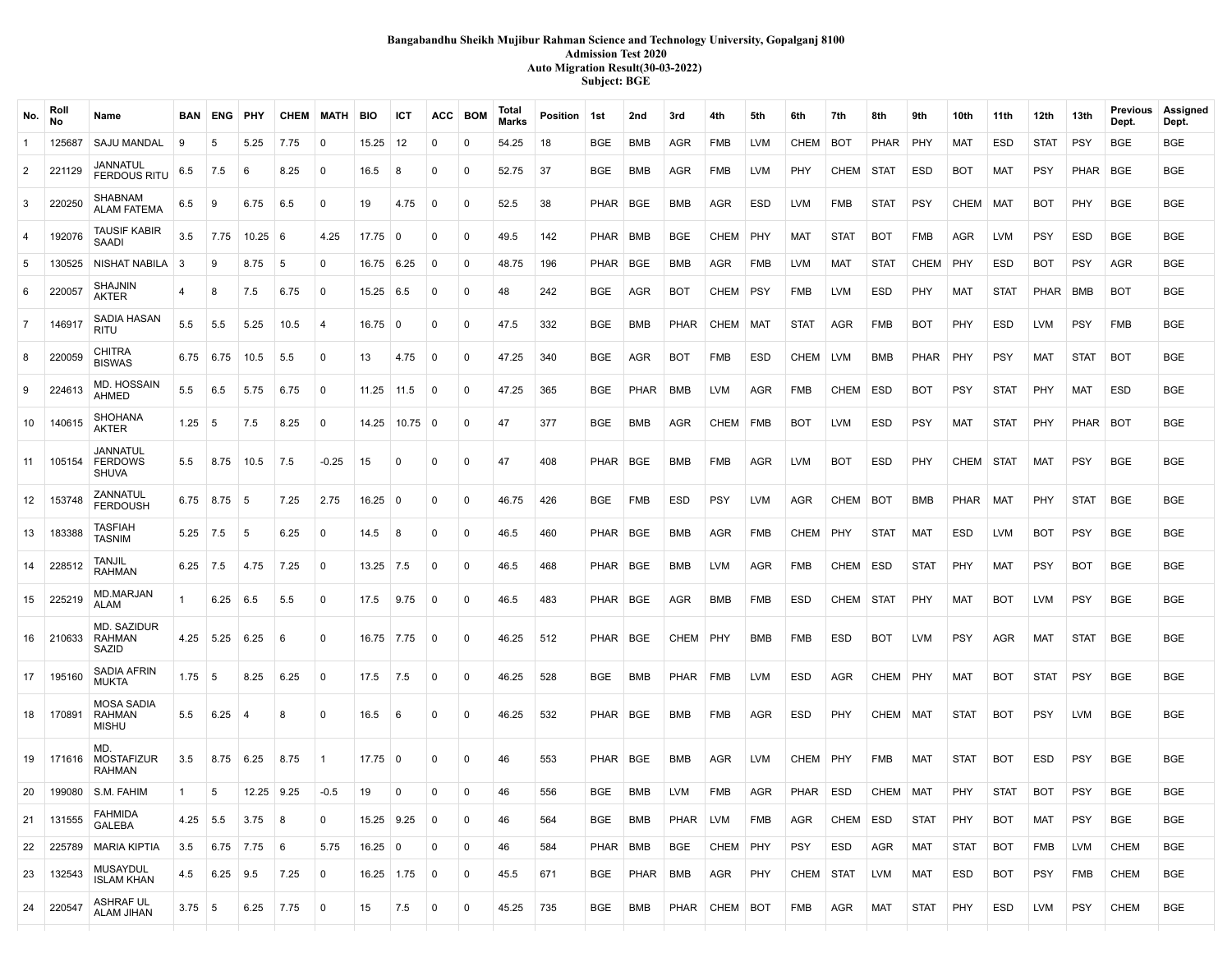|    | 222011 | MD. RIAZ MIA                                   | 1.5            | 6.25       | 6.75   |      |          | 17.5           | 8.25     |          |             | 45.25 | 793  | <b>BGE</b>  | <b>CHEM</b> | BO <sub>1</sub> | <b>AGR</b>  | <b>ESD</b>  | <b>FMB</b>       |             | <b>PSY</b>  | PHAR        | <b>BMB</b>      |             | PHY         | <b>STAT</b> | <b>ESD</b>  | <b>BGE</b> |
|----|--------|------------------------------------------------|----------------|------------|--------|------|----------|----------------|----------|----------|-------------|-------|------|-------------|-------------|-----------------|-------------|-------------|------------------|-------------|-------------|-------------|-----------------|-------------|-------------|-------------|-------------|------------|
| 26 | 180561 | MD. FAZLUL<br><b>KARIM</b><br><b>CHOWDHURY</b> | 4.75           | 6.25       | 4.75   | 8.75 | 3.25     | 17.5           | $\Omega$ | $\Omega$ | $\Omega$    | 45.25 | 795  | PHAR LVM    |             | <b>BGE</b>      | <b>AGR</b>  | <b>CHEM</b> | BMB              | <b>FMB</b>  | <b>MAT</b>  | <b>PHY</b>  | <b>STAT</b>     | <b>BOT</b>  | <b>ESD</b>  | <b>PSY</b>  | <b>BGE</b>  | <b>BGE</b> |
| 27 | 210714 | <b>SUJIT KUMAR</b><br><b>HALDAR</b>            |                | 5          | 9.75   | 8.5  | 2.75     | 14.5           | $\Omega$ | $\Omega$ | $\Omega$    | 44.5  | 950  | PHAR        | <b>BGE</b>  | <b>BMB</b>      | <b>AGR</b>  | <b>FMB</b>  | STA <sub>1</sub> | <b>CHEM</b> | PHY         | <b>MAT</b>  | LVM             | <b>ESD</b>  | <b>BOT</b>  | <b>PSY</b>  | <b>FMB</b>  | <b>BGE</b> |
| 28 | 150605 | <b>SAYED TAQI</b><br><b>ZAKIR</b>              | 3              | 6.25       | $-0.5$ |      | $\Omega$ | 18.75          | 9.75     | $\Omega$ | 0           | 44.25 | 1010 | <b>BGE</b>  | <b>BMB</b>  | PHAR            | FMB         | <b>LVM</b>  | <b>AGR</b>       | <b>ESD</b>  | PSY         | <b>CHEM</b> | PHY             | <b>BOT</b>  | <b>STAT</b> | <b>MAT</b>  | <b>BGE</b>  | <b>BGE</b> |
| 29 | 153836 | SADIA AFRIN                                    | 3              | 6.5        | 10.25  | 5.75 | 5.5      | $13.25 \mid 0$ |          | 0        | $\mathbf 0$ | 44.25 | 1016 | <b>BGE</b>  | <b>LVM</b>  | <b>AGR</b>      | <b>FMB</b>  | PHAR        | <b>BMB</b>       | <b>ESD</b>  | <b>STAT</b> | <b>CHEM</b> | MA <sub>1</sub> | PHY         | <b>BOT</b>  | <b>PSY</b>  | <b>ESD</b>  | <b>BGE</b> |
| 30 | 127447 | G. M. MEHED<br><b>HASAN</b>                    | 3.75           | 6.25       | 1.5    | 7.25 | 6.75     | $18.75$ 0      |          | $\Omega$ | $\Omega$    | 44.25 | 1049 | PHAR        | <b>BGE</b>  | <b>ESD</b>      | <b>AGR</b>  | <b>BMB</b>  | <b>FMB</b>       | <b>LVM</b>  | <b>STAT</b> | PSY         | PHY             | <b>CHEM</b> | MAT         | <b>BOT</b>  | <b>STAT</b> | <b>BGE</b> |
| 31 | 110427 | MD. MUBARAK<br><b>HOSSAIN</b>                  | $\overline{2}$ | 8.75       | 8.25   | 7.25 | 4.75     | 13             | $\Omega$ | $\Omega$ | $\Omega$    | 44    | 1148 | <b>PHAR</b> | <b>BGE</b>  | AGR             | <b>FMB</b>  | <b>LVM</b>  | <b>BMB</b>       | <b>ESD</b>  | <b>CHEM</b> | PHY         | MA <sub>1</sub> | <b>STAT</b> | <b>BOT</b>  | <b>PSY</b>  | <b>FMB</b>  | <b>BGE</b> |
| 32 | 128160 | <b>TRIBINDU</b><br><b>GHOSH</b>                | 4.5            | 6.5        |        | 6.25 | -5       | 11.5           | $\Omega$ | $\Omega$ | $\Omega$    | 43.75 | 1174 | <b>BGE</b>  | PHAR        | <b>BMB</b>      | <b>FMB</b>  | <b>ESD</b>  | <b>AGR</b>       | PHY         | <b>CHEM</b> | <b>MAT</b>  | PSY             | <b>BOT</b>  | <b>LVM</b>  | <b>STAT</b> | PHY         | <b>BGE</b> |
| 33 | 18428  | <b>NASRIN JAHAN</b>                            | 3.25           | 5          | 7.75   | 6.5  | 6        | 15             | $\Omega$ | $\Omega$ | $\Omega$    | 43.5  | 1307 | PHAR        | <b>BGE</b>  | <b>BMB</b>      | <b>LVM</b>  | <b>AGR</b>  | <b>MAT</b>       | <b>CHEM</b> | PHY         | <b>STAT</b> | <b>ESD</b>      | <b>FMB</b>  | <b>BOT</b>  | <b>PSY</b>  |             | <b>BGE</b> |
| 34 | 220520 | <b>PROTIM DAS</b><br><b>PRANTO</b>             | 5.75           | 6.75       |        | .5   | $\Omega$ | 16.5           | 6.25     | $\Omega$ | 0           | 43.25 | 1354 | PHAR        | <b>BGE</b>  | <b>BMB</b>      | <b>AGR</b>  | <b>LVM</b>  | <b>CHEM</b>      | PHY         | <b>MAT</b>  | <b>STAT</b> | <b>BOT</b>      | <b>FMB</b>  | PSY         | <b>ESD</b>  | <b>BOT</b>  | <b>BGE</b> |
| 35 | 188712 | <b>KHANDAKAR</b><br><b>MYDUL ISLAM</b>         |                | $5.75$ 6.5 |        |      | 7.5      | 14.75          | - 0      | $\Omega$ | $\Omega$    | 42.5  | 1596 | <b>BGE</b>  | <b>BMB</b>  | <b>AGR</b>      | <b>FMB</b>  | <b>LVM</b>  | MAT              | PHY         | <b>CHEM</b> | PHAR        | BO <sub>1</sub> | <b>STAT</b> | PSY         | <b>ESD</b>  | <b>FMB</b>  | <b>BGE</b> |
| 36 | 123926 | <b>SAMIA NAHAR</b><br><b>TITHE</b>             | 5.5            | 6.25       | 8.5    | 7.25 | 0.5      | 14.5           | $\Omega$ | $\Omega$ | $\Omega$    | 42.5  | 1600 | <b>BGE</b>  | PHAR        | <b>BMB</b>      | <b>CHEM</b> | PHY         | <b>BOT</b>       | <b>AGR</b>  | PSY         | <b>FMB</b>  | <b>ESD</b>      | <b>STAT</b> | <b>MAT</b>  | <b>LVM</b>  | <b>CHEM</b> | <b>BGE</b> |
| 37 | 221073 | <b>UZZAL RATNO</b>                             | 3.75           | 6.25       | 2.5    | 6.25 | 0        | 16.25          | 7.5      | 0        | 0           | 42.5  | 1608 | PHAR        | <b>BGE</b>  | AGR             | <b>LVM</b>  | <b>MAT</b>  | <b>CHEM</b>      | PHY         | <b>ESD</b>  | <b>FMB</b>  | <b>STAT</b>     | <b>BOT</b>  | <b>BMB</b>  | PSY         | <b>BOT</b>  | <b>BGE</b> |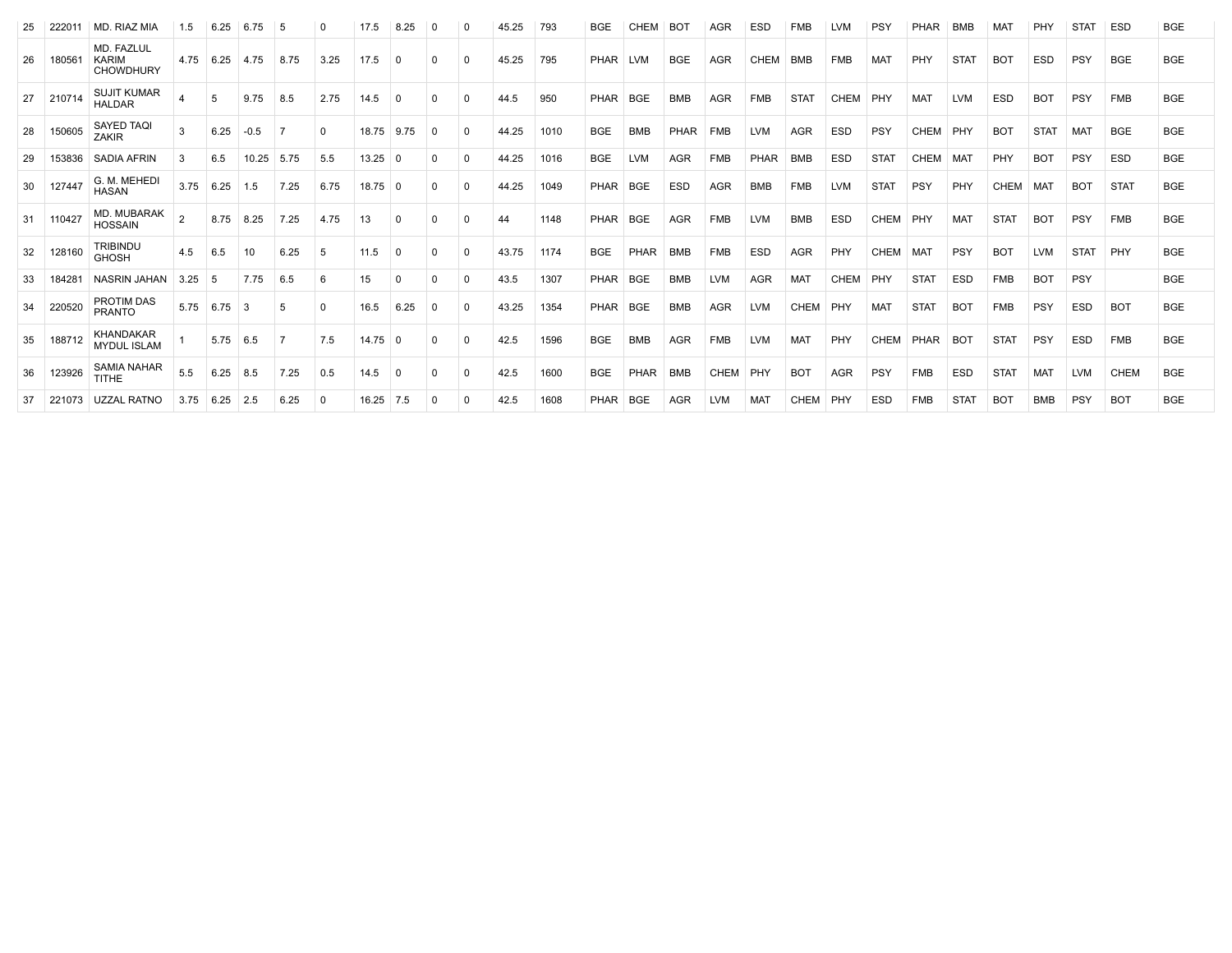### **Bangabandhu Sheikh Mujibur Rahman Science and Technology University, Gopalganj 8100 Admission Test 2020 Auto Migration Result(30-03-2022) Subject: BMB**

| No.            | Roll<br><b>No</b> | Name                                       | BAN              | ENG PHY                |                   | <b>CHEM</b>           | MATH         | <b>BIO</b>        | ICT                 | ACC            | <b>BOM</b>     | Total<br><b>Marks</b> | Position 1st |             | 2nd                           | 3rd         | 4th         | 5th         | 6th         | 7th         | 8th         | 9th                          | 10th        | 11th        | 12th        | 13th        | <b>Previous</b><br>Dept. | Assigned<br>Dept. |
|----------------|-------------------|--------------------------------------------|------------------|------------------------|-------------------|-----------------------|--------------|-------------------|---------------------|----------------|----------------|-----------------------|--------------|-------------|-------------------------------|-------------|-------------|-------------|-------------|-------------|-------------|------------------------------|-------------|-------------|-------------|-------------|--------------------------|-------------------|
| $\overline{1}$ | 220254            | <b>RITA SHIKDER</b>                        | 6.5              | 3.25                   | 8.5               | 9                     | 2.75         | $17.75 \,   \, 0$ |                     | $\mathbf 0$    | $\mathbf 0$    | 47.75                 | 281          | PHAR        | BMB                           | <b>BGE</b>  | <b>CHEM</b> | AGR         | <b>PSY</b>  | <b>STAT</b> | <b>BOT</b>  | <b>FMB</b>                   | <b>LVM</b>  | PHY         | <b>MAT</b>  | <b>ESD</b>  | <b>CHEM</b>              | <b>BMB</b>        |
| $\overline{2}$ | 222838            | AHASAN HABIB                               | 2                | 0.75                   | 13.5              | 10.75                 | -3           | 16.5              | $\Omega$            | $\Omega$       | $\Omega$       | 46.5                  | 472          | BMB         | <b>CHEM</b>                   | FMB         | ESD         | <b>LVM</b>  | BOT         | AGR         | <b>PSY</b>  | MAT                          | <b>STAT</b> | PHY         | <b>PHAR</b> | <b>BGE</b>  | <b>BMB</b>               | <b>BMB</b>        |
| 3              | 151611            | MD. MAMAUN OR<br>RASHID                    | 3.25             | $3.25$ 7.5             |                   | 10.25                 | $\mathbf 0$  | 12.75 9.25        |                     | $\mathbf 0$    | $\mathbf 0$    | 46.25                 | 538          | PHAR        | <b>BMB</b>                    | <b>BGE</b>  | CHEM        | PHY         | MAT         | <b>STAT</b> | <b>PSY</b>  | <b>ESD</b>                   | <b>LVM</b>  | <b>FMB</b>  | AGR         | <b>BOT</b>  | BMB                      | <b>BMB</b>        |
| $\overline{4}$ | 212138            | MD. RASHEDUL<br>ISLAM                      | $2.5\,$          | 1.25                   | 10                | 8.75                  | $\Omega$     | 13.75             | 10                  | $\Omega$       | 0              | 46.25                 | 542          | <b>BGE</b>  | <b>BMB</b>                    | <b>PHAR</b> | CHEM        | PHY         | <b>STAT</b> | <b>FMB</b>  | <b>LVM</b>  | <b>PSY</b>                   | <b>ESD</b>  | AGR         | <b>BOT</b>  | <b>MAT</b>  | <b>BMB</b>               | <b>BMB</b>        |
| 5              | 131904            | MD. SHAKIBUL<br>ALAM                       |                  | $3.75$ $3.75$ 9        |                   | 9.25                  | 3.5          | $16.75 \pm 0$     |                     | $\mathbf 0$    | $\mathbf 0$    | 46                    | 565          | PHAR BMB    |                               | <b>BGE</b>  | LVM         | AGR         | <b>FMB</b>  | CHEM        | <b>ESD</b>  | <b>BOT</b>                   | PHY         | MAT         | <b>STAT</b> | <b>PSY</b>  | <b>BMB</b>               | <b>BMB</b>        |
| 6              | 125944            | UTSAB KUMAR<br>GAIN                        | 3.75             | 0.75                   | 12                | 10.5                  | 4.5          | 14.5              | $\Omega$            | $\Omega$       | $\Omega$       | 46                    | 578          | <b>BGE</b>  | <b>BMB</b>                    | PHAR        | <b>CHEM</b> | PHY         | <b>MAT</b>  | <b>BOT</b>  | <b>FMB</b>  | <b>AGR</b>                   | <b>ESD</b>  | <b>LVM</b>  | <b>STAT</b> | <b>PSY</b>  | BMB                      | <b>BMB</b>        |
| $\overline{7}$ | 127193            | AL AMIN                                    | 5.75             | 1.75                   | $10.25$ 8         |                       | 2.75         | 17.5              | $\Omega$            | $\mathbf 0$    | 0              | 46                    | 587          | <b>BMB</b>  | <b>BGE</b>                    | <b>PHY</b>  | <b>MAT</b>  | <b>CHEM</b> | <b>PHAR</b> | <b>ESD</b>  | <b>FMB</b>  | <b>LVM</b>                   | <b>STAT</b> | <b>AGR</b>  | <b>PSY</b>  | <b>BOT</b>  | <b>BMB</b>               | <b>BMB</b>        |
| 8              | 221630            | POLY SIKDER                                | 7.75             | 5.25                   | $-0.75$           | 10                    | $\mathbf 0$  | 15.25             | 8.25                | $\Omega$       | 0              | 45.75                 | 629          | <b>PHAR</b> | <b>CHEM</b>                   | BMB         | BGE         | AGR         | <b>BOT</b>  | <b>LVM</b>  | <b>FMB</b>  | <b>PSY</b>                   | <b>ESD</b>  | MAT         | <b>PHY</b>  | <b>STAT</b> | BMB                      | <b>BMB</b>        |
| 9              | 224732            | <b>HAMIM PATWARI</b>                       | -2               | 5.25                   | 6.5               | 8.5                   | 4.5          | 19                | $\mathbf 0$         | $\mathbf 0$    | $\mathbf 0$    | 45.75                 | 644          | BMB         | <b>BGE</b>                    | PHAR        | AGR         | <b>FMB</b>  | <b>LVM</b>  | ESD         | MAT         | <b>STAT</b>                  | PHY         | CHEM        | BOT         | <b>PSY</b>  | BMB                      | <b>BMB</b>        |
| 10             | 114360            | KANIZ FATEMA                               | -4               |                        | $6.25$ 5.25       | 9                     | $\mathbf{0}$ | 14.25             | - 7                 | $\mathbf 0$    | $\mathbf 0$    | 45.75                 | 646          | BMB         | BGE                           | PHAR        | <b>ESD</b>  | <b>FMB</b>  | AGR         | CHEM        | <b>BOT</b>  | <b>LVM</b>                   | PHY         | <b>STAT</b> | <b>PSY</b>  | <b>MAT</b>  | <b>BMB</b>               | <b>BMB</b>        |
| 11             | 104429            | MD. JAHIRUL<br>ISLAM                       |                  | $3.75$ $ 4.75$ $ 4.75$ |                   | 9.75                  | $\Omega$     | 14                | 8.75                | $\Omega$       | $\mathbf 0$    | 45.75                 | 656          | BMB         | <b>BOT</b>                    | <b>AGR</b>  | <b>ESD</b>  | <b>FMB</b>  | <b>PHAR</b> | CHEM        | <b>BGE</b>  | PHY                          | <b>PSY</b>  | <b>LVM</b>  | <b>STAT</b> | <b>MAT</b>  | BMB                      | <b>BMB</b>        |
| 12             | 205879            | TOUKIROJJAMAN                              | 0.75             | 3.75                   | 12                | 12.25                 | -3           | 14                | $\mathbf{0}$        | $\Omega$       | $\mathbf 0$    | 45.75                 | 661          | PHAR        | <b>BMB</b>                    | <b>AGR</b>  | <b>BGE</b>  | <b>FMB</b>  | <b>LVM</b>  | <b>STAT</b> | CHEM        | PHY                          | <b>MAT</b>  | <b>BOT</b>  | <b>ESD</b>  | <b>PSY</b>  | <b>FMB</b>               | <b>BMB</b>        |
| 13             | 146631            | <b>MONIR HOSSEN</b>                        | 4.25             | $1.75$ 3.75            |                   | 9.75                  | $^{\circ}$   |                   | $12.75$   13.25   0 |                | $\mathbf 0$    | 45.5                  | 711          | AGR         | <b>FMB</b>                    | <b>LVM</b>  | <b>PHAR</b> | <b>BMB</b>  | <b>BGE</b>  | CHEM        | <b>BOT</b>  | PHY                          | <b>PSY</b>  | ESD         | MAT         | <b>STAT</b> | <b>BOT</b>               | <b>BMB</b>        |
| 14             | 198252            | NAFISA<br>TABASSUM                         |                  | 3                      | 7                 | 8                     | <sup>0</sup> | 16.5              | 6.75                | $\Omega$       | $\mathbf 0$    | 45.25                 | 730          | BMB         | <b>BOT</b>                    | CHEM        | <b>PSY</b>  | <b>ESD</b>  | <b>AGR</b>  | <b>FMB</b>  | <b>LVM</b>  | <b>BGE</b>                   | <b>PHAR</b> | <b>STAT</b> | <b>PHY</b>  | <b>MAT</b>  | <b>BOT</b>               | <b>BMB</b>        |
| 15             | 129479            | ANINDITA KABIR                             |                  | $4.25$ 8.5             |                   | 8                     | 3.5          | 17                | $\Omega$            | $\mathbf 0$    | $\mathbf 0$    | 45.25                 | 779          | <b>BMB</b>  | <b>AGR</b>                    | <b>LVM</b>  | <b>FMB</b>  | CHEM        | <b>BOT</b>  | <b>ESD</b>  | <b>PSY</b>  | <b>MAT</b>                   | <b>STAT</b> | <b>PHY</b>  | <b>BGE</b>  | <b>PHAR</b> | ESD                      | <b>BMB</b>        |
| 16             | 112203            | <b>MUSFIKA</b><br><b>NAZNIN MIMI</b>       | 3.5              | 3.5                    | -7                | 8.25                  | $\Omega$     | 13.5              | 9.25                | $\Omega$       | $\Omega$       | 45                    | 824          | <b>BGE</b>  | <b>BMB</b>                    | PHAR        | <b>MAT</b>  | <b>STAT</b> | <b>CHEM</b> | PHY         | <b>ESD</b>  | <b>BOT</b>                   | <b>PSY</b>  | <b>LVM</b>  | FMB         | <b>AGR</b>  | <b>BMB</b>               | <b>BMB</b>        |
| 17             | 123697            | <b>SYMA AKTER</b><br>tuli                  | 5.75             | 3.75                   | 17.5              | 10                    | 4            | 14                | $\mathbf 0$         | $\Omega$       | $\mathbf 0$    | 45                    | 831          | PHAR BGE    |                               | <b>BMB</b>  | <b>CHEM</b> | AGR         | <b>FMB</b>  | ESD         | <b>STAT</b> | <b>LVM</b>                   | PHY         | <b>MAT</b>  | <b>PSY</b>  | <b>BOT</b>  | BMB                      | <b>BMB</b>        |
| 18             | 208555            | <b>FARIA YESMIN</b>                        | 4.5              | 1.75                   | 10.25             | 9.25                  | $\mathbf 0$  | 13                | 6                   | $\mathbf 0$    | $\mathbf 0$    | 44.75                 | 890          | PHAR        | <b>BMB</b>                    | AGR         | <b>BGE</b>  | <b>FMB</b>  | <b>LVM</b>  | <b>PSY</b>  | <b>STAT</b> | CHEM                         | ESD         | <b>MAT</b>  | PHY         | <b>BOT</b>  | BMB                      | <b>BMB</b>        |
| 19             | 138929            | SOUMYO JOTI<br><b>CHAKRABORTY</b><br>UTSHA |                  | $0.75$ 4.25            | $12.25$ 8.75      |                       | 4.75         | $13.75$ 0         |                     | $\mathbf 0$    | $\mathbf 0$    | 44.5                  | 979          | BMB         | <b>PHY</b>                    | CHEM   BGE  |             | PHAR        | AGR         | MAT         | <b>STAT</b> | <b>FMB</b>                   | <b>LVM</b>  | <b>PSY</b>  | ESD         | <b>BOT</b>  | <b>CHEM</b>              | <b>BMB</b>        |
| 20             | 114024            | <b>IMTIAZ AKIB</b><br><b>TOROFDER</b>      | $1.75$ 2.5       |                        | 9.5               | 10.25                 | 6.75         | 13.5              | 0                   | $\Omega$       | 0              | 44.25                 | 1015         | BGE         | <b>BMB</b>                    | PHAR        | AGR         | <b>ESD</b>  | <b>FMB</b>  | <b>STAT</b> | MAT         | PHY                          | CHEM        | <b>BOT</b>  | <b>LVM</b>  | <b>PSY</b>  | <b>STAT</b>              | <b>BMB</b>        |
| 21             | 113186            | SAYBAL<br>HOSSAIN SIZAN                    | 3                | 7.5                    | 8.25              | 8.5                   | 0.25         | 16.5              | $\mathbf 0$         | $\Omega$       | 0              | 44                    | 1080         | BMB         | <b>BGE</b>                    | PHAR        | CHEM        | <b>LVM</b>  | AGR         | <b>STAT</b> | <b>PHY</b>  | <b>ESD</b>                   | <b>MAT</b>  | <b>BOT</b>  | <b>FMB</b>  | <b>PSY</b>  | BMB                      | <b>BMB</b>        |
| 22             | 183934            | NOWREEN<br>JAHAN PROMEE                    | 8.75             | 4.25                   | 7.5               | 9                     | 2.75         | $11.75$ 0         |                     | $\mathbf 0$    | $\mathbf 0$    | 44                    | 1102         | BMB         | <b>BGE</b>                    | PHAR        | AGR         | CHEM        | ESD         | <b>FMB</b>  | <b>STAT</b> | PHY                          | <b>MAT</b>  | <b>LVM</b>  | <b>BOT</b>  | <b>PSY</b>  | BMB                      | <b>BMB</b>        |
|                | 23 221070         | <b>SHAWON</b><br><b>BISWAS</b>             | 6.5              | $2.75$ 7.5             |                   | 8.75                  | 4.5          | 14                | $\mathbf 0$         | $\Omega$       | 0              | 44                    | 1139         | PHAR   BMB  |                               | <b>BGE</b>  | CHEM        | PHY         | <b>MAT</b>  | <b>LVM</b>  | <b>ESD</b>  | <b>PSY</b>                   | <b>STAT</b> | <b>BOT</b>  | AGR         | <b>FMB</b>  | BMB                      | <b>BMB</b>        |
|                |                   | 24 221343 APU BAR                          |                  |                        |                   | $6.75$ 4 8.25 8.5 4.5 |              | $\vert$ 12        | $\overline{0}$      | $\overline{0}$ | $\overline{0}$ | 44                    | 1147         |             | BGE BMB CHEM MAT PHAR PHY BOT |             |             |             |             |             |             | PSY ESD FMB LVM AGR STAT BMB |             |             |             |             |                          | <b>BMB</b>        |
| 25             | 130227            | SHAFAET ULLAH                              |                  |                        | $2.5$ 7.75 6.75 8 |                       | 3.75         | $14.75$ 0         |                     | 0              | $\mathbf 0$    | 43.5                  | 1304         | BMB         | <b>BGE</b>                    | PHAR PHY    |             | CHEM   FMB  |             | MAT         | <b>STAT</b> | AGR                          | <b>LVM</b>  | <b>ESD</b>  | <b>BOT</b>  | <b>PSY</b>  | BMB                      | BMB               |
| 26             | 222493            | RAYHAN<br><b>HOSSAIN RAJA</b>              | $2.75 \,   \, 0$ |                        | $13.75 \,   \, 8$ |                       | $\mathbf 0$  | $16.25$ 2.75      |                     | $\overline{0}$ | 0              | 43.5                  | 1349         | PHAR   BGE  |                               | BMB         | LVM         | FMB         | CHEM AGR    |             | PHY         | BOT                          | ESD         | STAT        | <b>PSY</b>  | MAT         | BMB                      | BMB               |
| 27             | 212561            | MD.NOVEL<br><b>RAHAMAN</b>                 | 3                | $2.75$ 3.5             |                   | 11                    | $\mathbf 0$  | 16.5              | 6.25                | $\overline{0}$ | $\mathbf 0$    | 43                    | 1476         | BMB         | <b>BOT</b>                    | <b>PSY</b>  | BGE         | PHAR FMB    |             | CHEM   LVM  |             | MAT                          | PHY         | STAT        | ESD         | AGR         | <b>BOT</b>               | <b>BMB</b>        |
| 28             | 150936            | MD. AFTAB<br><b>UDDIN</b>                  |                  | $5.25$ 3.75 6.5        |                   | 10.75                 | 2.25         | $14.25 \mid 0$    |                     | 0              | $\mathbf 0$    | 42.75                 | 1559         | PHAR BMB    |                               | <b>BGE</b>  | CHEM FMB    |             | PHY         | LVM         | <b>ESD</b>  | MAT                          | <b>STAT</b> | AGR         | <b>BOT</b>  | <b>PSY</b>  | <b>CHEM</b>              | <b>BMB</b>        |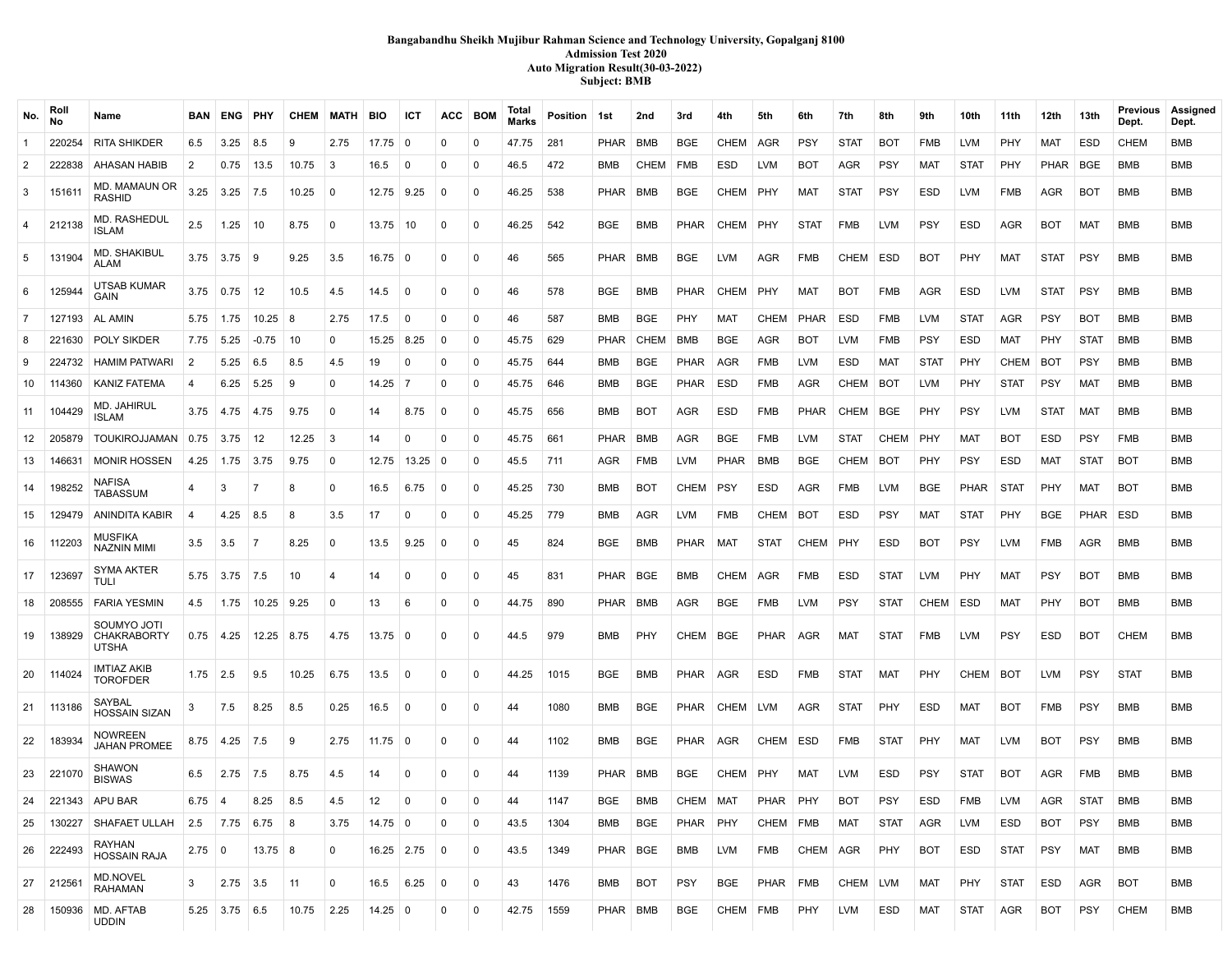| 29  | 209353 | <b>MOWMITA</b><br><b>PARVIN HERA</b> | 2.25 |      | 9.5   |      | 4.25        | 14.75     |      |          |          | 42.75 | 1566 | <b>BGE</b>  | <b>BMB</b> | PHAR        | <b>FMB</b>  | <b>AGR</b>  | <b>LVM</b>  | <b>CHEM</b> | MA1             | PHY        | <b>ESD</b> | <b>PSY</b>  | <b>STAT</b> | <b>BOT</b>  | <b>FMB</b>  | <b>BMB</b> |
|-----|--------|--------------------------------------|------|------|-------|------|-------------|-----------|------|----------|----------|-------|------|-------------|------------|-------------|-------------|-------------|-------------|-------------|-----------------|------------|------------|-------------|-------------|-------------|-------------|------------|
| 30  | 212954 | MD. ZABER<br>SADMAN                  |      |      | 7.5   | 8.75 | $\Omega$    | 12.5      | 3.75 | $\Omega$ | $\Omega$ | 42.5  | 1695 | <b>BGE</b>  | <b>BMB</b> | PHAR        | <b>CHEM</b> | <b>FMB</b>  | <b>STAT</b> | PHY         | <b>MAT</b>      | <b>AGR</b> | <b>BOT</b> | PSY         | <b>LVM</b>  | ESD         | <b>CHEM</b> | <b>BMB</b> |
| 31  | 208778 | <b>TITLY BISWAS</b><br><b>RITU</b>   | 4.25 | 4.5  |       | 10   | 3.75        | 10.75     |      | $\Omega$ | $\Omega$ | 42.25 | 1756 | <b>PHAR</b> | <b>BGE</b> | <b>BMB</b>  | <b>FMB</b>  | <b>LVM</b>  | <b>ESD</b>  | <b>CHEM</b> | PHY             | <b>MAT</b> | <b>BOT</b> | <b>STAT</b> | ⊪ PSY       | <b>AGR</b>  | <b>ESD</b>  | <b>BMB</b> |
| 32  | 137258 | SOHEL RANA<br>RAJU                   | 3    | -1   | 12.75 | 8.75 | 2.25        | 16.5      |      | $\Omega$ |          | 42.25 | 1789 | <b>PHAR</b> | <b>BGE</b> | <b>BMB</b>  | <b>AGR</b>  | <b>FMB</b>  | <b>ESD</b>  | <b>CHEM</b> | MA <sub>1</sub> | PHY        | <b>BOT</b> | PSY         | <b>STAT</b> | LVM         | <b>ESD</b>  | <b>BMB</b> |
| -33 | 103195 | LIMON MIA                            | 1.75 | 1.75 | 6.75  |      | $\mathbf 0$ | 14.25     | 9.5  | 0        | $\Omega$ | 42    | 1852 | <b>BMB</b>  | <b>LVM</b> | <b>AGR</b>  | <b>FMB</b>  | PHAR        | <b>BGE</b>  | <b>CHEM</b> | <b>ESD</b>      | <b>PHY</b> | <b>MAT</b> | <b>STAT</b> | BOT         | PSY         | <b>FMB</b>  | <b>BMB</b> |
| 34  | 147603 | AL-KAYES-<br><b>BASUNIA</b>          |      |      |       | 9.75 | 5.25        | 13        |      | 0        |          | 42    | 1893 | <b>PHAR</b> | <b>BGE</b> | <b>BMB</b>  | PHY         | <b>CHEM</b> | <b>MAT</b>  | <b>FMB</b>  | <b>AGR</b>      | <b>BOT</b> | <b>LVM</b> | <b>ESD</b>  | <b>STAT</b> | PSY         | PHY         | <b>BMB</b> |
| 35  | 172355 | MD. AL-AMIN<br><b>BISWASH</b>        | 3.5  | 5.5  | 6.75  | 9.25 | 4.25        | $12.75$ 0 |      | $\Omega$ | $\Omega$ | 42    | 1901 | <b>BMB</b>  | CHEM       | <b>FMB</b>  | AGR         | <b>ESD</b>  | <b>LVM</b>  | <b>BOT</b>  | PHAR            | <b>BGE</b> | MAT        | <b>PHY</b>  | <b>STAT</b> | PSY         | <b>CHEM</b> | <b>BMB</b> |
| 36  | 124965 | MD. MASUD                            | 3.25 | 4.25 | 6.75  | 9.75 | 1.25        | 16.5      |      | $\Omega$ | $\Omega$ | 41.75 | 1936 | <b>BMB</b>  | <b>BGE</b> | <b>PHAR</b> | <b>BOT</b>  | <b>CHEM</b> | <b>STAT</b> | <b>FMB</b>  | <b>AGR</b>      | PHY        | <b>PSY</b> | LVM         | <b>ESD</b>  | <b>MAT</b>  | <b>BOT</b>  | <b>BMB</b> |
| 37  | 102692 | MD. TAHOSIN<br><b>HOSSAIN</b>        | 4.25 |      | 6.25  | -9   | 1.25        | $13.75$ 0 |      | $\Omega$ | $\Omega$ | 41.5  | 2062 | <b>BMB</b>  | <b>BGE</b> | PHAR        | <b>AGR</b>  | <b>LVM</b>  | <b>ESD</b>  | <b>FMB</b>  | PHY             | CHEM       | PSY        | <b>BOT</b>  | <b>MAT</b>  | <b>STAT</b> | <b>ESD</b>  | <b>BMB</b> |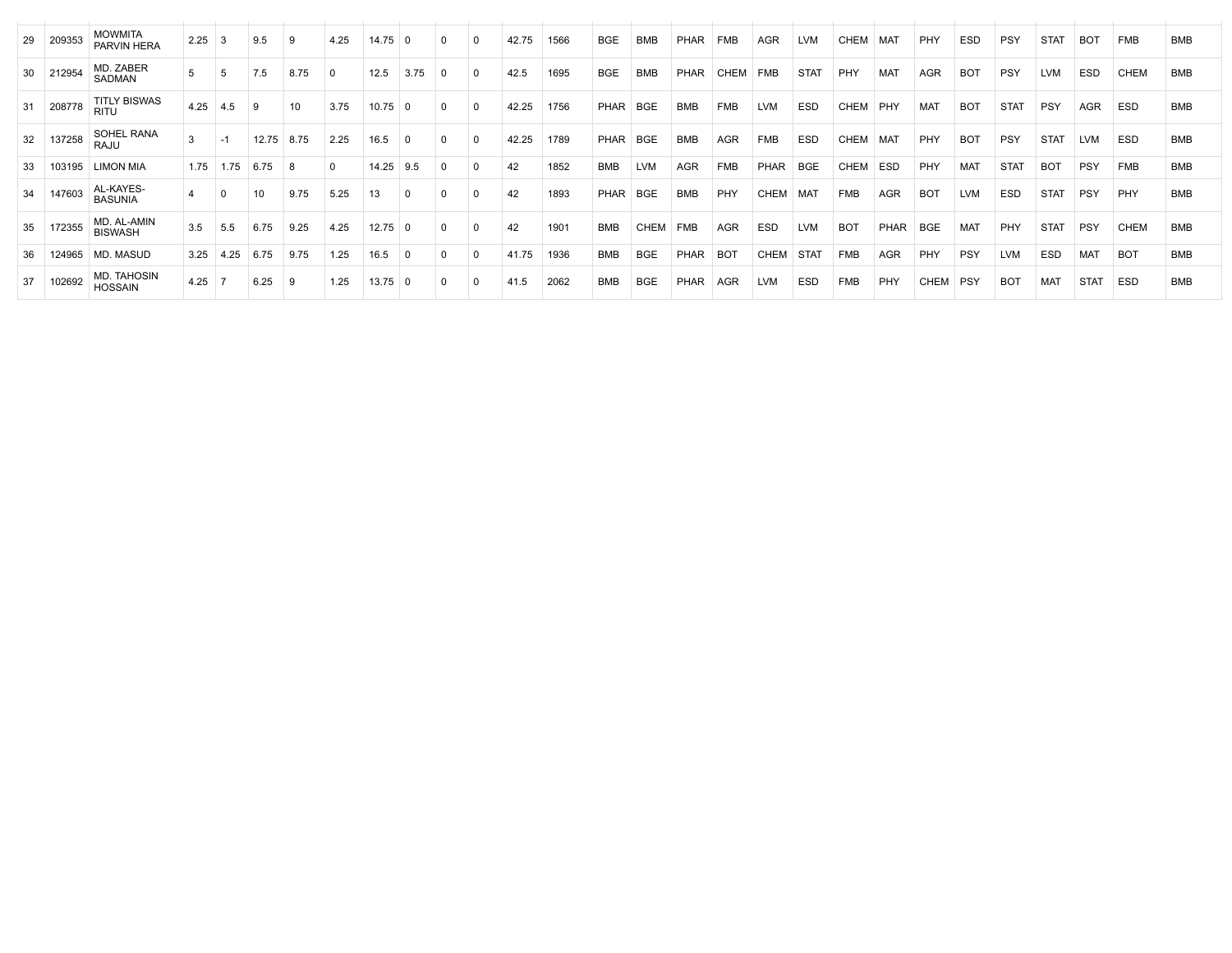# **Bangabandhu Sheikh Mujibur Rahman Science and Technology University, Gopalganj 8100 Admission Test 2020 Auto Migration Result(30-03-2022) Subject: PSY**

| No.            | Rol<br><b>No</b> | Name                                      | BAN            | ENG               | <b>PHY</b>     |                   | CHEM MATH BIO |           | ICT               | ACC            | <b>BOM</b>     | Total<br><b>Marks</b> | Position 1st |            | 2nd        | 3rd              | 4th   | 5th        | 6th              | 7th        | 8th      | 9th        | 10th       | 11 th      | 12th       | 13th        | Previous<br>Dept. | Assigned<br>Dept. |
|----------------|------------------|-------------------------------------------|----------------|-------------------|----------------|-------------------|---------------|-----------|-------------------|----------------|----------------|-----------------------|--------------|------------|------------|------------------|-------|------------|------------------|------------|----------|------------|------------|------------|------------|-------------|-------------------|-------------------|
| $\overline{1}$ | 357008           | <b>MST. SULTANA</b><br><b>AKTER SHIMU</b> | 24.25          | $\vert$ 17        | 0              | 0                 | 0             | 0         | 15.5              | 0              | 0              | 56.75                 | 10           | <b>PSY</b> | BGE        | PHAR   AGR       |       | <b>LVM</b> | <b>ESD</b>       | FMB        | PHY      | CHEM       | <b>PSY</b> | <b>BOT</b> | MAT        | <b>STAT</b> | <b>PSY</b>        | PSY               |
| $\overline{2}$ | 309061           | <b>TISHI BISWAS</b>                       |                | 24.75 18.25 0     |                | $\Omega$          | 0             | 0         | $12.75 \,   \, 0$ |                | $\mathbf 0$    | 55.75                 | 17           | <b>PSY</b> | BGE        | PHAR   AGR       |       | <b>LVM</b> | <b>ESD</b>       | FMB        | PHY      | CHEM       | <b>PSY</b> | <b>BOT</b> | MAT        | <b>STAT</b> | <b>PSY</b>        | <b>PSY</b>        |
| $\mathbf{3}$   | 311083           | TANJINA<br><b>KHATUN ANNY</b>             | 26.5           | $15.75 \t 0$      |                | $\Omega$          | $\mathbf{0}$  | $\Omega$  | 13.5              | 0              | $\mathbf 0$    | 55.75                 | 18           | <b>PSY</b> |            | BGE   PHAR   AGR |       | <b>LVM</b> | ESD              | FMB        | PHY      | CHEM       | PSY        | <b>BOT</b> | MAT        | STAT        | <b>PSY</b>        | <b>PSY</b>        |
| $\overline{4}$ | 325059           | <b>SHAKIL SARDER</b>                      | 24.75          | $18.75 \mid 0$    |                | $\Omega$          | 0             | 0         | 12.25             | $\mathbf 0$    | $\mathbf 0$    | 55.75                 | 19           | <b>PSY</b> | BGE        | PHAR             | AGR   | <b>LVM</b> | <b>ESD</b>       | FMB        | PHY      | CHEM       | <b>PSY</b> | <b>BOT</b> | <b>MAT</b> | <b>STAT</b> | <b>PSY</b>        | <b>PSY</b>        |
| 5              | 526932           | MD. SALAH<br><b>UDDIN</b>                 | 5.75           | 4.5               | $\mathbf 0$    | $\Omega$          | $\mathbf 0$   | 0         | 19                | 3.5            | 19             | 51.75                 | 23           | <b>PSY</b> |            | BGE   PHAR   AGR |       | <b>LVM</b> | <b>ESD</b>       | FMB        | PHY      | CHEM       | <b>PSY</b> | <b>BOT</b> | <b>MAT</b> | <b>STAT</b> | <b>PSY</b>        | <b>PSY</b>        |
| 6              | 503525           | ANUPAM<br><b>CHAKRABORTTY</b>             | 4.75           | 5                 | $\mathbf{0}$   | 0                 | $\mathbf 0$   | 0         | 15.25             | 10.75          | 15.5           | 51.25                 | 24           | <b>PSY</b> | <b>BGE</b> | PHAR             | ∣ AGR | <b>LVM</b> | <b>ESD</b>       | FMB        | PHY      | CHEM       | <b>PSY</b> | <b>BOT</b> | MAT        | <b>STAT</b> | <b>PSY</b>        | <b>PSY</b>        |
| $\overline{7}$ | 527789           | NAFI ABDULLAH                             | 8              | 0                 | 0              | 0                 | 0             | 0         | 13.25             | 11.75          | 18             | 51                    | 25           | <b>PSY</b> | <b>BGE</b> | PHAR   AGR       |       | <b>LVM</b> | <b>ESD</b>       | <b>FMB</b> | PHY      | CHEM       | <b>PSY</b> | <b>BOT</b> | <b>MAT</b> | <b>STAT</b> | <b>PSY</b>        | <b>PSY</b>        |
| 8              | 501280           | <b>MD.FURKANUL</b><br><b>HAQUE</b>        | 7.5            | 3.75              | $\Omega$       | 0                 | 0             | $\Omega$  | 14.5              | 7.75           | 16.75          | 50.25                 | 28           | <b>PSY</b> |            | BGE   PHAR   AGR |       | <b>LVM</b> | ESD              | FMB        | PHY      | CHEM       | <b>PSY</b> | <b>BOT</b> | MAT        | <b>STAT</b> | <b>PSY</b>        | <b>PSY</b>        |
| 9              | 502462           | SANJIDA<br><b>AKTHER SHAMMI</b>           | 5.25           | $\overline{4}$    | $\Omega$       | $\Omega$          | 0             | 0         | 12.25             | 10.5           | 18             | 50                    | 29           | <b>PSY</b> |            | BGE   PHAR   AGR |       | <b>LVM</b> | <b>ESD</b>       | FMB        | PHY      | CHEM       | <b>PSY</b> | <b>BOT</b> | MAT        | <b>STAT</b> |                   | <b>PSY</b>        |
| 10             | 319527           | <b>MD. MUHTASIN</b><br><b>FUAD</b>        |                | 26.75 16.75 0     |                | $\Omega$          | 0             | 0         | 10.5              | 0              | 0              | 54                    | 34           | <b>PSY</b> | <b>BGE</b> | PHAR AGR         |       | <b>LVM</b> | <b>ESD</b>       | FMB        | PHY      | CHEM       | <b>PSY</b> | <b>BOT</b> | MAT        | <b>STAT</b> | <b>PSY</b>        | <b>PSY</b>        |
| 11             | 307754           | ARIF UDDIN                                | $29.25$ 11     |                   | 0              | $\Omega$          | $\mathbf 0$   | $\Omega$  | 13.25             | 0              | $\mathbf 0$    | 53.5                  | 40           | <b>PSY</b> | BGE        | PHAR   AGR       |       | <b>LVM</b> | <b>ESD</b>       | FMB        | PHY      | CHEM       | <b>PSY</b> | <b>BOT</b> | <b>MAT</b> | <b>STAT</b> | <b>PSY</b>        | <b>PSY</b>        |
| 12             | 363759           | MD. WALID<br><b>HASAN</b>                 | $18.25$ 23     |                   | $\Omega$       | $\Omega$          | 0             | 0         | 12                | 0              | $\mathbf 0$    | 53.25                 | 43           | <b>PSY</b> | <b>BGE</b> | PHAR   AGR       |       | <b>LVM</b> | <b>ESD</b>       | FMB        | PHY      | CHEM PSY   |            | <b>BOT</b> | MAT        | <b>STAT</b> | <b>PSY</b>        | <b>PSY</b>        |
| 13             | 361776           | <b>JOYNOB AKTER</b><br>JEMI               |                | 22.75 20.75 0     |                | $\Omega$          | $\mathbf{0}$  | 0         | 9.5               | $\mathbf 0$    | $\mathbf 0$    | 53                    | 47           | <b>PSY</b> |            | BGE PHAR AGR     |       | <b>LVM</b> | ESD              | FMB        | PHY      | CHEM       | <b>PSY</b> | <b>BOT</b> | MAT        | <b>STAT</b> | <b>PSY</b>        | <b>PSY</b>        |
| 14             | 365503           | MUSA AL-RAFIN                             | 24.25          | $19.75 \mid 0$    |                | $\Omega$          | 0             | 0         | 9                 | 0              | 0              | 53                    | 49           | <b>PSY</b> | <b>BGE</b> | PHAR             | AGR   | <b>LVM</b> | ESD              | <b>FMB</b> | PHY      | CHEM       | <b>PSY</b> | <b>BOT</b> | MAT        | <b>STAT</b> | <b>PSY</b>        | <b>PSY</b>        |
| 15             | 306710           | AL SHARIAR                                | 20             | $17.25$ 0         |                | $\Omega$          | 0             | 0         | 15.5              | 0              | $\mathbf 0$    | 52.75                 | 50           | <b>PSY</b> | BGE        | PHAR   AGR       |       | <b>LVM</b> | ESD              | FMB        | PHY      | CHEM       | <b>PSY</b> | <b>BOT</b> | MAT        | STAT        | <b>PSY</b>        | <b>PSY</b>        |
| 16             | 363836           | ARPA SARKAR                               | 18             | 21                | $\mathbf 0$    | $\Omega$          | 0             | 0         | 13.5              | 0              | 0              | 52.5                  | 52           | PSY        | BGE        | PHAR   AGR       |       | <b>LVM</b> | <b>ESD</b>       | <b>FMB</b> | PHY      | CHEM       | <b>PSY</b> | <b>BOT</b> | MAT        | <b>STAT</b> | <b>PSY</b>        | <b>PSY</b>        |
| 17             | 311907           | SAIEM                                     | 26.5           | $11.75 \t 0$      |                | 0                 | 0             | 0         | 14                | 0              | 0              | 52.25                 | 58           | <b>PSY</b> | <b>BGE</b> | PHAR   AGR       |       | <b>LVM</b> | ESD              | <b>FMB</b> | PHY      | CHEM       | <b>PSY</b> | <b>BOT</b> | MAT        | <b>STAT</b> | <b>PSY</b>        | <b>PSY</b>        |
| 18             | 304949           | <b>HUMAUN AHMED</b><br><b>POLOK</b>       |                | 19.75 15.25 0     |                | $\mathbf{0}$      | 0             | 0         | 17.25             | 0              | $\mathbf 0$    | 52.25                 | 59           | <b>PSY</b> | BGE        | PHAR   AGR       |       | <b>LVM</b> | <b>ESD</b>       | FMB        | PHY      | CHEM       | <b>PSY</b> | <b>BOT</b> | MAT        | <b>STAT</b> | <b>PSY</b>        | <b>PSY</b>        |
| 19             | 329842           | <b>MD. TOUFIK</b><br><b>AHMMED</b>        |                | 22.75   16.25   0 |                | 0                 | 0             | 0         | 13                | 0              | $\mathbf 0$    | 52                    | 65           | <b>PSY</b> | BGE        | PHAR   AGR       |       | <b>LVM</b> | <b>ESD</b>       | FMB        | PHY      | CHEM       | <b>PSY</b> | <b>BOT</b> | MAT        | <b>STAT</b> | <b>PSY</b>        | <b>PSY</b>        |
| 20             | 309956           | <b>NAZMUL HOSEN</b>                       | 22.75   15     |                   | 0              | $\Omega$          | 0             | 0         | 14                | 0              | $\mathbf 0$    | 51.75                 | 70           | <b>PSY</b> | BGE        | PHAR   AGR       |       | <b>LVM</b> | <b>ESD</b>       | FMB        | PHY      | CHEM       | <b>PSY</b> | <b>BOT</b> | MAT        | <b>STAT</b> | <b>PSY</b>        | <b>PSY</b>        |
| 21             | 309043           | TAZMIN NAHER<br>LATA                      | 25.25          | 17.5              | 0              | $\Omega$          | 0             | 0         | 9                 | 0              | $^{\circ}$     | 51.75                 | 71           | PSY        | BGE        | PHAR   AGR       |       | <b>LVM</b> | ESD              | FMB        | PHY      | CHEM       | PSY        | <b>BOT</b> | MAT        | STAT        | <b>PSY</b>        | <b>PSY</b>        |
| 22             | 308888           | <b>TULI SARKER</b>                        | 26.5           | $11.75 \t 0$      |                | $\Omega$          | 0             | 0         | 13                | 0              | $\mathbf 0$    | 51.25                 | 75           | PSY        | <b>BGE</b> | PHAR             | AGR   | <b>LVM</b> | <b>ESD</b>       | <b>FMB</b> | PHY      | CHEM       | <b>PSY</b> | <b>BOT</b> | <b>MAT</b> | <b>STAT</b> | <b>PSY</b>        | <b>PSY</b>        |
| 23             | 335178           | <b>ISRAT JAHAN</b>                        | 22             | $18.75$ 0         |                | $\Omega$          | 0             | 0         | 10.5              | 0              | 0              | 51.25                 | 77           | <b>PSY</b> | <b>BGE</b> | PHAR   AGR       |       | <b>LVM</b> | ESD              | FMB        | PHY      | CHEM       | <b>PSY</b> | <b>BOT</b> | MAT        | <b>STAT</b> |                   | <b>PSY</b>        |
| 24             |                  | 301674   MARIA RAHMAN                     | 26             | 16                | $\mathbf 0$    | 0                 | 0             | 0         | 9.25              | 0              | $\mathbf 0$    | 51.25                 | 78           | <b>PSY</b> | <b>BGE</b> | PHAR   AGR       |       | <b>LVM</b> | <b>ESD</b>       | <b>FMB</b> | PHY      | CHEM       | <b>PSY</b> | <b>BOT</b> | <b>MAT</b> | <b>STAT</b> |                   | <b>PSY</b>        |
| 25             | 346336           | <b>EMUN SULTANA</b><br><b>BITHI</b>       | 24             | $14.5 \ 0$        |                | 0                 | 0             | 0         | $12.5 \ 0$        |                | 0              | 51                    | 82           | PSY        |            | BGE   PHAR   AGR |       | LVM        | ESD              | FMB   PHY  |          | CHEM   PSY |            | BOT        | MAT        | STAT        |                   | <b>PSY</b>        |
|                | 26 324347        | <b>PUSHPITA</b><br><b>CHAKROBORTY</b>     | 19             | 21.5              | $\overline{0}$ | 0                 | $\mathbf 0$   | 0         | $10.5 \ 0$        |                | 0              | 51                    | 83           | <b>PSY</b> |            | BGE   PHAR   AGR |       | LVM        | ESD              | FMB PHY    |          | CHEM   PSY |            | <b>BOT</b> | MAT        | <b>STAT</b> |                   | <b>PSY</b>        |
| 27             | 111538           | SAMSAD<br>SHAMIMA RIDY                    | 6.5            | 7.5               | 0.75           | $\vert 7.5 \vert$ | 0             | 13        | $\overline{7}$    | $\overline{0}$ | $\overline{0}$ | 42.25                 | 1770         | BGE        |            | BMB PHAR ESD     |       | PSY        | LVM              |            | AGR STAT | MAT        | CHEM PHY   |            | BOT        | FMB         | <b>PSY</b>        | <b>PSY</b>        |
| 28             | 124646           | SAJIDA SHOHID<br>OISHE                    | $\overline{4}$ | 4.5               | $\overline{4}$ | 8.5               | 0             | $11.75$ 9 |                   | 0              | $\mathbf 0$    | 41.75                 | 1993         | BGE        |            | PSY BOT MAT      |       |            | PHY CHEM AGR LVM |            |          | FMB        | BMB        | ESD        |            | PHAR STAT   | <b>PSY</b>        | <b>PSY</b>        |
|                |                  |                                           |                |                   |                |                   |               |           |                   |                |                |                       |              |            |            |                  |       |            |                  |            |          |            |            |            |            |             |                   |                   |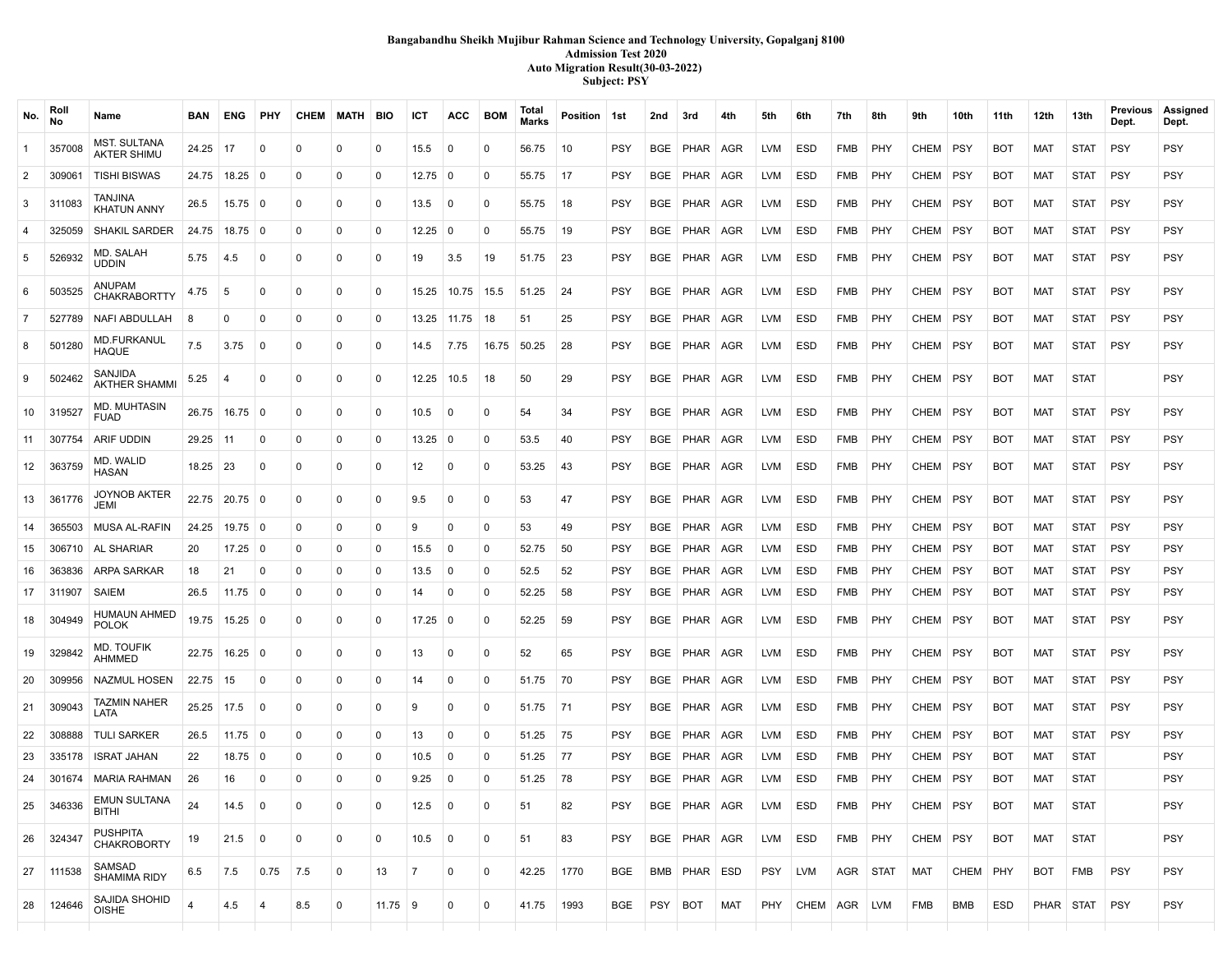| -29 | 135216 | CHAMPA RANI                         | 5.75 | 2.25 | 4.75  | 6.75           |                | 11          | 9.75 | $\mathbf 0$ | 40.25 | 2612 | <b>PSY</b> | <b>BOT</b> | AGR        | MAT         | <b>STAT</b> | CHEM        | PHY         | ESD              | <b>PHAR</b> | <b>BGE</b>  | <b>BMB</b>  | <b>FMB</b> | <b>LVM</b> | <b>PSY</b> |
|-----|--------|-------------------------------------|------|------|-------|----------------|----------------|-------------|------|-------------|-------|------|------------|------------|------------|-------------|-------------|-------------|-------------|------------------|-------------|-------------|-------------|------------|------------|------------|
| 30  | 215193 | SAJEDA<br><b>SHAHRIN</b>            | 5.5  | 7.75 | 0.25  | 5.5            | $\Omega$       | 15.25       | 5.75 | $\Omega$    | 40    | 2633 | PHAR       | <b>BGE</b> | AGR        | CHEM        | <b>PSY</b>  | MAT         | <b>STAT</b> | <b>FMB</b>       | <b>BMB</b>  | PHY         | <b>ESD</b>  | <b>BOT</b> | LVM        | <b>PSY</b> |
| 31  | 225384 | <b>NAYMUR</b><br><b>RAHMAN ABIR</b> | 7.5  | 6.25 | 3.75  | $\overline{5}$ | $\mathbf{0}$   | 13.75       | 3.75 | 0           | 40    | 2647 | AGR        | <b>BOT</b> | <b>FMB</b> | <b>CHEM</b> | PHY         | <b>MAT</b>  | ESD         | STA <sub>1</sub> | <b>BMB</b>  | <b>BGE</b>  | <b>LVM</b>  | <b>PSY</b> | PHAR       | <b>PSY</b> |
| 32  | 185003 | <b>TABASSUM</b><br><b>TABIA</b>     | 0.75 | 8.75 | 8.5   | 6.75           | $\overline{2}$ | $13.25 \ 0$ |      | $\Omega$    | 40    | 2676 | PHAR       | <b>BGE</b> | <b>BMB</b> | AGR         | PHY         | <b>MAT</b>  | <b>STAT</b> | <b>CHEM</b>      | PSY         | <b>FMB</b>  | <b>LVM</b>  | <b>ESD</b> | <b>BOT</b> | PSY        |
| 33  | 190786 | <b>FARIHA SARMIN</b><br><b>DOLA</b> | 4.25 |      | 8.5   | 6.75           | 1.5            | 18          |      |             | 40    | 2687 | <b>BOT</b> | <b>PSY</b> | LVM        | <b>FMB</b>  | <b>AGR</b>  | <b>STAT</b> | ESD         | PHAR             | BGE         | PHY         | CHEM        | <b>MAT</b> | BMB        | <b>PSY</b> |
| 34  | 112480 | SHAMANTHA<br><b>HAQUE</b>           | 5.25 | 5.5  | 7.5   | 3.5            | 2.75           | 15.5        |      | $\Omega$    | 40    | 2691 | PHAR       | BGE        | <b>BMB</b> | AGR         | <b>FMB</b>  | CHEM        | PHY         | <b>BOT</b>       | <b>STAT</b> | <b>LVM</b>  | <b>MAT</b>  | <b>ESD</b> | PSY        | <b>PSY</b> |
| 35  | 137976 | <b>MD. SHAREAR</b><br><b>HASAN</b>  | 1.75 | 0    | 12.25 | -11            | 0.75           | $14.25$ 0   |      | $\Omega$    | 40    | 2695 | <b>BMB</b> | <b>AGR</b> | <b>LVM</b> | CHEM        | <b>FMB</b>  | <b>BOT</b>  | PSY         | <b>ESD</b>       | <b>BGE</b>  | <b>PHAR</b> | <b>STAT</b> | <b>MAT</b> | PHY        | <b>PSY</b> |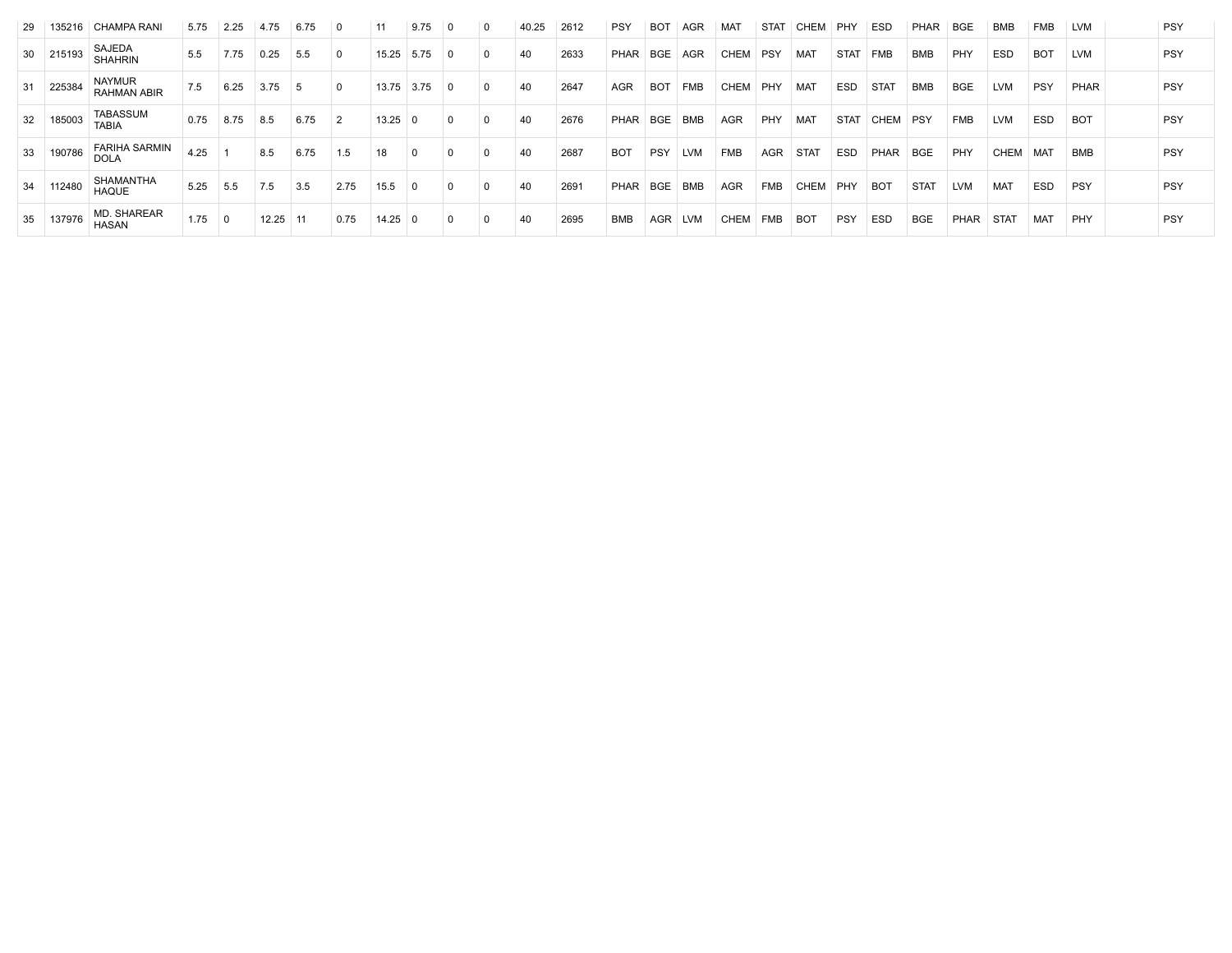# **Bangabandhu Sheikh Mujibur Rahman Science and Technology University, Gopalganj 8100 Admission Test 2020 Auto Migration Result(30-03-2022) Subject: BOT**

| No.            | Roll<br>No | Name                                          | BAN I          |                |                 | <b>ENG PHY CHEM</b> | <b>MATH</b> | <b>BIO</b>     | ICT               | ACC         | BOM         | Total<br><b>Marks</b> | Position   1st |            | 2nd         | 3rd         | 4th         | 5th         | 6th         | 7th         | 8th         | 9th         | 10th        | 11th        | 12th       | 13th        | Previous<br>Dept. | Assigned<br>Dept. |
|----------------|------------|-----------------------------------------------|----------------|----------------|-----------------|---------------------|-------------|----------------|-------------------|-------------|-------------|-----------------------|----------------|------------|-------------|-------------|-------------|-------------|-------------|-------------|-------------|-------------|-------------|-------------|------------|-------------|-------------------|-------------------|
| $\mathbf{1}$   | 178372     | SADIA JAMAN<br>PROME                          | 5.75           | 7.75           | $\overline{7}$  | 5.5                 | $\Omega$    | 13.5           | 7.5               | $\Omega$    | $\Omega$    | 47                    | $\Omega$       | BOT        | <b>AGR</b>  | <b>LVM</b>  | <b>CHEM</b> | FMB         | <b>BOT</b>  | <b>PSY</b>  | ESD         | <b>BGE</b>  | <b>PHAR</b> | STAT        | MAT        | PHY         |                   | BOT               |
| $\overline{2}$ | 126355     | ABDULLAH AL<br><b>FAISAL</b>                  | 6.5            | 4.5            | 5.25            | 7.75                | 0           | $15.25$ 7      |                   | $\Omega$    | $\Omega$    | 46.25                 | 543            | PHAR       | <b>BGE</b>  | <b>BOT</b>  | PHY         | CHEM        | BMB         | FMB         | <b>LVM</b>  | <b>ESD</b>  | <b>MAT</b>  | <b>STAT</b> | <b>PSY</b> | AGR         | <b>BOT</b>        | <b>BOT</b>        |
| $\mathbf{3}$   | 155345     | <b>SAZIA SULTANA</b><br>SOMA                  |                | 0.75           | 5               | 7.75                | 0           | 17.5           | 10.5              | $\mathbf 0$ | 0           | 45.5                  | 701            | PHAR       | <b>BGE</b>  | BMB         | <b>BOT</b>  | CHEM        | AGR         | ESD         | PHY         | <b>FMB</b>  | MAT         | <b>PSY</b>  | STAT   LVM |             | <b>BOT</b>        | <b>BOT</b>        |
| $\overline{4}$ | 224964     | <b>RIDOY SUTRO</b><br><b>DOR</b>              | 4              | 3.5            | 4.5             | 5.5                 | 0           | 17.5           | $10.25 \mid 0$    |             | 0           | 45.25                 | 756            | <b>BGE</b> | <b>CHEM</b> | <b>BMB</b>  | <b>BOT</b>  | ESD         | <b>PHAR</b> | AGR         | <b>LVM</b>  | <b>FMB</b>  | <b>PSY</b>  | PHY         | STAT   MAT |             | <b>BOT</b>        | <b>BOT</b>        |
| 5              | 220495     | <b>DISHA BISWAS</b>                           | 4.25           | -8             | 9.25            | 4.25                | 3.75        | 15.75          | $\Omega$          | $\mathbf 0$ | 0           | 45.25                 | 764            | PHAR       | <b>BMB</b>  | <b>BGE</b>  | <b>CHEM</b> | AGR         | FMB         | <b>STAT</b> | <b>MAT</b>  | <b>LVM</b>  | PHY         | <b>BOT</b>  | <b>PSY</b> | ESD         | <b>BOT</b>        | <b>BOT</b>        |
| 6              | 170073     | ISRAT JAHAN<br><b>OISHI</b>                   | 5              | 3.5            | $4.25 \pm 6.25$ |                     | 0           | 16.5           | 9.25              | 0           | 0           | 44.75                 | 877            | BOT        | <b>BGE</b>  | <b>PHAR</b> | <b>FMB</b>  | <b>LVM</b>  | AGR         | <b>PHY</b>  | CHEM        | BMB         | <b>STAT</b> | <b>PSY</b>  | ESD        | MAT         | <b>BOT</b>        | BOT               |
| $\overline{7}$ | 159178     | MOHAMMAD                                      | 4.25           | 8.75           | 6.5             | 3.5                 | 0           | 15.5           | 6.25              | 0           | $\Omega$    | 44.75                 | 898            | PHAR I     | LVM         | <b>AGR</b>  | BGE         | BMB         | FMB         | ESD         | PHY         | CHEM        | MAT         | <b>STAT</b> | BOT        | PSY         | <b>BOT</b>        | <b>BOT</b>        |
|                |            | <b>IFTEHER UDDIN</b><br>TONIMA                |                |                |                 |                     | $\Omega$    | 13             | 9.75              |             | 0           |                       |                | <b>BOT</b> | <b>PSY</b>  |             |             |             | <b>FMB</b>  |             | <b>STAT</b> | CHEM        | <b>ESD</b>  |             | AGR        |             | <b>BOT</b>        |                   |
| 8              | 123729     | RAHAMAN TITHI<br><b>SUCHANDANA</b>            |                | $4.25$ 7.75    | 7.5             | 1.5                 |             |                |                   | 0           |             | 43.75                 | 1208           |            |             | <b>BGE</b>  | BMB         | PHY         |             | MAT         |             |             |             | <b>PHAR</b> |            | LVM         |                   | <b>BOT</b>        |
| 9              | 112524     | RANI                                          | 6.75           | 2.5            |                 | $10.5$ 4.75         | 5.25        | 14             | $\Omega$          | 0           | 0           | 43.75                 | 1246           | <b>BGE</b> | BMB         | PHAR        | <b>FMB</b>  | <b>BOT</b>  | ESD         | CHEM        | MAT         | PHY         | <b>STAT</b> | <b>AGR</b>  | <b>PSY</b> | LVM         | MAT               | <b>BOT</b>        |
| 10             | 220281     | NANDINI BARAI                                 | 2.75           | 10             | $3.75 \, \, 3$  |                     | $\Omega$    | 15             | 9.25              | 0           | $\mathbf 0$ | 43.75                 | 1261           | BOT        | <b>PHAR</b> | PHY         | CHEM        | BMB         | BGE         | AGR         | <b>ESD</b>  | <b>LVM</b>  | <b>STAT</b> | <b>FMB</b>  | MAT        | <b>PSY</b>  | <b>BOT</b>        | BOT               |
| 11             | 14127      | <b>ISHRAT JAHAN</b><br>SIDDIQUE MIM           | 5              | 6.5            | 4               | 2.25                | 0           | 16.5           | <b>g</b>          | $\Omega$    | $\mathbf 0$ | 43.25                 | 1393           | <b>BOT</b> | <b>BGE</b>  | BMB         | <b>CHEM</b> | PHAR        | PHY         | <b>STAT</b> | MAT         | AGR         | <b>FMB</b>  | ESD         | <b>PSY</b> | <b>LVM</b>  | <b>BOT</b>        | <b>BOT</b>        |
| 12             | 220062     | <b>BARSHA BAWOALI</b>                         | 6.5            | 5              | 0.75            | 3.75                | 0           | 19             | 7.75              | $\mathbf 0$ | 0           | 42.75                 | 1508           | <b>BGE</b> | <b>BOT</b>  | <b>PSY</b>  | <b>AGR</b>  | <b>PHAR</b> | <b>BMB</b>  | <b>ESD</b>  | <b>FMB</b>  | <b>CHEM</b> | <b>STAT</b> | <b>LVM</b>  | MAT        | PHY         | <b>BOT</b>        | <b>BOT</b>        |
| 13             | 170032     | <b>TANIA AKTER</b>                            | 4.75           | 6.25           | 3.25            | 6.75                | -5          | 16.25          | - 0               | $\Omega$    | $\mathbf 0$ | 42.25                 | 1698           | <b>BGE</b> | <b>BOT</b>  | <b>PSY</b>  | <b>FMB</b>  | <b>ESD</b>  | <b>BMB</b>  | <b>CHEM</b> | AGR         | PHY         | <b>STAT</b> | MAT         | <b>LVM</b> | <b>PHAR</b> | <b>BOT</b>        | <b>BOT</b>        |
| 14             | 221228     | <b>SAGAR SIKDER</b>                           | 5.5            | 0.75           | 11              | 5.5                 | 4.25        | 15.25          | $\overline{0}$    | 0           | 0           | 42.25                 | 1798           | PHAR       | AGR         | BOT         | <b>CHEM</b> | PHY         | ESD         | <b>BGE</b>  | <b>BMB</b>  | <b>PSY</b>  | <b>FMB</b>  | <b>LVM</b>  | MAT        | STAT        | <b>BOT</b>        | <b>BOT</b>        |
| 15             | 125369     | NUSRAT JAHAN<br>ANIKA                         | $\overline{a}$ | -5             | $3.75$ 7.5      |                     | $\Omega$    | 15.25 6.5      |                   | $\Omega$    | $\Omega$    | 42                    | 1819           | BOT        | <b>BGE</b>  | <b>PSY</b>  | <b>PHAR</b> | BMB         | <b>ESD</b>  | <b>PHY</b>  | CHEM        | MAT         | <b>STAT</b> | AGR         | FMB        | LVM         | <b>BOT</b>        | BOT               |
| 16             | 156190     | <b>TASKIA</b><br>KHANDOKER                    | 5.25           | 6.25           | $8.25$ 4.25     |                     | 2.75        | 15.25          | - 0               | $\Omega$    | $\Omega$    | 42                    | 1823           | <b>BGE</b> | AGR         | <b>PHAR</b> | <b>FMB</b>  | <b>ESD</b>  | <b>LVM</b>  | MAT         | CHEM        | <b>STAT</b> | BMB         | <b>BOT</b>  | PHY        | <b>PSY</b>  | <b>BOT</b>        | <b>BOT</b>        |
| 17             | 227735     | <b>MST. KAMRUN</b><br>JAHAN SWARNA            | 6.5            | 6.5            | 3.25            | 5.25                | 0           | 14.5           | 5.75              | 0           | 0           | 41.75                 | 1949           | BMB        | <b>PHAR</b> | STAT        | <b>FMB</b>  | CHEM        | <b>BOT</b>  | ESD         | AGR         | <b>LVM</b>  | BGE         | <b>PSY</b>  | PHY        | MAT         | <b>BOT</b>        | <b>BOT</b>        |
| 18             | 108605     | MD. JAKIR<br>HOSSAIN                          | 5.25           | 2.5            | 5               | 5.75                | 0           | 13             | $10.25 \,   \, 0$ |             | 0           | 41.75                 | 1989           | AGR        | <b>BGE</b>  | BMB         | <b>BOT</b>  | <b>FMB</b>  | CHEM   PHY  |             | <b>LVM</b>  | <b>ESD</b>  | <b>PHAR</b> | MAT         | STAT   PSY |             | <b>BOT</b>        | <b>BOT</b>        |
| 19             | 163820     | MD. GOLAM<br><b>MOKTADIR</b>                  | 4.5            | 4.5            | 6.5             | $\overline{4}$      | 0           | 10.75          | 11.5              | 0           | 0           | 41.75                 | 1995           | <b>FMB</b> | <b>AGR</b>  | <b>BOT</b>  | <b>PHAR</b> | BGE         | BMB         | <b>STAT</b> | CHEM        | PHY         | <b>ESD</b>  | MAT         | <b>LVM</b> | <b>PSY</b>  | <b>BOT</b>        | <b>BOT</b>        |
| 20             | 216481     | <b>MOST. JANNATUL</b><br><b>FERDOUS MITHI</b> | 5              | $\overline{4}$ | 4.75            | 4.5                 | 0           | 17.5           | 5.75              | 0           | 0           | 41.5                  | 2000           | PHAR       | <b>BGE</b>  | <b>BMB</b>  | <b>BOT</b>  | PHY         | CHEM        | MAT         | <b>STAT</b> | <b>ESD</b>  | <b>FMB</b>  | <b>LVM</b>  | AGR        | <b>PSY</b>  | <b>BOT</b>        | <b>BOT</b>        |
| 21             | 177941     | <b>KHONDOKER</b>                              | 4              | 6.75           | 5.25 7.75       |                     | -3          | 14.75          | 0                 | $\Omega$    | $\Omega$    | 41.5                  | 2043           | PHAR       | <b>BGE</b>  | BMB         | <b>BOT</b>  | <b>PSY</b>  | CHEM        | PHY         | MAT         | <b>STAT</b> | <b>ESD</b>  | <b>FMB</b>  | LVM        | AGR         | <b>PSY</b>        | <b>BOT</b>        |
| 22             | 171067     | NESHAT TASNIM<br>SUMAN                        | 5.25           |                | $-0.25$ 6.75 5  |                     | $\Omega$    | 14.25          | 10.5              | 0           | $\Omega$    | 41.5                  | 2109           | <b>BOT</b> | <b>FMB</b>  | LVM         | AGR         | CHEM   PHY  |             | BGE         | <b>BMB</b>  | PHAR        | <b>PSY</b>  | <b>ESD</b>  | STAT   MAT |             | <b>BOT</b>        | <b>BOT</b>        |
|                |            | <b>CHOWDHURY</b>                              |                |                |                 |                     |             |                |                   |             |             |                       |                |            |             |             |             |             |             |             |             |             |             |             |            |             |                   |                   |
| 23             |            | 221112   MUKTA BHUMIK                         | 4.5            | 4.25           | 6.5             | 2.25                | - 0         | 15.5           | 8.25              | $\mathbf 0$ | 0           | 41.25                 | 2201           | AGR        | <b>BGE</b>  | <b>BMB</b>  | PHAR        | PHY         | <b>FMB</b>  | <b>BOT</b>  | <b>PSY</b>  | <b>LVM</b>  | <b>STAT</b> | CHEM MAT    |            | ESD         | <b>BOT</b>        | <b>BOT</b>        |
| 24             | 160079     | ATEFA SIDDIKA                                 | 1.5            | 1.5            | $8.25$ 3.25     |                     | 0           | $15.75$ 11     |                   | 0           | 0           | 41.25                 | 2207           | <b>BOT</b> | <b>ESD</b>  | <b>FMB</b>  | BMB         | <b>BGE</b>  | CHEM STAT   |             | <b>LVM</b>  | <b>PHAR</b> | PHY         | MAT         | <b>PSY</b> | AGR         | <b>BOT</b>        | <b>BOT</b>        |
| 25             | 123960     | JANNAT ARA<br>LAMIA                           | 5.25           | 5              | $9.25$ 5.5      |                     | 0.25        | $15.75 \mid 0$ |                   | 0           | 0           | 41                    | 2241           | <b>BOT</b> | <b>PSY</b>  | AGR         | <b>FMB</b>  | LVM         | PHAR        | ESD         | PHY         | BGE         | BMB         | CHEM        | STAT   MAT |             | <b>PSY</b>        | <b>BOT</b>        |
| 26             | 145228     | DIPRA SAHA                                    | $4.25$ 6.5     |                | $\mathbf{1}$    | 4.75                | 0           | 14.25 9.75     |                   | $\mathbf 0$ | $\mathbf 0$ | 40.5                  | 2444           | <b>BGE</b> | <b>BMB</b>  | PHAR        | <b>FMB</b>  | AGR         | <b>LVM</b>  | <b>ESD</b>  | CHEM        | <b>BOT</b>  | PHY         | MAT         | STAT   PSY |             |                   | <b>BOT</b>        |
| 27             | 126086     | MD<br>RASHEDUZZAMAN                           |                | $2.75$ 1.75    | $ 4.75 $ 5.5    |                     | 0           | $16.75$ 9      |                   | $\mathbf 0$ | $\mathbf 0$ | 40.5                  | 2451           | <b>BOT</b> | <b>PSY</b>  | BGE         | BMB         | PHAR        | <b>ESD</b>  | PHY         | CHEM STAT   |             | MAT         | AGR         | LVM        | FMB         |                   | <b>BOT</b>        |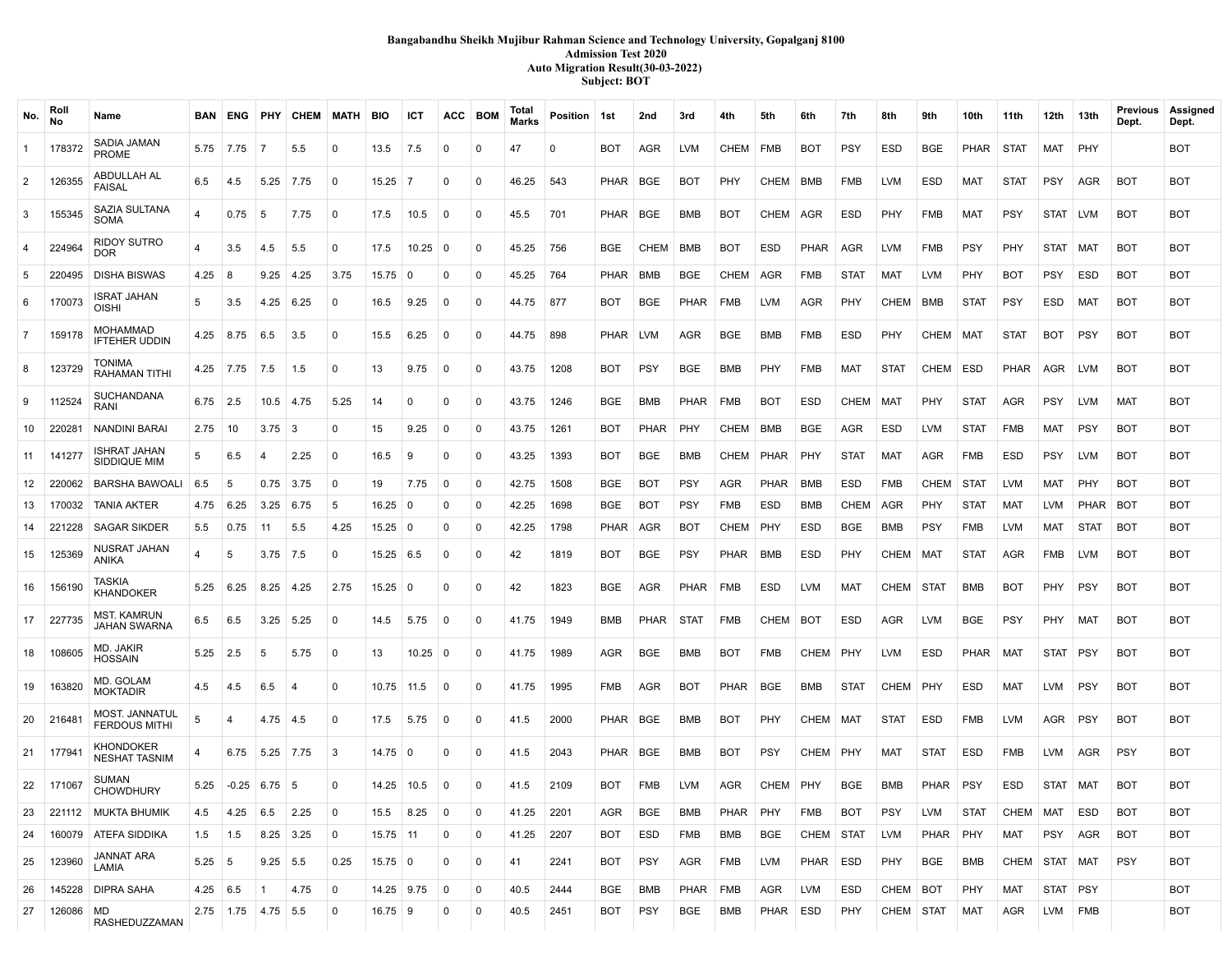|     |        | RAJAN                                    |      |      |      |         |             |               |      |          |       |      |            |             |                 |            |             |                 |             |            |             |             |             |             |            |     |            |
|-----|--------|------------------------------------------|------|------|------|---------|-------------|---------------|------|----------|-------|------|------------|-------------|-----------------|------------|-------------|-----------------|-------------|------------|-------------|-------------|-------------|-------------|------------|-----|------------|
| 28  | 131024 | <b>MOST. MOMTAZ</b><br><b>ALAM BITHI</b> | 7.75 | 3.75 | 5.25 | 4.75    | 0           | 11.75         | 7.25 | $\Omega$ | 40.5  | 2461 | <b>BGE</b> | <b>BMB</b>  | <b>PHAR</b>     | CHEM       | PHY         | MAT             | AGR         | <b>BOT</b> | <b>FMB</b>  | <b>STAT</b> | <b>LVM</b>  | <b>PSY</b>  | ESD        |     | <b>BOT</b> |
| 29  | 221007 | <b>REHAN ISLAM</b>                       | 4.25 | 7.5  | 8.25 | 5.75    | 4.25        | 10.5          |      |          | 40.5  | 2469 | PHAR       | <b>MAT</b>  | <b>BGE</b>      | PHY        | <b>CHEM</b> | BO <sub>1</sub> | <b>BMB</b>  | <b>ESD</b> | <b>AGR</b>  | <b>LVM</b>  | <b>FMB</b>  | <b>STAT</b> | PSY        |     | <b>BOT</b> |
| 30  | 209339 | <b>TARIN SULTANA</b>                     | 2.5  | 3.5  | 8.25 | 4.25    | $\Omega$    | 14.25         | 7.75 |          | 40.5  | 2476 | <b>BOT</b> | <b>PSY</b>  | <b>BGE</b>      | <b>AGR</b> | <b>FMB</b>  | <b>LVM</b>      | <b>PHAR</b> | <b>MAT</b> | <b>STAT</b> | CHEM        | <b>ESD</b>  | <b>BMB</b>  | PHY        |     | <b>BOT</b> |
| -31 | 222607 | <b>DEEPTA HALDER</b>                     | 3.75 | 7.5  | 2.75 | 2.75    | $\Omega$    | 16.25         | 7.5  |          | 40.5  | 2481 | <b>BOT</b> | <b>LVM</b>  | <b>BGE</b>      | <b>BMB</b> | <b>FMB</b>  | PHAR            | <b>ESD</b>  | <b>AGR</b> | CHEM        | PHY         | MAT         | <b>STAT</b> | PSY        |     | <b>BOT</b> |
| 32  | 175838 | MD. NURUL HUDA<br><b>BADHON</b>          | 6.5  |      | 7.75 |         |             | 14.25         |      |          | 40.5  | 2485 | PHAR       | <b>BGE</b>  | <b>BMB</b>      | <b>AGR</b> | <b>CHEM</b> | <b>MAT</b>      | <b>STAT</b> | <b>FMB</b> | <b>LVM</b>  | <b>BOT</b>  | PHY         | <b>ESD</b>  | <b>PSY</b> |     | <b>BOT</b> |
| 33  | 206982 | RAIHANA RASHED                           | 2.25 | 1.75 | 8.5  | 11.5    | 2.5         | $13.75 \pm 0$ |      |          | 40.25 | 2537 | MAT        | <b>STAT</b> | CHEM            | PHY        | <b>PHAR</b> | <b>BOT</b>      | <b>BGE</b>  | <b>BMB</b> | AGR         | <b>FMB</b>  | <b>LVM</b>  | <b>ESD</b>  | <b>PSY</b> |     | <b>BOT</b> |
| 34  | 168697 | MD. AL MAMUN                             | 1.25 | 6.25 | -6   | 3.25    |             | 14            | 9.5  |          | 40.25 | 2568 | <b>BOT</b> | <b>BGE</b>  | <b>BMB</b>      | <b>LVM</b> | <b>FMB</b>  | PHAR            | <b>ESD</b>  | PHY        | CHEM        | <b>STAT</b> | MAT         | <b>PSY</b>  | AGR        |     | <b>BOT</b> |
| 35  | 170568 | FARIA JAHAN                              |      | 5.25 | 10   | $-1.25$ | $\Omega$    | 16.5          | 6.75 |          | 40.25 | 2582 | PHAR       | <b>BMB</b>  | <b>AGR</b>      | <b>LVM</b> | <b>FMB</b>  | <b>BGE</b>      | <b>ESD</b>  | CHEM       | PHY         | <b>MAT</b>  | <b>STAT</b> | <b>BOT</b>  | PSY        |     | <b>BOT</b> |
| 36  | 101818 | NUSRAT JAHAN<br><b>MONA</b>              | 3.25 | 0.5  |      | 9.5     | 7.25        | 13.75         |      |          | 40.25 | 2598 | PHAR       | <b>CHEM</b> | BO <sub>1</sub> | <b>BGE</b> | <b>BMB</b>  | <b>MAT</b>      | AGR         | PHY        | <b>LVM</b>  | <b>FMB</b>  | <b>STAT</b> | PSY         | <b>ESD</b> | MAT | <b>BOT</b> |
| 37  | 114681 | MD. RAKIB<br><b>HOSSAIN</b>              | 3.5  | 4.5  | 5.5  | 6.5     | $\mathbf 0$ | $10.75$ 9.5   |      | $\Omega$ | 40.25 | 2615 | <b>BOT</b> | PHAR        | BGE             | <b>AGR</b> | BMB         | FMB             | ESD         | <b>LVM</b> | PSY         | CHEM PHY    |             | STAT   MAT  |            |     | <b>BOT</b> |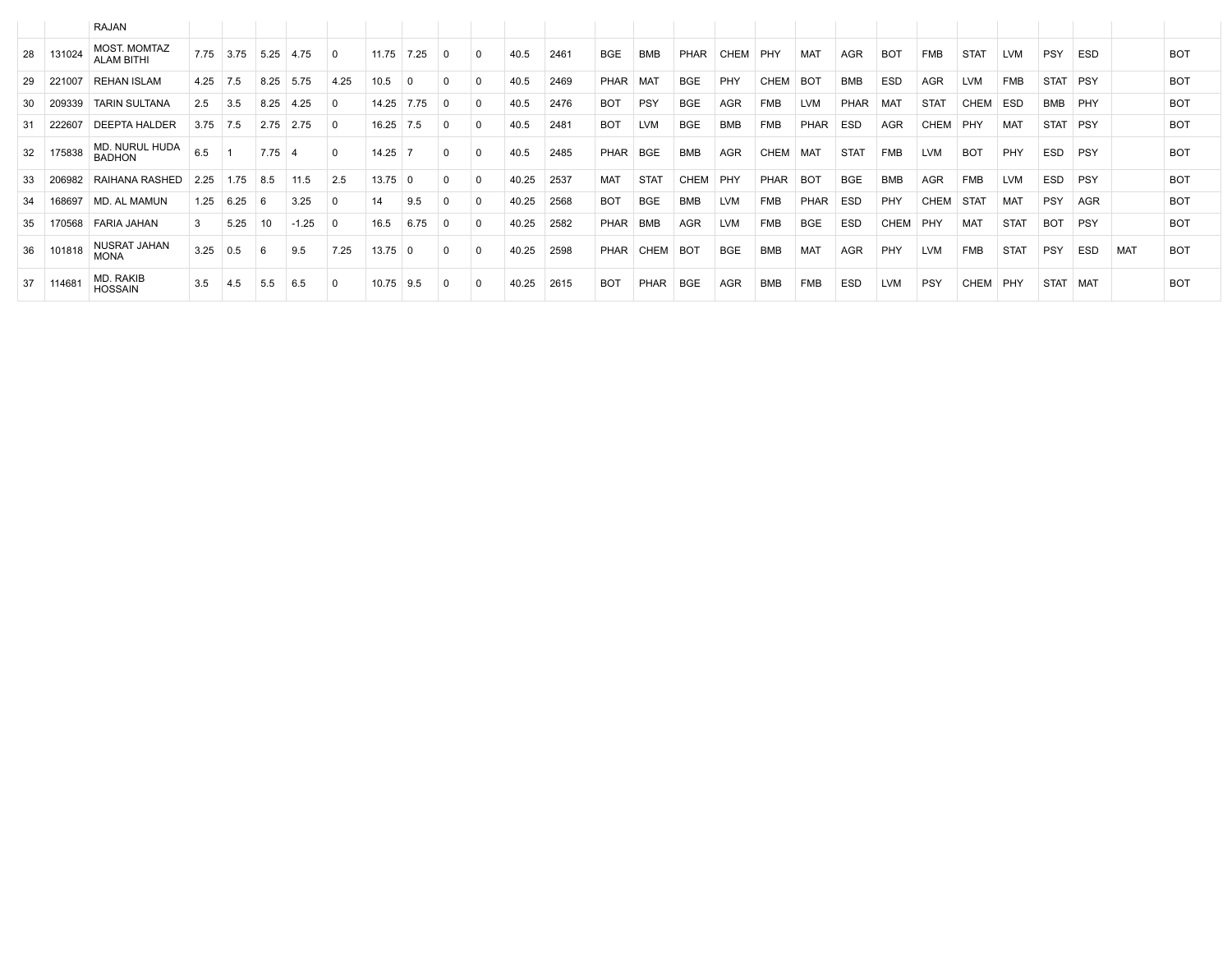# **Bangabandhu Sheikh Mujibur Rahman Science and Technology University, Gopalganj 8100 Admission Test 2020 Auto Migration Result(30-03-2022) Subject: FMB**

| No.            | Roll<br><b>No</b> | Name                                      |             | <b>BAN ENG</b> | PHY          | CHEM MATH BIO |                |                   | ICT            | ACC BOM     |             | Total<br><b>Marks</b> | Position 1st |            | 2nd         | 3rd         | 4th         | 5th         | 6th         | 7th           | 8th         | 9th         | 10th        | 11th        | 12th        | 13th        | Previous<br>Dept. | Assigned<br>Dept. |
|----------------|-------------------|-------------------------------------------|-------------|----------------|--------------|---------------|----------------|-------------------|----------------|-------------|-------------|-----------------------|--------------|------------|-------------|-------------|-------------|-------------|-------------|---------------|-------------|-------------|-------------|-------------|-------------|-------------|-------------------|-------------------|
| $\mathbf{1}$   | 192175            | SANJANA<br>ISLAM                          | 4           | 3.75           | 5.5          | 7.25          | 0              | 14.25             | -9             | 0           | $\mathbf 0$ | 43.75                 | $\mathbf 0$  | FMB        | <b>PHAR</b> | <b>BGE</b>  | AGR         | <b>BMB</b>  | FMB         | <b>ESD</b>    | <b>LVM</b>  | <b>PSY</b>  | CHEM        | PHY         | <b>STAT</b> | MAT         |                   | <b>FMB</b>        |
| $\overline{2}$ | 213339            | MD. RASHEL                                | 3.25        | $\vert$ 1      | 11.25        | 6.5           | 0              | 12.5              | $11.25 \mid 0$ |             | 0           | 45.75                 | 668          | PHAR       | BGE         | <b>FMB</b>  | AGR         | <b>BMB</b>  | CHEM        | PHY           | <b>BOT</b>  | ESD         | <b>STAT</b> | <b>MAT</b>  | LVM         | <b>PSY</b>  | <b>FMB</b>        | <b>FMB</b>        |
| 3              | 125427            | <b>MD.MOMINUR</b><br>RAHMAN               | 5.25        | 0              | 9            | 9             | 6              | 16.25             | $\mathbf 0$    | $\mathbf 0$ | $\mathbf 0$ | 45.5                  | 673          | FMB        | AGR         | <b>BMB</b>  | <b>ESD</b>  | <b>PHAR</b> | CHEM        | <b>BOT</b>    | PHY         | <b>LVM</b>  | MAT         | <b>BGE</b>  | <b>STAT</b> | <b>PSY</b>  | <b>FMB</b>        | FMB               |
| 4              | 127830            | <b>SHASHWATO</b><br>DHALI                 | 4.5         | 3.75           | 5.25         | 6.75          | 0              | 14.25             | 10.5           | 0           | $\mathbf 0$ | 45                    | 867          | PHAR       | BGE         | <b>BMB</b>  | FMB         | <b>LVM</b>  | <b>BOT</b>  | <b>ESD</b>    | AGR         | <b>CHEM</b> | <b>PHY</b>  | <b>STAT</b> | MAT         | <b>PSY</b>  | FMB               | FMB               |
| 5              | 123356            | ANUKA<br><b>MONDAL</b><br>KRISHNA         | $6.25$ 5    |                | 9.5          | -8            | 0              | 15                | 0              | 0           | $\mathbf 0$ | 43.75                 | 1182         | <b>FMB</b> | <b>BMB</b>  | <b>PHAR</b> | CHEM        | <b>BGE</b>  | ESD         | <b>BOT</b>    | <b>PSY</b>  | <b>LVM</b>  | <b>AGR</b>  | <b>STAT</b> | PHY         | <b>MAT</b>  | <b>FMB</b>        | <b>FMB</b>        |
| 6              | 221078            | <b>UZZAL AHMED</b><br><b>SHAKIB</b>       | 5.5         | 5.75           | 11           | 5.75          | $\mathbf{0}$   | 6.75              | -9             | 0           | $\mathbf 0$ | 43.75                 | 1253         | <b>FMB</b> | <b>LVM</b>  | <b>BGE</b>  | AGR         | <b>MAT</b>  | PHY         | CHEM          | ESD         | <b>STAT</b> | <b>BMB</b>  | <b>BOT</b>  | <b>PSY</b>  | PHAR FMB    |                   | <b>FMB</b>        |
| $\overline{7}$ | 22377             | MD. SAGOR<br>HOSSAIN                      | 1.5         | $-0.25$ 11.5   |              | 7.25          | 5.75           | 17.75             | $\mathbf 0$    | $\Omega$    | $\mathbf 0$ | 43.5                  | 1297         | PHAR       | BGE         | <b>BMB</b>  | <b>FMB</b>  | CHEM        | PHY         | <b>MAT</b>    | <b>STAT</b> | AGR         | <b>BOT</b>  | <b>ESD</b>  | <b>PSY</b>  | <b>LVM</b>  |                   | <b>FMB</b>        |
| 8              | 114641            | PRITOM CHAK                               | 5.75        | 4.5            | 5.75         | -8            | $\overline{2}$ | 16.5              | $\Omega$       | $\Omega$    | $\mathbf 0$ | 42.5                  | 1670         | FMB        | <b>PSY</b>  | <b>BOT</b>  | <b>BMB</b>  | CHEM        | ESD         | <b>AGR</b>    | PHY         | <b>STAT</b> | <b>MAT</b>  | <b>BGE</b>  | PHAR        | <b>LVM</b>  | <b>FMB</b>        | <b>FMB</b>        |
| 9              | 211137            | PRITYLATA<br><b>BISWAS</b>                | 4.5         | 1.75           | 10.5         | 5.25          | $\overline{4}$ | 16.5              | $^{\circ}$     | $\Omega$    | $\mathbf 0$ | 42.5                  | 1671         | FMB        | AGR         | <b>LVM</b>  | <b>MAT</b>  | <b>STAT</b> | <b>CHEM</b> | PHY           | <b>ESD</b>  | PHAR        | <b>BGE</b>  | <b>BMB</b>  | <b>PSY</b>  | <b>BOT</b>  | <b>FMB</b>        | <b>FMB</b>        |
| 10             | 124349            | NAFISA<br>ROSHNI                          | $5.25$ 3.75 |                | 10           | 7             | 6.5            | 9.75              | $^{\circ}$     | $\Omega$    | $\mathbf 0$ | 42.25                 | 1724         | PHAR       | BGE         | <b>BMB</b>  | <b>FMB</b>  | CHEM        | PHY         | <b>STAT</b>   | MAT         | <b>BOT</b>  | <b>LVM</b>  | <b>PSY</b>  | <b>AGR</b>  | <b>ESD</b>  | <b>PHY</b>        | <b>FMB</b>        |
| 11             | 138017            | <b>MD. NURNOBI</b><br><b>HASAN NAIM</b>   | $0.25$ 0.5  |                | 10.25        | -13           | 4.25           | 14                | $\mathbf 0$    | $\Omega$    | $\mathbf 0$ | 42.25                 | 1733         | <b>AGR</b> | FMB         | <b>LVM</b>  | BMB         | CHEM        | ESD         | PHAR          | <b>MAT</b>  | <b>STAT</b> | <b>PHY</b>  | <b>BGE</b>  | <b>BOT</b>  | <b>PSY</b>  | <b>ESD</b>        | <b>FMB</b>        |
| 12             | 170490            | F M<br><b>SHOHANUR</b><br>RAHMAN<br>SHAON | 4.25        | -4             | 9            | 6.25          | 0              | 10                | 8.75           | 0           | $\mathbf 0$ | 42.25                 | 1734         | PHAR BGE   |             | <b>BMB</b>  | FMB         | <b>LVM</b>  | CHEM        | PHY           | AGR         | <b>ESD</b>  | <b>STAT</b> | <b>BOT</b>  | MAT         | <b>PSY</b>  | <b>ESD</b>        | <b>FMB</b>        |
| 13             | 170468            | MD. SAMIM<br>REZA EFTY                    | 6.5         | 5.5            | 5.75         | 5.75          | $\mathbf{0}$   | 12                | 6.75           | $\mathbf 0$ | $\mathbf 0$ | 42.25                 | 1765         | PHAR I     | <b>BGE</b>  | <b>BMB</b>  | <b>FMB</b>  | <b>AGR</b>  | <b>LVM</b>  | <b>ESD</b>    | CHEM        | PSY         | <b>BOT</b>  | <b>STAT</b> | <b>PHY</b>  | MAT         | <b>ESD</b>        | <b>FMB</b>        |
| 14             | 211759            | MD. SHOHAG<br>HOSSEN                      | 1           | 2.5            | 12.5         | 6.5           | 4.5            | 15.25             | $\Omega$       | $\Omega$    | $\mathbf 0$ | 42.25                 | 1796         | PHAR       | AGR         | <b>BGE</b>  | BMB         | <b>FMB</b>  | <b>LVM</b>  | <b>ESD</b>    | <b>MAT</b>  | <b>CHEM</b> | <b>STAT</b> | <b>PHY</b>  | <b>PSY</b>  | <b>BOT</b>  | <b>ESD</b>        | <b>FMB</b>        |
| 15             | 221718            | <b>URMI ROY</b>                           | 3           | 4.25           | 7.25         | 7.5           | 5.75           | 14.5              | $\mathbf 0$    | $\Omega$    | $\mathbf 0$ | 42.25                 | 1802         | AGR        | FMB         | <b>LVM</b>  | <b>CHEM</b> | PHY         | <b>STAT</b> | <b>MAT</b>    | <b>BOT</b>  | <b>PSY</b>  | <b>ESD</b>  | PHAR        | <b>BGE</b>  | BMB         | <b>BOT</b>        | <b>FMB</b>        |
| 16             | 123484            | RIFAT JAHAN<br>JAMIA                      | 5.25        | 7.5            | 6.75         | 6.25          | 2              | $14.25$ 0         |                | $\Omega$    | $\Omega$    | 42                    | 1833         | BGE        | BMB         | <b>PHAR</b> | FMB         | <b>ESD</b>  | PHY         | <b>CHEM</b>   | BOT         | MAT         | <b>LVM</b>  | <b>AGR</b>  | <b>PSY</b>  | <b>STAT</b> | FMB               | <b>FMB</b>        |
| 17             | 213203            | MD. HASIM<br>RANA                         | 2.5         | -4             | 8.75         | 8             | 3.25           | 15.5              | $\mathbf 0$    | $\mathbf 0$ | $\mathbf 0$ | 42                    | 1848         | <b>AGR</b> | <b>FMB</b>  | PHAR        | BMB         | <b>BGE</b>  | <b>CHEM</b> | LVM           | PHY         | MAT         | <b>BOT</b>  | <b>STAT</b> | <b>ESD</b>  | <b>PSY</b>  | FMB               | <b>FMB</b>        |
| 18             | 126606            | <b>NAFIS TAUSIF</b><br><b>SHOUHARDO</b>   | 5.5         | 5.25           | 6.75         | 6.5           | 3.75           | $14.25$ 0         |                | $\Omega$    | $\mathbf 0$ | 42                    | 1857         | BGE        | AGR         | <b>FMB</b>  | <b>BOT</b>  | <b>LVM</b>  | CHEM        | PSY           | PHAR        | ESD         | <b>STAT</b> | PHY         | <b>MAT</b>  | BMB         | FMB               | <b>FMB</b>        |
| 19             | 113840            | <b>HRIDAY</b><br><b>BISWAS</b>            | 1.25        | 6.75           | 6.25         | 5.75          | 5.25           | 16.5              | $\mathbf 0$    | 0           | $\mathbf 0$ | 41.75                 | 1944         | <b>BGE</b> | <b>PHAR</b> | <b>BMB</b>  | <b>AGR</b>  | <b>FMB</b>  | CHEM        | PHY           | <b>STAT</b> | LVM         | <b>MAT</b>  | <b>BOT</b>  | <b>ESD</b>  | <b>PSY</b>  | PHY               | <b>FMB</b>        |
| 20             | 169343            | <b>MST. NABIHA</b><br>TAHSIN              | 4           | 7.5            | 5            | 5             | $\mathbf 0$    | $12.25 \,   \, 8$ |                | $\Omega$    | $\mathbf 0$ | 41.75                 | 1950         | PHAR BGE   |             | <b>BMB</b>  | <b>AGR</b>  | <b>FMB</b>  | CHEM        | <b>MAT</b>    | PHY         | <b>STAT</b> | <b>BOT</b>  | <b>ESD</b>  | <b>PSY</b>  | LVM         | <b>BOT</b>        | <b>FMB</b>        |
| 21             | 127723            | SK. MD.<br><b>REZWAN AMIN</b>             | 3           | 4              | 8.5          | 5.75          | 0              | 14.5              | -6             | 0           | 0           | 41.75                 | 1985         | PHAR   FMB |             | <b>BGE</b>  | AGR         | BMB         | ESD         | <b>LVM</b>    | MAT         | PHY         | CHEM STAT   |             | <b>PSY</b>  | <b>BOT</b>  | ESD               | <b>FMB</b>        |
| 22             | 138386            | <b>MD. MOMIRUL</b><br>ISLAM               | 2.5         | 0              | 11           | 8             | 4.75           | 15.5              | $\mathbf 0$    | 0           | 0           | 41.75                 | 1994         | AGR        | FMB         | <b>LVM</b>  | PHY         | CHEM        | <b>STAT</b> | PHAR          | <b>BGE</b>  | <b>BMB</b>  | <b>BOT</b>  | ESD         | <b>PSY</b>  | MAT         | <b>BOT</b>        | <b>FMB</b>        |
| 23             | 163868            | <b>MOHAMMAD</b><br><b>MIRAJ</b>           | 5.5         | 1.25           | $ 10\rangle$ | 8.25          | 1.5            | $15.25$ 0         |                | 0           | $\mathbf 0$ | 41.75                 | 1996         | FMB        | LVM         | AGR         | BMB         | <b>BGE</b>  | <b>BOT</b>  | PHY           | CHEM   MAT  |             | ESD         | <b>STAT</b> | PHAR   PSY  |             | <b>BOT</b>        | <b>FMB</b>        |
| 24             | 220230            | LUBNA ISLAM                               |             | $3.75$ 0.75 9  |              | 11            | 2.75           | $14.25 \,   \, 0$ |                | 0           | 0           | 41.5                  | 2088         | <b>AGR</b> | FMB         | <b>BMB</b>  | CHEM        | LVM         | ESD         | <b>BOT</b>    | <b>PSY</b>  | <b>STAT</b> | PHAR        | <b>BGE</b>  | MAT         | PHY         | ESD               | FMB               |
| 25             |                   | 144205   RABBI MIAH                       | 3.5         | $2.25$ 5.25    |              | 10.5          | 4.75           | $15.25 \,   \, 0$ |                | 0           | 0           | 41.5                  | 2105         | LVM        | AGR         | FMB         | BMB         | <b>BGE</b>  |             | PHAR CHEM MAT |             | STAT        | PHY         | ESD         | BOT         | <b>PSY</b>  | ESD               | <b>FMB</b>        |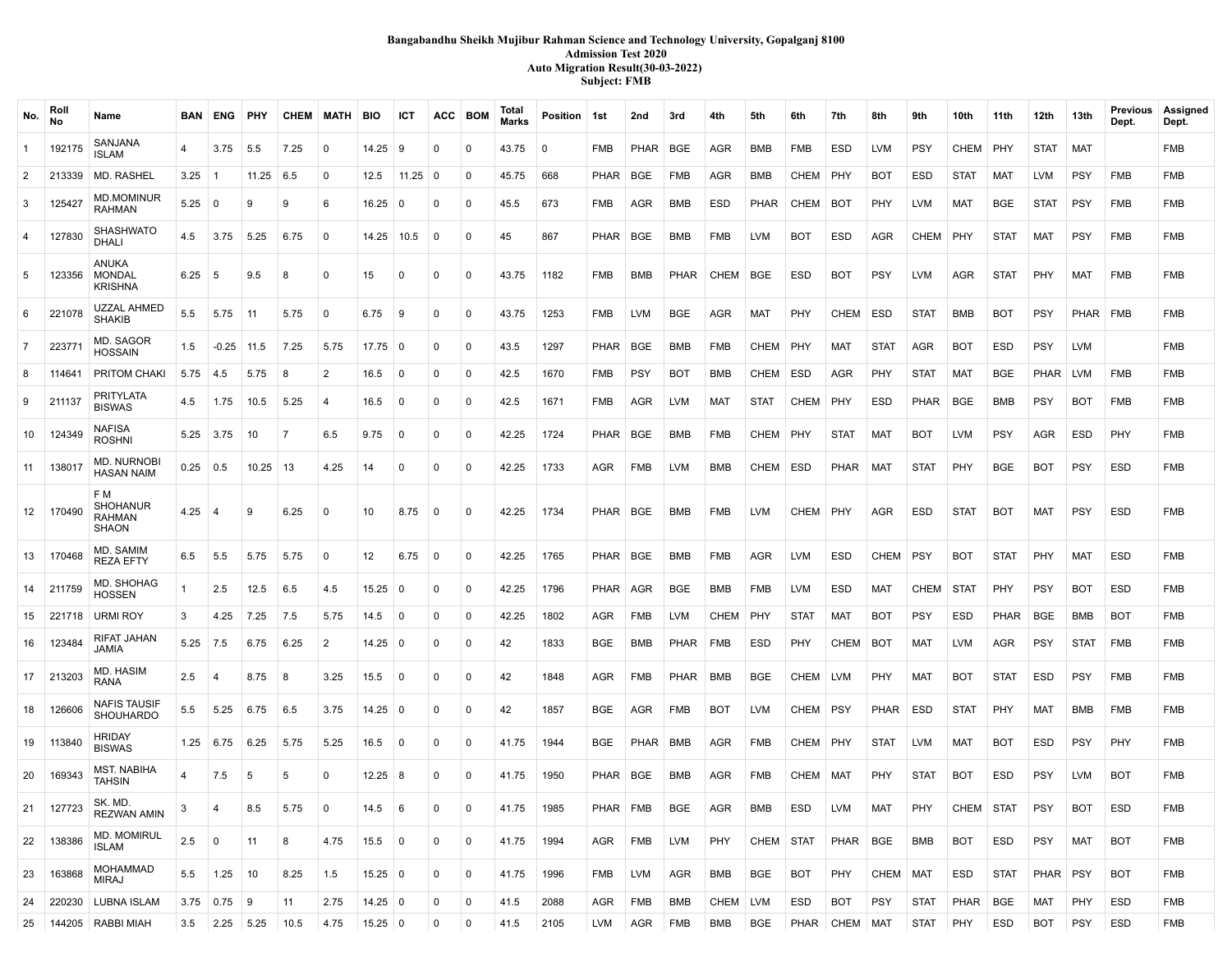| 26 | 144544 | <b>SHAHEN</b><br>CHAKLADAR                          |                | $4.75$ 1.75       | 10.5  | $\overline{7}$ | 5        | 12.5  | $\Omega$ | $\Omega$ | $\Omega$    | 41.5  | 2122 | PHAR        | <b>BMB</b> | <b>BGE</b> | <b>FMB</b>  | <b>LVM</b> | PHY         | <b>AGR</b>      | <b>CHEM</b> | <b>ESD</b> | <b>MAT</b>  | <b>STAT</b> | <b>BOT</b>  | <b>PSY</b>  | PHY         | <b>FMB</b> |
|----|--------|-----------------------------------------------------|----------------|-------------------|-------|----------------|----------|-------|----------|----------|-------------|-------|------|-------------|------------|------------|-------------|------------|-------------|-----------------|-------------|------------|-------------|-------------|-------------|-------------|-------------|------------|
| 27 | 20880  | <b>KUMARE</b><br><b>SHILPY RANI</b><br><b>DUTTA</b> |                | $3.25$ 4.75       | 9.25  | 7.25           | 2.25     | 14.5  | $\Omega$ | $\Omega$ | $\Omega$    | 41.25 | 2183 | <b>FMB</b>  | <b>LVM</b> | <b>AGR</b> | <b>CHEM</b> | <b>BOT</b> | PSY         | <b>BMB</b>      | <b>BGE</b>  | PHAR       | <b>ESD</b>  | PHY         | <b>STAT</b> | <b>MAT</b>  | PSY         | <b>FMB</b> |
| 28 | 198977 | <b>MD. TARIQUL</b><br><b>ISLAM</b>                  | 3              | 5.5               | 5.75  | 8.5            | 5        | 13.5  | $\Omega$ | 0        | $\mathbf 0$ | 41.25 | 2192 | PHAR        | <b>BGE</b> | <b>BMB</b> | <b>AGR</b>  | <b>LVM</b> | <b>FMB</b>  | <b>CHEM</b>     | PHY         | <b>MAT</b> | <b>ESD</b>  | <b>STAT</b> | <b>BOT</b>  | PSY         | PHY         | <b>FMB</b> |
| 29 | 202134 | <b>MD. RASEL</b><br>KABIR                           | 2.5            | $\Omega$          | 11.5  | 8.75           | 3        | 15.5  | $\Omega$ | 0        | $\mathbf 0$ | 41.25 | 2206 | <b>LVM</b>  | <b>AGR</b> | <b>FMB</b> | <b>BOT</b>  | PSY        | <b>BMB</b>  | <b>BGE</b>      | <b>PHAR</b> | <b>ESD</b> | PHY         | <b>CHEM</b> | MAT         | <b>STAT</b> | <b>BOT</b>  | <b>FMB</b> |
| 30 | 138515 | PRIYA NATH<br><b>ROY</b>                            | $\overline{2}$ | $\Omega$          | 10.75 | -9             | 5.25     | 14.25 | - 0      | 0        | $\mathbf 0$ | 41.25 | 2208 | <b>LVM</b>  | <b>BGE</b> | PHAR       | <b>BMB</b>  | <b>AGR</b> | <b>FMB</b>  | <b>CHEM</b>     | <b>STAT</b> | <b>BOT</b> | PHY         | <b>MAT</b>  | PSY         | <b>ESD</b>  | <b>STAT</b> | <b>FMB</b> |
| 31 | 106484 | <b>RIPON MIA</b>                                    | 5.5            | 1.25              | 5.25  | 8              | 6.75     | 14.5  | $\Omega$ | $\Omega$ | $\mathbf 0$ | 41.25 | 2217 | <b>PHAR</b> | <b>BMB</b> | <b>AGR</b> | <b>LVM</b>  | <b>FMB</b> | PHY         | <b>MAT</b>      | <b>CHEM</b> | <b>BOT</b> | <b>STAT</b> | <b>ESD</b>  | PSY         | <b>BGE</b>  | PHY         | <b>FMB</b> |
| 32 | 14294  | <b>SABBIR</b><br><b>HOSSIN</b>                      | $\overline{2}$ | 3                 | 9.5   | 6.75           | 6        | 13.75 | $\Omega$ | 0        | $\Omega$    | 41    | 2227 | <b>BGE</b>  | <b>BMB</b> | CHEM       | <b>PHAR</b> | <b>FMB</b> | <b>AGR</b>  | PHY             | <b>STAT</b> | <b>BOT</b> | <b>MAT</b>  | PSY         | <b>ESD</b>  | <b>LVM</b>  | PHY         | <b>FMB</b> |
| 33 | 137965 | MOST.<br><b>TASMIRA</b><br><b>AKTER HIRA</b>        | 2              | 2.75              | -9    | 10.25          | 4.5      | 12.5  | $\Omega$ | $\Omega$ | $\Omega$    | 41    | 2284 | <b>AGR</b>  | PHAR       | <b>LVM</b> | <b>FMB</b>  | <b>BGE</b> | <b>BMB</b>  | <b>STAT</b>     | <b>CHEM</b> | PHY        | <b>MAT</b>  | <b>ESD</b>  | <b>BOT</b>  | <b>PSY</b>  | <b>ESD</b>  | <b>FMB</b> |
| 34 | 127746 | MD. RIPON<br><b>MOLLA</b>                           | 2.75           | $-1.25$ 5         |       | 7.75           | $\Omega$ | 17.5  | 9.25     | $\Omega$ | $\Omega$    | 41    | 2287 | <b>FMB</b>  | <b>LVM</b> | <b>AGR</b> | <b>ESD</b>  | PHY        | <b>CHEM</b> | <b>MAT</b>      | <b>STAT</b> | PHAR       | <b>BGE</b>  | <b>BMB</b>  | <b>BOT</b>  | PSY         | <b>ESD</b>  | <b>FMB</b> |
| 35 | 156954 | <b>AIVE SULTANA</b>                                 |                | $6.25 \quad 6.75$ | 6.25  | 5              | 5.25     | 11.5  | $\Omega$ | 0        | $\Omega$    | 41    | 2292 | PHAR        | <b>BGE</b> | <b>BMB</b> | <b>FMB</b>  | <b>AGR</b> | <b>CHEM</b> | MA <sub>1</sub> | <b>STAT</b> | PHY        | <b>ESD</b>  | <b>LVM</b>  | <b>BOT</b>  | PSY         | <b>MAT</b>  | <b>FMB</b> |
| 36 | 211758 | MD. ALAMIN<br><b>HOSEN</b>                          | 2.25           | 0.5               | 8     | 9.75           | 4.75     | 15.75 |          | 0        | $\Omega$    | 41    | 2298 | <b>BGE</b>  | <b>BMB</b> | <b>FMB</b> | <b>LVM</b>  | <b>AGR</b> | <b>ESD</b>  | <b>CHEM</b>     | PSY         | <b>BOT</b> | PHAR        | PHY         | <b>MAT</b>  | <b>STAT</b> | <b>ESD</b>  | <b>FMB</b> |
| 37 | 126952 | <b>TANVIR</b><br><b>RAHMAN</b>                      | $5.75 \ 0$     |                   | 9.25  | 8.75           | 5        | 12    |          | $\Omega$ | $\Omega$    | 40.75 | 2303 | <b>PHAR</b> | AGR        | <b>LVM</b> | <b>FMB</b>  | <b>BGE</b> | <b>BMB</b>  | <b>CHEM</b>     | STAT        | PHY        | <b>MAT</b>  | <b>ESD</b>  | PSY         | <b>BOT</b>  | <b>STAT</b> | <b>FMB</b> |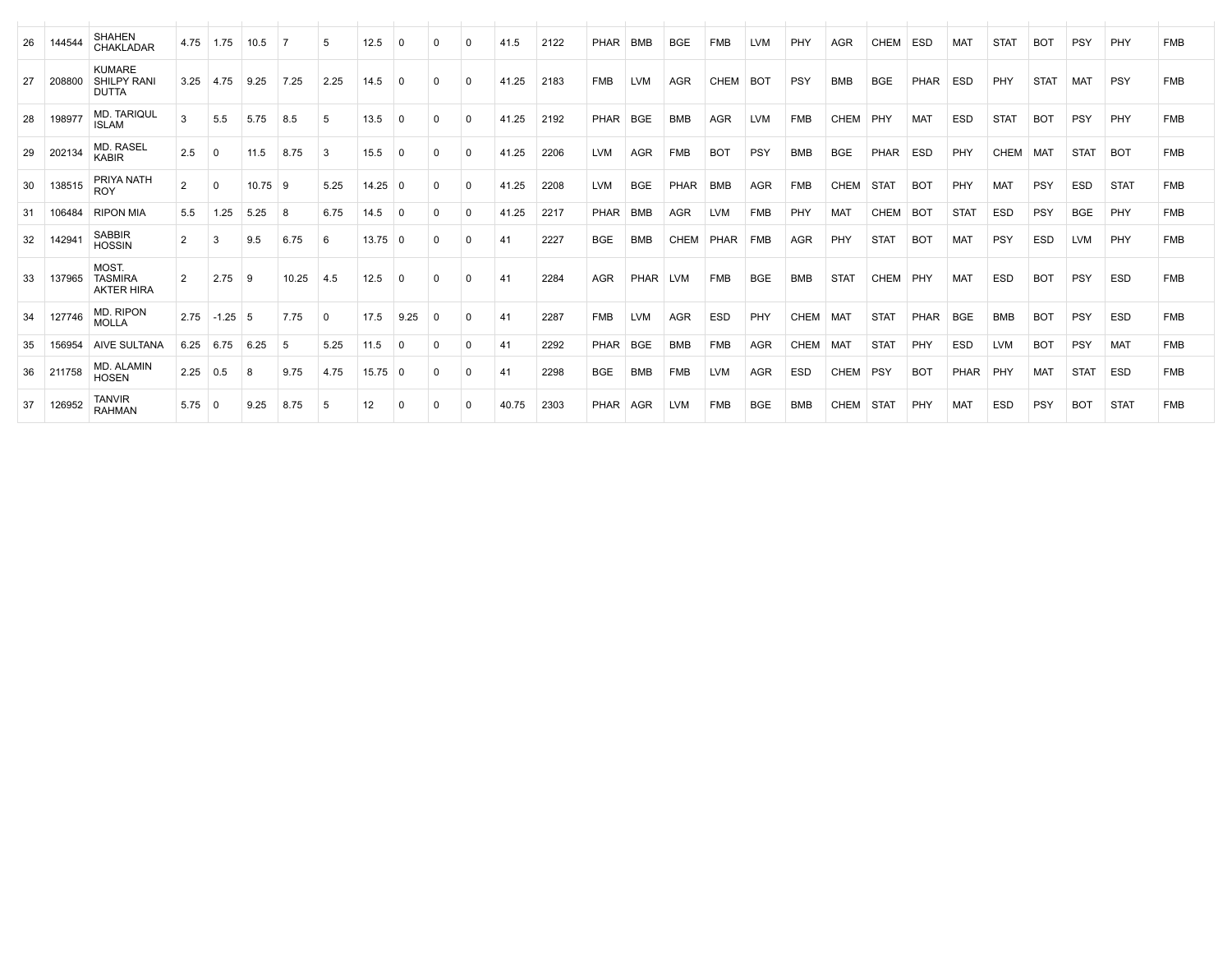### **Bangabandhu Sheikh Mujibur Rahman Science and Technology University, Gopalganj 8100 Admission Test 2020 Auto Migration Result(30-03-2022) Subject: LVM**

| No.            | Rol<br>No   | Name                                       |                  | <b>BAN ENG PHY</b> |              | <b>CHEM</b>    | MATH            | BIO                 | ICT               | ACC            | <b>BOM</b>     | Total<br>Marks | Position 1st |            | 2nd         | 3rd         | 4th         | 5th         | 6th        | 7th         | 8th         | 9th         | 10th        | 11th        | 12th       | 13th        | Previous<br>Dept. | Assigned<br>Dept. |
|----------------|-------------|--------------------------------------------|------------------|--------------------|--------------|----------------|-----------------|---------------------|-------------------|----------------|----------------|----------------|--------------|------------|-------------|-------------|-------------|-------------|------------|-------------|-------------|-------------|-------------|-------------|------------|-------------|-------------------|-------------------|
| -1             | 104698      | <b>MD. RASEL RANA</b>                      | 2.75             | -0.25              | - 7          | 9.25           | 0               | 14                  | 16                | 0              | $\mathbf 0$    | 48.75          | 193          | PHAR       | LVM         | BMB         | AGR         | <b>BGE</b>  | <b>FMB</b> | CHEM        | PHY         | <b>MAT</b>  | <b>STAT</b> | PSY         | ESD        | <b>BOT</b>  | LVM               | LVM               |
| 2              | 145679      | <b>MEHEDI HASAN</b>                        | 5.5              | 2.75               | 7.75         | 5              | $\Omega$        | 14.25               | 12.75             | <b>0</b>       | $\mathbf 0$    | 48             | 269          | LVM        | AGR         | PHAR        | <b>BGE</b>  | <b>FMB</b>  | BMB        | CHEM        | <b>ESD</b>  | BOT         | PHY         | MAT         | STAT PSY   |             | LVM               | LVM               |
| 3              | 206845      | MD. BAJLOR<br>RAHMAN JIBON                 | 3.75             | 5                  | 6.25         | 8.75           | 0               | $16.25$ 7.5         |                   | $\mathbf 0$    | $\mathbf 0$    | 47.5           | 331          | PHAR LVM   |             | AGR         | BMB         | <b>BGE</b>  | FMB        | ESD         | CHEM        | MAT         | <b>STAT</b> | <b>PSY</b>  | <b>PHY</b> | <b>BOT</b>  | <b>FMB</b>        | LVM               |
| 4              | 211011      | <b>DIPOK BISWAS</b><br><b>PRINCE</b>       | 6.5              | 5.25               | 7.5          | 5.5            | $\Omega$        | 14.25 7.75          |                   | $\mathbf 0$    | $\mathbf 0$    | 46.75          | 413          | <b>LVM</b> | <b>PHAR</b> | <b>BMB</b>  | <b>PSY</b>  | <b>BGE</b>  | <b>BOT</b> | PHY         | CHEM        | ESD         | <b>FMB</b>  | AGR         | STAT MAT   |             | LVM               | LVM               |
| 5              | 130192      | KAIKUBAD HASAN<br>SANY                     | 3.5              | 2.75               | <b>5</b>     | 5              | $\Omega$        | 20                  | 10                | $\mathbf 0$    | $\mathbf 0$    | 46.25          | 531          | <b>LVM</b> | BGE         | <b>BMB</b>  | PHAR I      | AGR         | <b>FMB</b> | <b>ESD</b>  | CHEM        | <b>BOT</b>  | <b>PSY</b>  | <b>PHY</b>  | MAT        | <b>STAT</b> | <b>LVM</b>        | LVM               |
| 6              | 177056      | <b>MD MAHADI HASAN</b><br>NAYON            | 4.75             | 6.5                | 5.5          | 9              | 4.25            | 16.25               | $\Omega$          | $\Omega$       | $\mathbf 0$    | 46.25          | 541          | <b>LVM</b> | <b>PHAR</b> | AGR         | BMB         | <b>BGE</b>  | <b>FMB</b> | CHEM        | STAT        | PHY         | <b>BOT</b>  | <b>PSY</b>  | ESD        | MAT         | LVM               | LVM               |
| $\overline{7}$ | 231018      | MD. SABBIR<br>HOSSEN                       | 6.5              | 5.25               | 5.75         | 5.25           | $\Omega$        | 16.5                | 6.75              | $\mathbf 0$    | $\mathbf 0$    | 46             | 549          | <b>LVM</b> | AGR         | <b>FMB</b>  | BGE         | <b>PHAR</b> | BMB        | ESD         | <b>PSY</b>  | CHEM        | <b>BOT</b>  | <b>PHY</b>  | MAT        | STAT LVM    |                   | LVM               |
| 8              | 148349      | TONMOY KUMAR<br>DAS                        |                  | 3                  | 7.5          | 5.5            | 8.75            | 14.25               | 0                 | $\Omega$       | $\Omega$       | 46             | 583          | <b>LVM</b> | PHAR        | BGE         | BMB         | AGR         | FMB        | <b>ESD</b>  | CHEM        | <b>STAT</b> | PHY         | <b>PSY</b>  | MAT        | <b>BOT</b>  | LVM               | LVM               |
| 9              | 122117      | <b>MD. SHEIKH SAJID</b>                    | 2.5              | 4                  | 5.75         | 5.25           | $\Omega$        | 17.5                | 11                | 0              | $\mathbf 0$    | 46             | 590          | <b>LVM</b> | AGR         | <b>PHAR</b> | <b>BMB</b>  | <b>FMB</b>  | <b>ESD</b> | CHEM        | <b>BGE</b>  | <b>BOT</b>  | PHY         | <b>STAT</b> | <b>MAT</b> | <b>PSY</b>  | LVM               | LVM               |
| 10             | 145639      | MD. SHAHIN ALOM                            | $5.75$ 2         |                    | 12           | 8              | 1.5             | 16.75               | $\mathbf 0$       | $\Omega$       | $\Omega$       | 46             | 595          | <b>LVM</b> | AGR         | FMB         | <b>PHAR</b> | BMB         | <b>BGE</b> | CHEM        | PHY         | BOT         | <b>STAT</b> | MAT         | ESD        | <b>PSY</b>  | LVM               | LVM               |
| 11             | 181197      | <b>MD. MUBARAK</b><br><b>HOSSAIN SIPON</b> | 5.25             | 2.5                | 6.5          | 6.25           | 0               | 15.5                | 10                | $\mathbf 0$    | $\Omega$       | 46             | 607          | LVM        | AGR         | <b>FMB</b>  | PHAR I      | BGE         | BMB        | <b>PSY</b>  | BOT         | CHEM        | ESD         | <b>PHY</b>  | STAT MAT   |             | LVM               | LVM               |
|                | 12   146461 | <b>MD. ABDUR ROUF</b><br>RAFI              | 3                | 2                  | 8.75         | 6.75           | 0               | 14                  | $11.25 \pm 0$     |                | $\mathbf 0$    | 45.75          | 638          | PHAR       | BGE         | BMB         | LVM         | AGR         | <b>FMB</b> | CHEM        | ESD         | <b>PHY</b>  | MAT         | <b>STAT</b> | BOT        | <b>PSY</b>  | LVM               | LVM               |
| 13             | 196491      | <b>SHEIKH</b><br><b>MONIRUZZAMAN</b>       | 3.5              | 0                  | 5.25         | 8              | 0               |                     | $17.75$ 11.25 0   |                | $\mathbf 0$    | 45.75          | 647          | <b>LVM</b> | PHAR        | AGR         | FMB         | <b>BMB</b>  | <b>BGE</b> | CHEM        | PHY         | <b>ESD</b>  | <b>STAT</b> | MAT         | <b>PSY</b> | BOT         | LVM               | LVM               |
| 14             | 105921      | <b>SIFAT ALI</b>                           | 4.5              | -1                 | 10.5         | 8.25           | 4.75            | 16.75               | $\mathbf 0$       | $\mathbf 0$    | $\mathbf 0$    | 45.75          | 667          | <b>LVM</b> | <b>PHAR</b> | BMB         | <b>BGE</b>  | AGR         | CHEM       | <b>FMB</b>  | <b>STAT</b> | PHY         | <b>ESD</b>  | MAT         | <b>BOT</b> | <b>PSY</b>  | <b>LVM</b>        | LVM               |
| 15             | 185938      | <b>SHITHY AKTER</b>                        | 6.5              | $\overline{2}$     | 7.25         | 6              | 0               | 13                  | $10.75 \,   \, 0$ |                | 0              | 45.5           | 676          | <b>LVM</b> | BGE         | PHAR        | BMB         | AGR         | FMB        | PHY         | CHEM        | ESD         | MAT         | BOT         | STAT   PSY |             | LVM               | LVM               |
| 16             | 155277      | MOST. SADIA AZAD<br>KAROBI                 | 5.5              | 3.25               | 8            | 6.75           | $\Omega$        | 13.5                | 8.5               | $\mathbf 0$    | $\mathbf 0$    | 45.5           | 707          | <b>LVM</b> | AGR         | <b>FMB</b>  | PHAR BGE    |             | BMB        | CHEM        | BOT         | <b>PSY</b>  | MAT         | <b>PHY</b>  | ESD        | STAT FMB    |                   | LVM               |
| 17             | 153691      | SIDRATUL MUNTAHA<br><b>ORPITA</b>          |                  | 7.5                | -6           | 8              | 3.25            | 16.5                | $\Omega$          | $\Omega$       | $\mathbf 0$    | 45.25          | 766          | <b>LVM</b> | AGR         | BGE         | PHAR STAT   |             | <b>PSY</b> | <b>BMB</b>  | CHEM        | <b>ESD</b>  | <b>FMB</b>  | <b>PHY</b>  | BOT        | MAT         | ESD               | LVM               |
| 18             | 170834      | <b>MEHARAB HASAN</b><br><b>AUPE</b>        | 5.25             | 3.5                | 11           | 8.75           | 1.25            | 15.5                | $\Omega$          | $\mathbf 0$    | $\mathbf 0$    | 45.25          | 790          | <b>LVM</b> | AGR         | <b>FMB</b>  | <b>BMB</b>  | <b>BOT</b>  | PHAR       | <b>BGE</b>  | <b>ESD</b>  | CHEM        | PHY         | <b>MAT</b>  | <b>PSY</b> | STAT   ESD  |                   | <b>LVM</b>        |
| 19             | 174328      | MD. NIAMOTULLAH                            | 4.5              | 8.75               | $10.75$ 6.75 |                | 1.5             | $12.75 \,   \, 0$   |                   | $\Omega$       | $\mathbf 0$    | 45             | 838          | <b>LVM</b> | <b>BGE</b>  | AGR         | FMB         | CHEM        | <b>BOT</b> | <b>ESD</b>  | <b>PSY</b>  | <b>PHAR</b> | BMB         | <b>PHY</b>  | STAT   MAT |             | LVM               | LVM               |
| 20             | 206740      | S. M S. SAHED<br><b>MAHABUB PALASH</b>     | $2.75 \,   \, 3$ |                    | 6.5          | -6             | $\mathbf{0}$    | 16.5                | 10.25             | $\overline{0}$ | $\mathbf 0$    | 45             | 848          | <b>LVM</b> | AGR         | <b>FMB</b>  | BOT         | <b>PSY</b>  | BMB        | <b>BGE</b>  | <b>PHAR</b> | <b>ESD</b>  | PHY         | CHEM        | STAT MAT   |             | LVM               | LVM               |
| 21             | 173668      | <b>MD. ARAFAT</b><br><b>HOSSAIN</b>        | 5.5              | 5.25               | 6.75         | 7              | $\overline{4}$  | 16.5                | $\Omega$          | $\Omega$       | $\Omega$       | 45             | 854          | <b>LVM</b> | BGE         | BMB         | AGR         | <b>PHAR</b> | ESD        | FMB         | CHEM        | PHY         | STAT        | <b>BOT</b>  | MAT        | PSY         | LVM               | LVM               |
| 22             | 113429      | SIRAJUL ISLAM                              | 3.25             | 4.5                | 8.5          | 9.25           | $\mathbf 0$     | $12.25 \;   \; 6.5$ |                   | $\mathbf 0$    | $\mathbf 0$    | 44.25          | 1008         | <b>LVM</b> | <b>PHAR</b> | <b>BMB</b>  | BGE         | AGR         | <b>FMB</b> | <b>ESD</b>  | PSY         | <b>STAT</b> | <b>BOT</b>  | CHEM        | PHY        | <b>MAT</b>  | <b>FMB</b>        | LVM               |
|                | 23 202274   | SAMIUL AL SEFAT                            | $6.75$ 2         |                    | 12           | 5.25           | 5               | $13.25 \,   \, 0$   |                   | $\Omega$       | $\mathbf 0$    | 44.25          | 1061         | LVM        | AGR         | PHAR   BGE  |             | BMB         | FMB        | CHEM STAT   |             | MAT         | ESD         | <b>PHY</b>  | BOT        | <b>PSY</b>  | <b>STAT</b>       | LVM               |
|                |             | 24   152046   MD. ARIFUL ISLAM             | $5.75 \ 0$       |                    | 6.5          | $\overline{z}$ | $\vert 0 \vert$ |                     | 15.75 9.25 0      |                | $\overline{0}$ | 44.25 1076     |              | PHAR LVM   |             | BGE         | BMB         | AGR         | <b>PHY</b> | CHEM MAT    |             | FMB         | ESD         | <b>BOT</b>  |            | STAT PSY    | ESD               | <b>LVM</b>        |
| 25             | 208845      | <b>SHAHANA KHATUN</b>                      | $4.25$ 1         |                    | 6.25         | ∣9             | 0               | 15.25 8.25          |                   | $\overline{0}$ | 0              | 44             | 1121         | LVM        | AGR         | FMB         | BMB         | CHEM        | <b>BOT</b> | <b>BGE</b>  | PHAR        | PHY         | <b>STAT</b> | ESD         | PSY        | MAT         | LVM               | LVM               |
| 26             | 146392      | REJWANUL ISLAM                             |                  | $6.5$   1.25   5   |              | 5.5            | 0               | 15.5                | 10                | $\mathbf 0$    | 0              | 43.75          | 1166         | PHAR   LVM |             | BGE         | BMB         | AGR         | FMB        | CHEM   BOT  |             | ESD         | PHY         | MAT         | STAT PSY   |             | LVM               | LVM               |
| 27             | 155922      | <b>FATEMATUZZOHORA</b><br><b>OME</b>       |                  | $1.25$ 2.25 5.75   |              | 8.75           | 0               | $18.75$ 7           |                   | $\mathbf 0$    | 0              | 43.75          | 1201         | LVM        | BMB         | PHAR BGE    |             | AGR         | CHEM FMB   |             | BOT         | <b>PSY</b>  | PHY         | MAT         | STAT ESD   |             | LVM               | LVM               |
| 28             | 116365      | MD. RUBEL RANA                             | $3.75$ 1         |                    | 10           | 9.25           | 6.25            | 13.5                | 0                 | $\mathbf 0$    | $\mathbf 0$    | 43.75          | 1207         | <b>LVM</b> | AGR         | <b>FMB</b>  | PHAR   BGE  |             | <b>BMB</b> | <b>STAT</b> | MAT         | CHEM        | PHY         | ESD         | BOT        | PSY         | <b>STAT</b>       | LVM               |
| 29             |             | 170310   SAZID MAHMUD                      | $2.5 \t   8$     |                    | 7.75         | 5.75           | 3.5             | $16.25 \ 0$         |                   | $\mathbf 0$    | 0              | 43.75   1213   |              | PHAR   LVM |             | <b>FMB</b>  | BGE         | BMB         | AGR        | MAT         | <b>STAT</b> | PHY         | CHEM ESD    |             | BOT PSY    |             | LVM               | LVM               |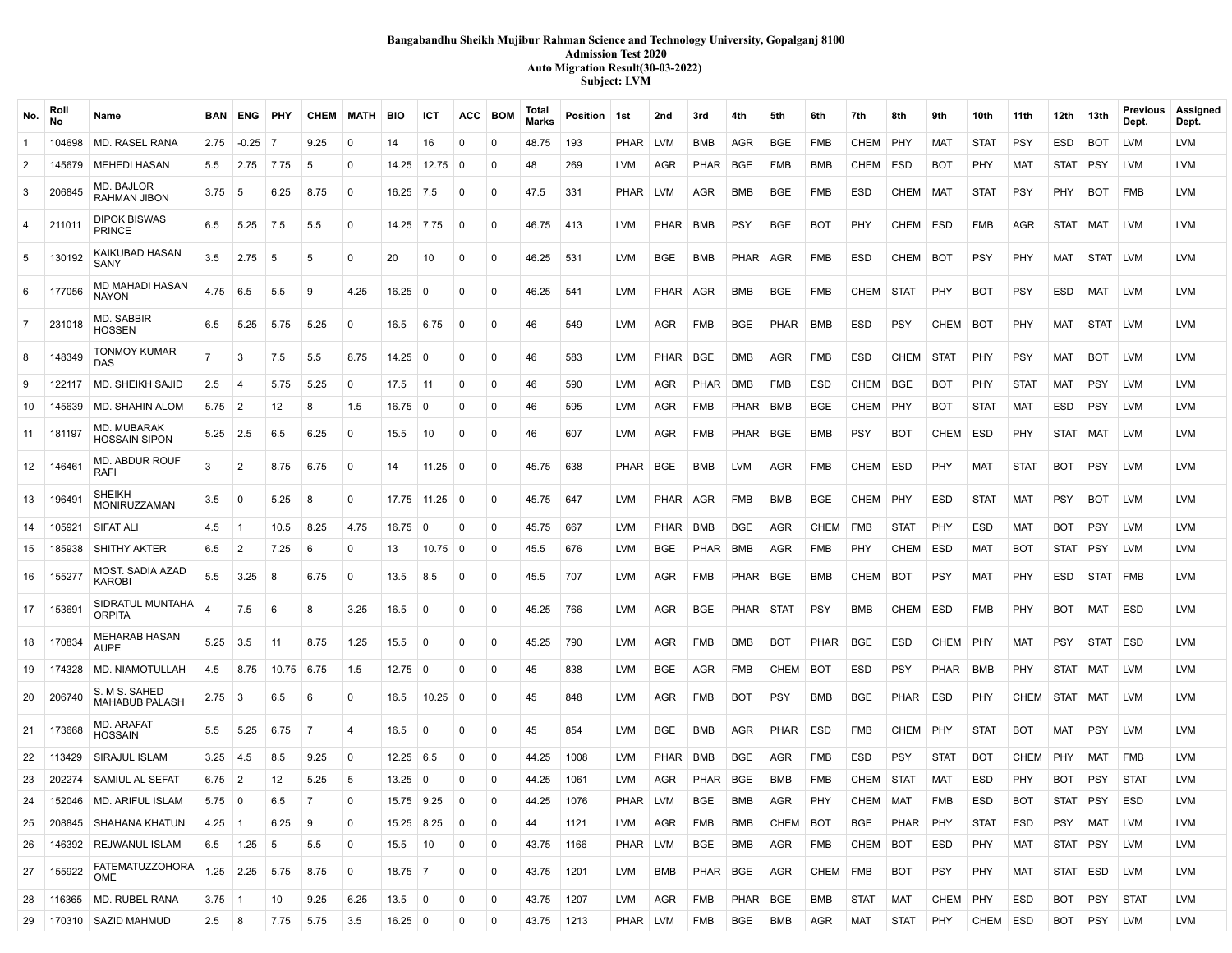|    |        | <b>EMON KHAN</b>                         |      |      |       |      |             |       |         |          |       |      |             |            |            |             |                |            |             |             |             |             |            |             |             |            |            |
|----|--------|------------------------------------------|------|------|-------|------|-------------|-------|---------|----------|-------|------|-------------|------------|------------|-------------|----------------|------------|-------------|-------------|-------------|-------------|------------|-------------|-------------|------------|------------|
| 30 | 122907 | <b>ASHRAFUL ISLAM</b><br>JIHAD           | 5.5  | 3.5  | 9.5   |      |             |       | 7.25    |          | 42.75 | 1584 | <b>PHAR</b> | <b>LVM</b> | <b>AGR</b> | <b>BMB</b>  | <b>FMB</b>     | CHEM       | <b>BGE</b>  | <b>ESD</b>  | PHY         | <b>BOT</b>  | PSY        | MAT         | <b>STAT</b> | <b>FMB</b> | <b>LVM</b> |
| 31 | 142677 | MD. NAZMUL<br><b>HOSSAIN SARKER</b>      | 5.5  |      | 10.5  | 5.5  | 4.5         | 15    |         | $\Omega$ | 42    | 1820 | <b>PHAR</b> | <b>BGE</b> | <b>BMB</b> | <b>AGR</b>  | <b>LVM</b>     | <b>FMB</b> | <b>CHEM</b> | PHY         | <b>MAT</b>  | <b>STAT</b> | <b>BOT</b> | <b>PSY</b>  | <b>ESD</b>  | <b>FMB</b> | <b>LVM</b> |
| 32 | 165062 | SUMAIYA SULTANA                          | 5.5  |      | 5.75  | 6.25 | $^{\circ}$  | 14.25 | 7.25    | $\Omega$ | 42    | 1838 | PHAR        | <b>BGE</b> | <b>BMB</b> | <b>LVM</b>  | <b>FMB</b>     | <b>AGR</b> | <b>CHEM</b> | <b>ESD</b>  | <b>STAT</b> | <b>MAT</b>  | <b>BOT</b> | PHY         | <b>PSY</b>  | <b>FMB</b> | <b>LVM</b> |
| 33 | 12885  | <b>MD.NAHIDUR</b><br><b>RAHMAN SAKIB</b> | 2.25 | 4.5  | 11.25 | 12.5 | $\Omega$    | 11.75 | $-0.25$ |          | 42    | 1884 | <b>LVM</b>  | BMB        | <b>FMB</b> | <b>AGR</b>  | B <sub>O</sub> | <b>BGE</b> | PHAR        | <b>ESD</b>  | <b>CHEM</b> | PHY         | PSY        | MAT         | <b>STAT</b> | <b>BOT</b> | <b>LVM</b> |
| 34 | 106940 | <b>RECTICK DEBNATH</b><br>ODIT           |      | 3.25 | 8.25  | 7.5  | 5           |       |         |          | 42    | 1896 | PHAR        | <b>BGE</b> | <b>LVM</b> | AGR         | <b>BMB</b>     | <b>FMB</b> | CHEM        | <b>STAT</b> | MAT         | PHY         | ESD        | <b>BOT</b>  | <b>PSY</b>  | CHEM       | <b>LVM</b> |
| 35 | 208385 | MD. NEYAMUL<br><b>ISLAM</b>              | 4.25 | 0.75 | 7.25  | 9    | 5           | 15.75 |         |          | 42    | 1900 | <b>LVM</b>  | PHAR       | <b>BGE</b> | <b>AGR</b>  | <b>BMB</b>     | <b>FMB</b> | <b>CHEM</b> | PHY         | MAT         | <b>BOT</b>  | <b>ESD</b> | <b>PSY</b>  | <b>STAT</b> | CHEM       | <b>LVM</b> |
| 36 | 198177 | <b>JOBAYER</b>                           | 3.5  |      | 6.5   | 9.25 | 5.75        | 16.75 |         |          | 41.75 | 1980 | PHAR        | <b>BGE</b> | <b>LVM</b> | <b>BMB</b>  | <b>ESD</b>     | <b>FMB</b> | <b>MAT</b>  | PHY         | <b>CHEM</b> | <b>STAT</b> | <b>AGR</b> | <b>BOT</b>  | <b>PSY</b>  | ESD        | <b>LVM</b> |
| 37 | 174780 | MD. ABDULLAH                             | 3.5  | 1.75 | 9     | 6.25 | $\mathbf 0$ | 13    |         |          | 41.5  | 2080 | <b>AGR</b>  | <b>LVM</b> | <b>FMB</b> | <b>PHAR</b> | <b>BGE</b>     | <b>BMB</b> | <b>CHEM</b> | PHY         | <b>ESD</b>  | <b>BOT</b>  | <b>MAT</b> | <b>STAT</b> | PSY         | <b>ESD</b> | <b>LVM</b> |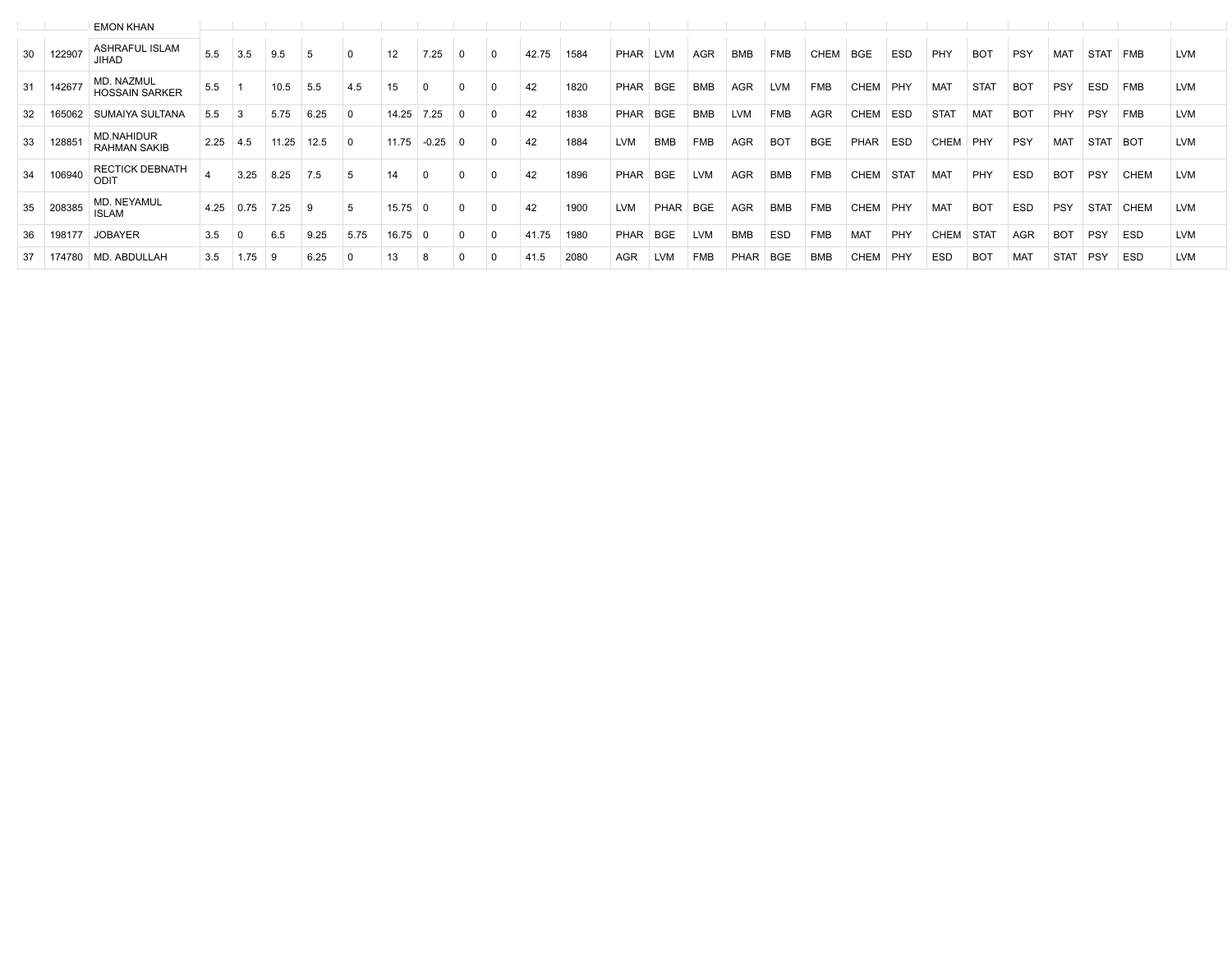### **Bangabandhu Sheikh Mujibur Rahman Science and Technology University, Gopalganj 8100 Admission Test 2020 Auto Migration Result(30-03-2022) Subject: AGR**

| No.            | Roll<br>No | Name                                       | BAN I       | ENG            | PHY   | <b>CHEM MATH</b> |              | BIO            | ICT            | ACC         | <b>BOM</b>  | Total<br><b>Marks</b> | Position   1st |             | 2nd         | 3rd         | 4th         | 5th         | 6th         | 7th         | 8th         | 9th         | 10th        | 11th        | 12th        | 13th       | Previous<br>Dept. | Assigned<br>Dept. |
|----------------|------------|--------------------------------------------|-------------|----------------|-------|------------------|--------------|----------------|----------------|-------------|-------------|-----------------------|----------------|-------------|-------------|-------------|-------------|-------------|-------------|-------------|-------------|-------------|-------------|-------------|-------------|------------|-------------------|-------------------|
| $\mathbf{1}$   | 221581     | <b>KANIZ SAYMA</b>                         | 5.5         | 1.5            | 10.75 | 7.75             | 0            | 14.5           | 10.5           | 0           | 0           | 50.5                  | 100            | AGR         | <b>LVM</b>  | <b>FMB</b>  | <b>BOT</b>  | CHEM        | BMB         | MAT         | <b>STAT</b> | PHY         | <b>ESD</b>  | <b>PHAR</b> | <b>BGE</b>  | <b>PSY</b> | AGR               | <b>AGR</b>        |
| $\overline{2}$ | 220066     | <b>SHOHAGI</b><br><b>AKHTER</b>            | 5           |                | 5     | 6.5              | 0            | 11.75          | 13             | 0           | $\Omega$    | 48.25                 | 219            | AGR         | <b>BGE</b>  | <b>BMB</b>  | <b>PHAR</b> | <b>LVM</b>  | <b>FMB</b>  | <b>CHEM</b> | ESD         | PHY         | <b>BOT</b>  | <b>STAT</b> | <b>PSY</b>  | MAT        | AGR               | AGR               |
| 3              | 220067     | HUMAIRA<br><b>AKTER SHANTA</b>             | 4.5         | 4.25           | 8.75  | 5.5              | $\mathbf{0}$ | $16.75$ 7.5    |                | $\Omega$    | $\Omega$    | 47.25                 | 336            | AGR         | <b>LVM</b>  | <b>FMB</b>  | <b>PHAR</b> | <b>BGE</b>  | <b>BMB</b>  | <b>BOT</b>  | <b>PSY</b>  | ESD         | PHY         | CHEM        | STAT        | MAT FMB    |                   | <b>AGR</b>        |
| $\overline{4}$ | 206050     | MD. MAHDI<br><b>HASAN TAHMID</b>           | -5          | 1.75           | - 7   | $\overline{7}$   | $\mathbf{0}$ | 17.5           | 8.75           | $\Omega$    | $\Omega$    | 47                    | 412            | <b>PHAR</b> | <b>BMB</b>  | <b>BGE</b>  | <b>AGR</b>  | <b>LVM</b>  | <b>FMB</b>  | CHEM        | <b>ESD</b>  | PHY         | <b>PSY</b>  | <b>STAT</b> | <b>BOT</b>  | MAT        | AGR               | <b>AGR</b>        |
| 5              | 110263     | <b>SHAFNIN SAITY</b>                       | 6.75        | 5.5            | -5    | 8.25             | 2.25         | 19             | $\mathbf 0$    | 0           | $\mathbf 0$ | 46.75                 | 442            | AGR         | PHAR        | BMB         | BGE         | <b>FMB</b>  | <b>LVM</b>  | CHEM        | <b>PSY</b>  | ESD         | <b>STAT</b> | PHY         | <b>MAT</b>  | BOT AGR    |                   | AGR               |
| 6              | 112218     | <b>MAHIMA ISLAM</b><br>MISU                | 8           | 5.25           | 9.5   | 7.25             | 5.75         | 10.75          | 0              | $\Omega$    | $\Omega$    | 46.5                  | 487            | AGR         | <b>LVM</b>  | FMB         | PHAR        | BGE         | BMB         | MAT         | <b>CHEM</b> | PHY         | <b>STAT</b> | ESD         | <b>BOT</b>  | PSY        | <b>STAT</b>       | AGR               |
| $\overline{7}$ | 221994     | SAORABH<br><b>HALDER</b>                   | 7.75        | 2              | 7.5   | 7.25             | $\Omega$     | 9.5            | 12.5           | $\Omega$    | $\Omega$    | 46.5                  | 500            | AGR         | <b>LVM</b>  | <b>FMB</b>  | <b>BGE</b>  | <b>CHEM</b> | <b>PHAR</b> | BMB         | PHY         | <b>STAT</b> | <b>MAT</b>  | ESD         | <b>BOT</b>  | PSY   AGR  |                   | <b>AGR</b>        |
| 8              | 201776     | MD. SHUVO MIA                              | 3.25        | 2.5            | 11.5  | 8                | 6            | 15             | $\Omega$       | $\Omega$    | $\Omega$    | 46.25                 | 546            | AGR         | <b>LVM</b>  | <b>PHAR</b> | <b>FMB</b>  | BGE         | <b>BMB</b>  | PHY         | <b>CHEM</b> | ESD         | PSY         | MAT         | <b>STAT</b> | BOT        | AGR               | AGR               |
| 9              | 154956     | PUSPITA<br><b>RANJAN</b>                   | 6.5         | -4             | 7.75  | 5.25             | 0            | 13.25          | 9.25           | 0           | $\Omega$    | 46                    | 555            | PHAR        | <b>BGE</b>  | <b>BMB</b>  | AGR         | <b>LVM</b>  | PHY         | <b>CHEM</b> | ESD         | FMB         | <b>BOT</b>  | MAT         | <b>STAT</b> | PSY        | AGR               | <b>AGR</b>        |
| 10             | 123176     | NUSRAT JAHAN<br><b>SHIMO</b>               | 5.25        | 6.25           | 8.75  | 9.5              | $-1.5$       | 17.75          | 0              | $\Omega$    | $\Omega$    | 46                    | 563            | AGR         | <b>FMB</b>  | <b>PHAR</b> | <b>BGE</b>  | <b>BMB</b>  | <b>ESD</b>  | <b>LVM</b>  | <b>BOT</b>  | MAT         | <b>CHEM</b> | PHY         | <b>STAT</b> | <b>PSY</b> | AGR               | <b>AGR</b>        |
| 11             | 136070     | MD. ABDULLAH-<br>AL-KAFI                   | 6.5         | 6.75           | 6.25  | 5                | $\Omega$     | 15.5           | -6             | $\Omega$    | $\Omega$    | 46                    | 569            | AGR         | <b>PHAR</b> | LVM         | <b>BMB</b>  | BGE         | <b>FMB</b>  | ESD         | PHY         | <b>CHEM</b> | MAT         | <b>STAT</b> | <b>PSY</b>  | BOT AGR    |                   | AGR               |
| 12             | 223785     | MD.<br>ASADUZZAMAN                         | 2.25        | $-0.25$        | 5.25  | 9.75             | $\Omega$     | 16             | 12.25          | 0           | $\Omega$    | 45.25                 | 781            | AGR         | <b>LVM</b>  | <b>FMB</b>  | <b>BOT</b>  | <b>STAT</b> | <b>CHEM</b> | MAT         | <b>ESD</b>  | PHY         | <b>PHAR</b> | BMB         | <b>PSY</b>  | <b>BGE</b> | ESD               | AGR               |
| 13             | 220998     | <b>RAFIQUL ISLAM</b>                       | 3.75        | - 2            | 10.75 | 9.5              | 2.25         | 17             | $\Omega$       | $\Omega$    | $\Omega$    | 45.25                 | 789            | AGR         | <b>BGE</b>  | <b>BMB</b>  | <b>LVM</b>  | <b>FMB</b>  | <b>ESD</b>  | <b>CHEM</b> | MAT         | <b>STAT</b> | PHY         | <b>PHAR</b> | <b>BOT</b>  | PSY        | <b>ESD</b>        | AGR               |
| 14             | 210628     | <b>RAISA AHMED</b>                         | 4.25        | - 3            | 8.75  | 8.5              | 9.5          | 11             | $\mathbf 0$    | 0           | 0           | 45                    | 819            | AGR         | <b>PHAR</b> | <b>FMB</b>  | <b>BMB</b>  | BGE         | <b>LVM</b>  | CHEM        | STAT        | MAT         | PHY         | <b>BOT</b>  | <b>ESD</b>  | PSY        | <b>STAT</b>       | AGR               |
| 15             | 126562     | ANIMESH<br><b>KUMAR DEY</b>                |             | $5.75$ 3.75    | 9.25  | 5.75             | 5            | 15.5           | 0              | 0           | $\Omega$    | 45                    | 832            | AGR         | <b>FMB</b>  | LVM         | <b>BGE</b>  | BMB         | CHEM        | PHY         | MAT         | <b>STAT</b> | <b>ESD</b>  | <b>BOT</b>  | PHAR        | <b>PSY</b> | PHY               | AGR               |
| 16             | 103915     | ANANTA<br><b>CHANDRA</b><br><b>DEBNATH</b> | $4.25$ 2    |                | 11.5  | 5.25             | 5.25         | $16.75$ 0      |                | 0           | 0           | 45                    | 845            | AGR         | <b>PHAR</b> | <b>BGE</b>  | BMB         | <b>FMB</b>  | <b>LVM</b>  | CHEM        | STAT        | MAT         | PHY         | <b>BOT</b>  | <b>ESD</b>  | PSY        | <b>STAT</b>       | <b>AGR</b>        |
| 17             | 199339     | <b>LOKMAN MIA</b>                          | 3.5         | 2.75           | 10    | 12.25            | 2.25         | $14.25$ 0      |                | $\Omega$    | 0           | 45                    | 849            | PHAR        | <b>BGE</b>  | AGR         | <b>BMB</b>  | <b>LVM</b>  | MAT         | <b>STAT</b> | CHEM        | PHY         | <b>ESD</b>  | <b>BOT</b>  | <b>FMB</b>  | PSY        | BMB               | <b>AGR</b>        |
| 18             | 228111     | NUSRAT JAHAN<br><b>SHEFA</b>               |             | 4.75 3.75      | 8.25  | 5.75             | 3.25         | 19             | 0              | $\Omega$    | $\Omega$    | 44.75                 | 869            | AGR         | MAT         | PHY         | CHEM        | <b>BOT</b>  | <b>STAT</b> | ESD         | PHAR        | BGE         | <b>BMB</b>  | PSY         | <b>FMB</b>  | LVM        | CHEM              | AGR               |
| 19             | 214758     | AFSANA<br><b>FERDOWS AMI</b>               | 5.25        | 2.75           | 5.75  | 11.5             | 5            | 14.25          | 0              | 0           | 0           | 44.5                  | 940            | AGR         | <b>LVM</b>  | FMB         | PHAR        | CHEM        | BMB         | PHY         | MAT         | <b>STAT</b> | BOT         | ESD         | <b>PSY</b>  | BGE   PHY  |                   | AGR               |
| 20             | 203014     | MD. HARUN-OR<br>RASHID                     | $6.25$ 2    |                | 10.5  | 5.25             | 9.25         | $11.25$ 0      |                | 0           | 0           | 44.5                  | 963            | PHAR        | <b>BGE</b>  | BMB         | AGR         | <b>LVM</b>  | <b>FMB</b>  | <b>MAT</b>  | PHY         | CHEM        | ESD         | <b>STAT</b> | <b>BOT</b>  | PSY        | MAT               | <b>AGR</b>        |
| 21             | 172952     | MD. MERAJUL<br>HAQUE                       | 2.5         | 7.75           | 5.25  | 5.75             | 5.25         | $17.75$ 0      |                | 0           | 0           | 44.25                 | 1022           | AGR         | <b>LVM</b>  | <b>BGE</b>  | <b>BMB</b>  | <b>PHAR</b> | <b>FMB</b>  | MAT         | <b>STAT</b> | <b>CHEM</b> | PHY         | ESD         | <b>PSY</b>  | BOT        | MAT               | AGR               |
| 22             | 208753     | <b>MST. BRISTI</b><br>KHATUN               | 2.5         | 2.25           | 11.5  | 7.25             | 6.25         | 14.5           | 0              | $\Omega$    | $\Omega$    | 44.25                 | 1048           | PHAR I      | <b>BGE</b>  | <b>BMB</b>  | <b>AGR</b>  | <b>FMB</b>  | <b>LVM</b>  | <b>ESD</b>  | CHEM        | BOT         | <b>PSY</b>  | MAT         | <b>STAT</b> | PHY        | ESD               | <b>AGR</b>        |
| 23             | 208667     | MAFUZA<br><b>KHATUN</b>                    | 7           | $\blacksquare$ | 7.75  | 5.25             | $\mathbf{0}$ | $13.75$ 9.25   |                | ∣ O         | $\mathbf 0$ | 44                    | 1095           | AGR         | <b>LVM</b>  | BOT         | CHEM   FMB  |             | PHAR BMB    |             | BGE         | PSY         | ESD         | STAT        | PHY         | MAT AGR    |                   | AGR               |
| 24             | 201994     | MD. SAZZAD<br>MUNTASIR<br><b>FAHIM</b>     | $1.75$ 7.5  |                | 5.5   | 10.25            | 4.75         | $14.25 \mid 0$ |                | 0           | 0           | 44                    | 1115           | AGR         | <b>LVM</b>  | BGE         | BMB         | FMB         |             | PHAR CHEM   | <b>STAT</b> | MAT         | PHY         | ESD         | <b>PSY</b>  | BOT LVM    |                   | <b>AGR</b>        |
| 25             | 116011     | RAZU AHAMMED                               | $4.25$ 3.5  |                | 6.5   | 6.75             | 5.5          | 17.5           | $\overline{0}$ | $\mathbf 0$ | 0           | 44                    | 1157           | PHAR        | <b>BGE</b>  | <b>BMB</b>  | <b>AGR</b>  | <b>CHEM</b> | <b>FMB</b>  | <b>LVM</b>  | PHY         | MAT         | <b>STAT</b> | ESD         | <b>BOT</b>  | PSY PHY    |                   | <b>AGR</b>        |
| 26             | 198726     | <b>SIFAT AKANDA</b>                        | $4.25$ -1.5 |                | 12    | 7.5              | 5            | 16.5           | $\mathbf 0$    | 0           | 0           | 43.75                 | 1217           | AGR         | BMB         | FMB         | <b>LVM</b>  | <b>ESD</b>  |             | CHEM PHAR   | <b>BGE</b>  | PHY         | <b>MAT</b>  | <b>STAT</b> | <b>BOT</b>  | PSY PHY    |                   | AGR               |
|                |            |                                            |             |                |       |                  |              |                |                |             |             |                       |                |             |             |             |             |             |             |             |             |             |             |             |             |            |                   |                   |